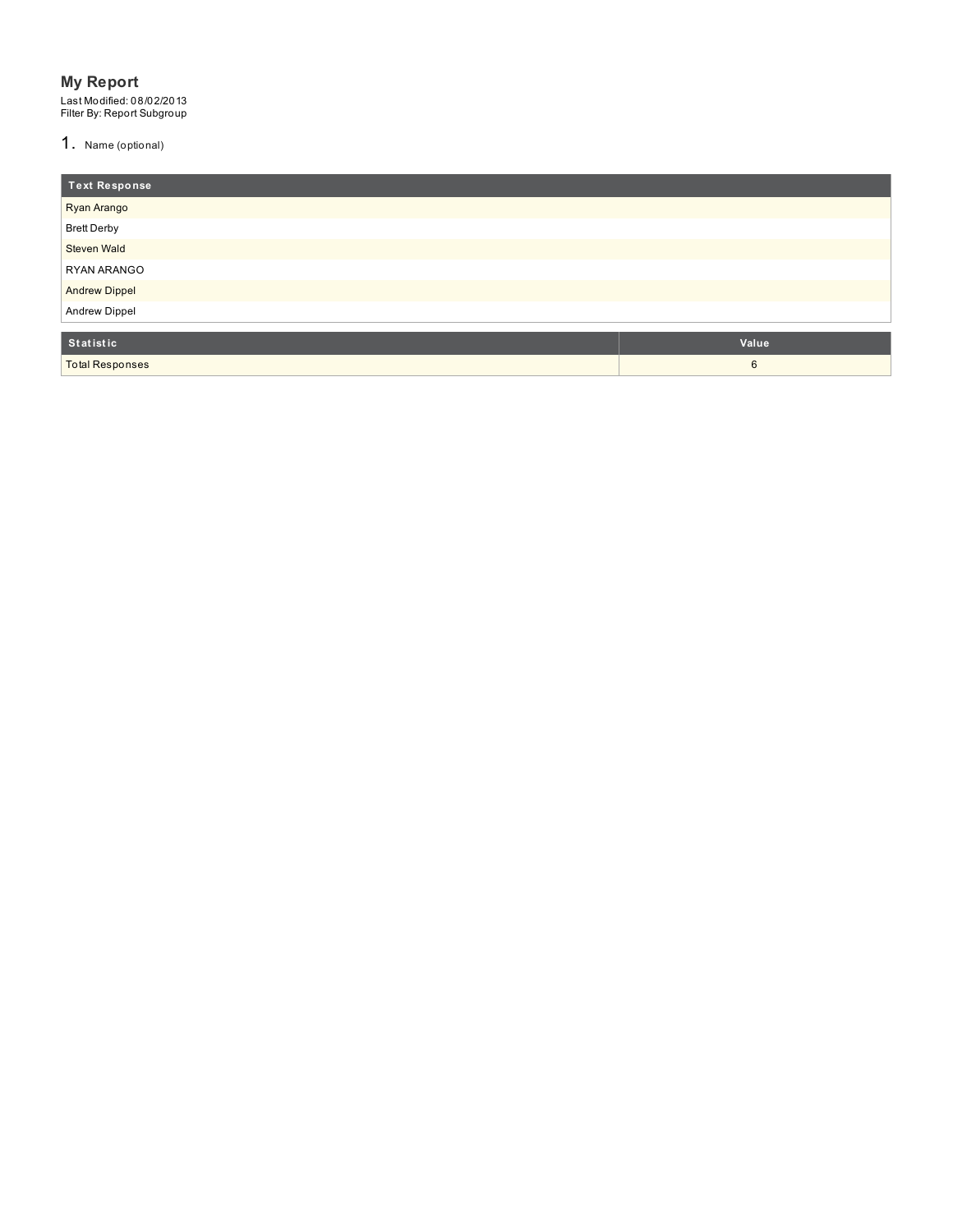### 2. E-mail Address (optional)

| <b>Text Response</b>   |       |
|------------------------|-------|
| bderby@usc.edu         |       |
| RARANGO@USC.EDU        |       |
| stong@usc.edu          |       |
| andrew.dippel@usc.edu  |       |
| andrew.dippel@usc.edu  |       |
|                        |       |
| Statistic              | Value |
| <b>Total Responses</b> | 5     |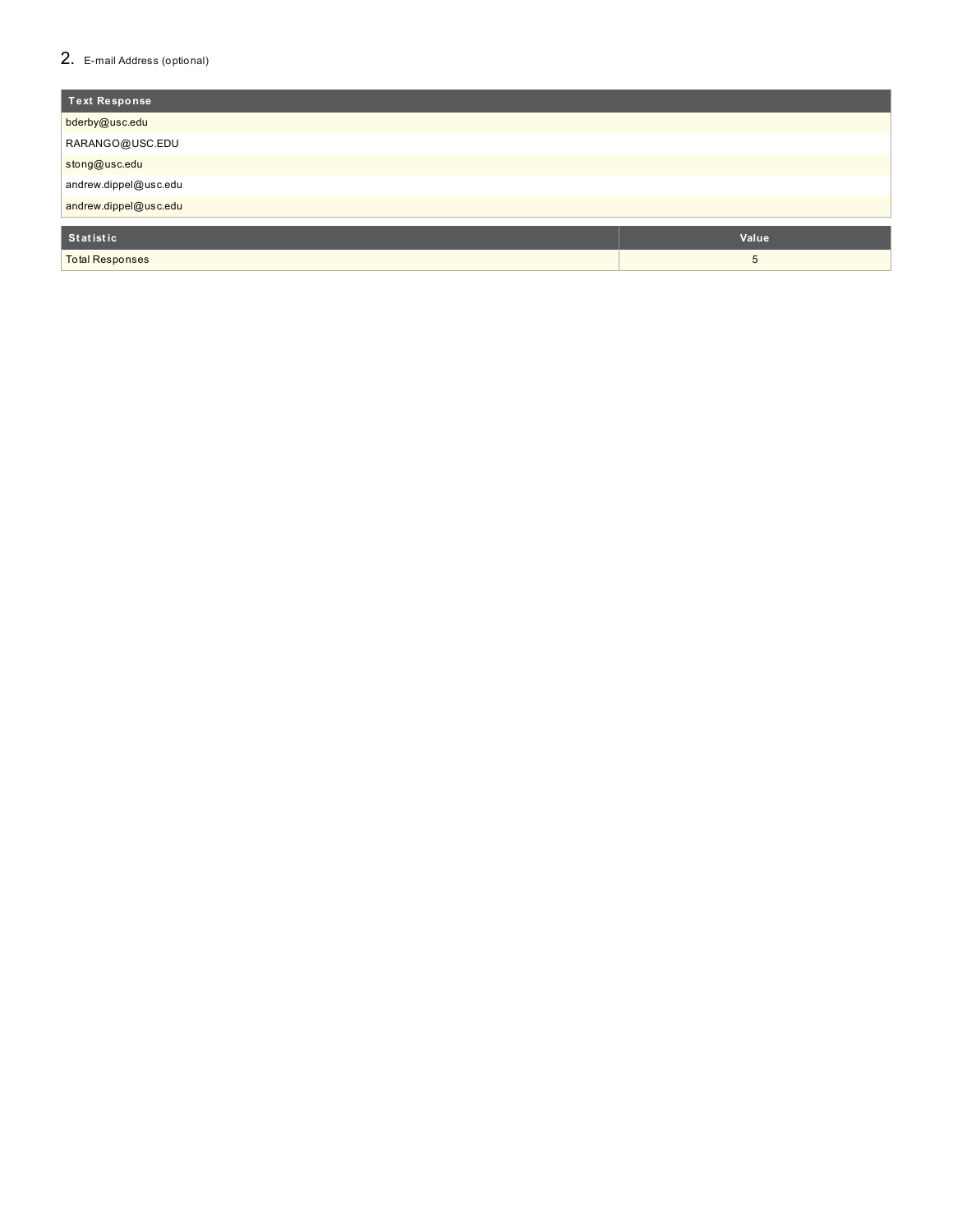# 3. Location

| #                       | Answer                                               | <b>Bar</b> | Response     | %    |
|-------------------------|------------------------------------------------------|------------|--------------|------|
| 39                      | Aalto University School of Economics                 |            | $\mathbf{0}$ | 0%   |
| $\overline{\mathbf{4}}$ | Australian National University                       |            | $\mathbf 0$  | 0%   |
| 6                       | <b>Chinese University of Hong Kong</b>               |            | $\pmb{0}$    | 0%   |
| 5                       | Copenhagen Business School                           |            | $\mathbf 0$  | 0%   |
| $\sqrt{3}$              | <b>Corvinus University of Budapest</b>               |            | $\pmb{0}$    | 0%   |
| 37                      | Chulalongkorn University                             |            | 0            | 0%   |
| $\overline{2}$          | <b>ESADE Business School</b>                         |            | $\pmb{0}$    | 0%   |
| 40                      | <b>ESCEM</b>                                         |            | $\pmb{0}$    | 0%   |
| 38                      | ESCP-EAP                                             |            | $\pmb{0}$    | 0%   |
| 65                      | <b>Fudan University</b>                              |            | 0            | 0%   |
| 13                      | <b>HEC School of Management</b>                      |            | $\pmb{0}$    | 0%   |
| $\overline{7}$          | Hong Kong UNiversity of Science and Technology       |            | 0            | 0%   |
| 58                      | <b>ICHEC Brussels</b>                                |            | $\pmb{0}$    | 0%   |
| 63                      | IE School of Business                                |            | 0            | 0%   |
| 15                      | <b>Korea University Business School</b>              |            | $\mathbf{0}$ | 0%   |
| 16                      | National University of Singapore                     |            | $\pmb{0}$    | 0%   |
| 18                      | <b>National Taiwan University</b>                    |            | $\pmb{0}$    | 0%   |
| 27                      | Peking University                                    |            | 0            | 0%   |
| 14                      | Rotterdam School of Management                       |            | $\pmb{0}$    | 0%   |
| 61                      | Seoul National University                            |            | $\mathbf 0$  | 0%   |
| 19                      | <b>Singapore Management University</b>               |            | 9            | 100% |
| $\mathbf{1}$            | <b>Thammasat University</b>                          |            | 0            | 0%   |
| 57                      | Universidade de Nova de Lisbon                       |            | $\mathbf 0$  | 0%   |
| 64                      | Universiidad de Carlos Madrid III                    |            | 0            | 0%   |
| 11                      | Universita Commerciale Luigi Bocconi                 |            | 0            | 0%   |
| 62                      | University of Hong Kong                              |            | 0            | 0%   |
| $9\,$                   | University of Manchester, Manchester Business School |            | $\pmb{0}$    | 0%   |
| 10                      | University of Melbourne                              |            | 0            | 0%   |
| 12                      | <b>University of Navarra</b>                         |            | $\pmb{0}$    | 0%   |
| 17                      | University of St. Gallen                             |            | 0            | 0%   |
| 59                      | Vienna University of Economics and Business          |            | 0            | 0%   |
| 8                       | WHU Otto Beisheim School of Management               |            | 0            | 0%   |
|                         | Total                                                |            | 9            |      |

| Statistic                 | Value |
|---------------------------|-------|
| Min Value                 | 19    |
| Max Value                 | 19    |
| Mean                      | 19.00 |
| Variance                  | 0.00  |
| <b>Standard Deviation</b> | 0.00  |
| <b>Total Responses</b>    | 9     |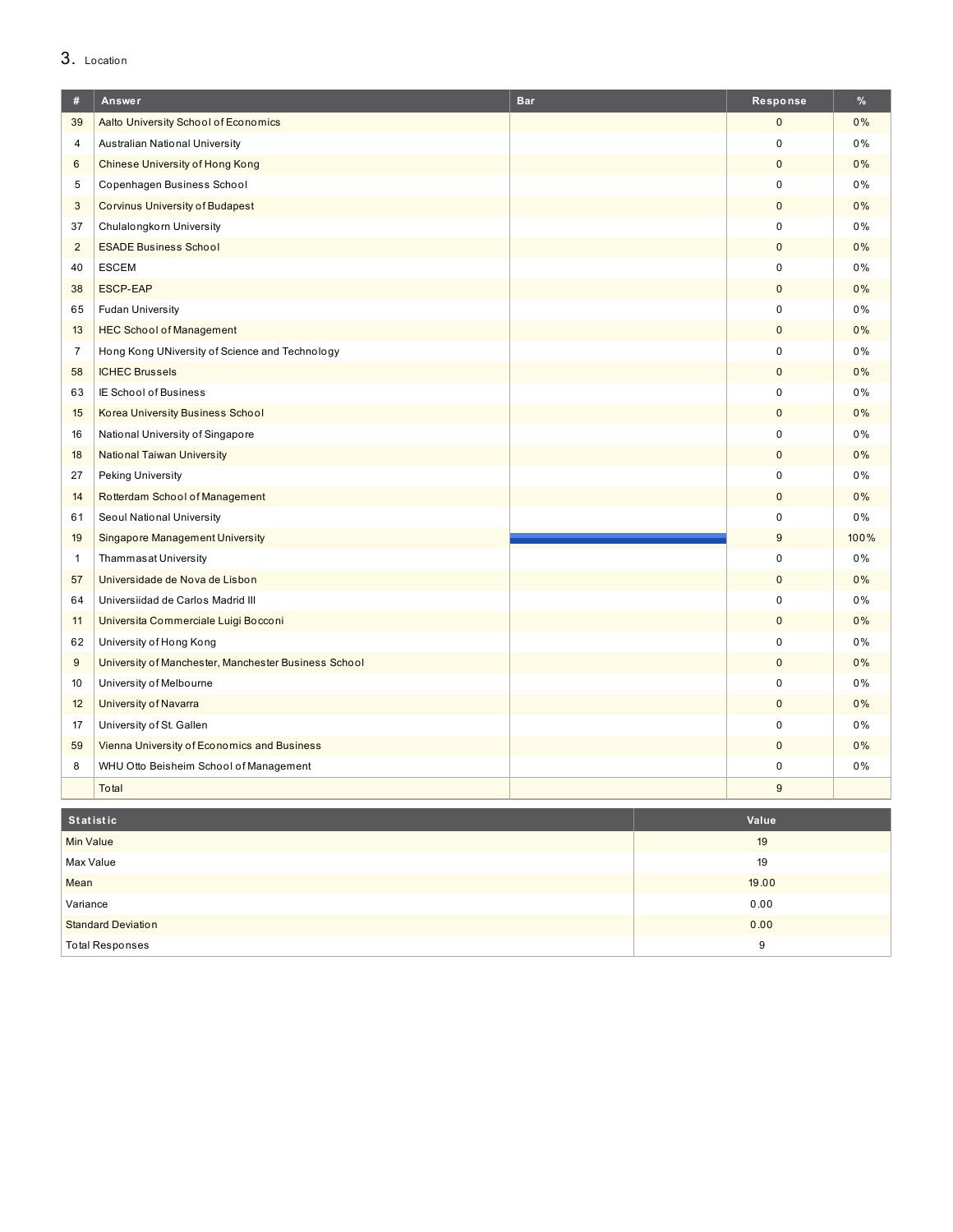### 4. What is your academic status this semester?

| #                         | Answer    | <b>Bar</b> |                | Response       | %   |
|---------------------------|-----------|------------|----------------|----------------|-----|
| $\mathbf{1}$              | Sophomore |            |                | $\mathbf{0}$   | 0%  |
| 2                         | Junior    |            |                | 5              | 56% |
| $\mathbf{3}$              | Senior    |            | $\overline{4}$ |                | 44% |
|                           | Total     |            |                | 9              |     |
| Statistic<br>Value        |           |            |                |                |     |
| <b>Min Value</b>          |           |            |                | $\overline{2}$ |     |
| Max Value                 |           |            |                | 3              |     |
| Mean                      |           |            | 2.44           |                |     |
| Variance                  |           |            | 0.28           |                |     |
| <b>Standard Deviation</b> |           |            |                | 0.53           |     |
| <b>Total Responses</b>    |           |            |                | 9              |     |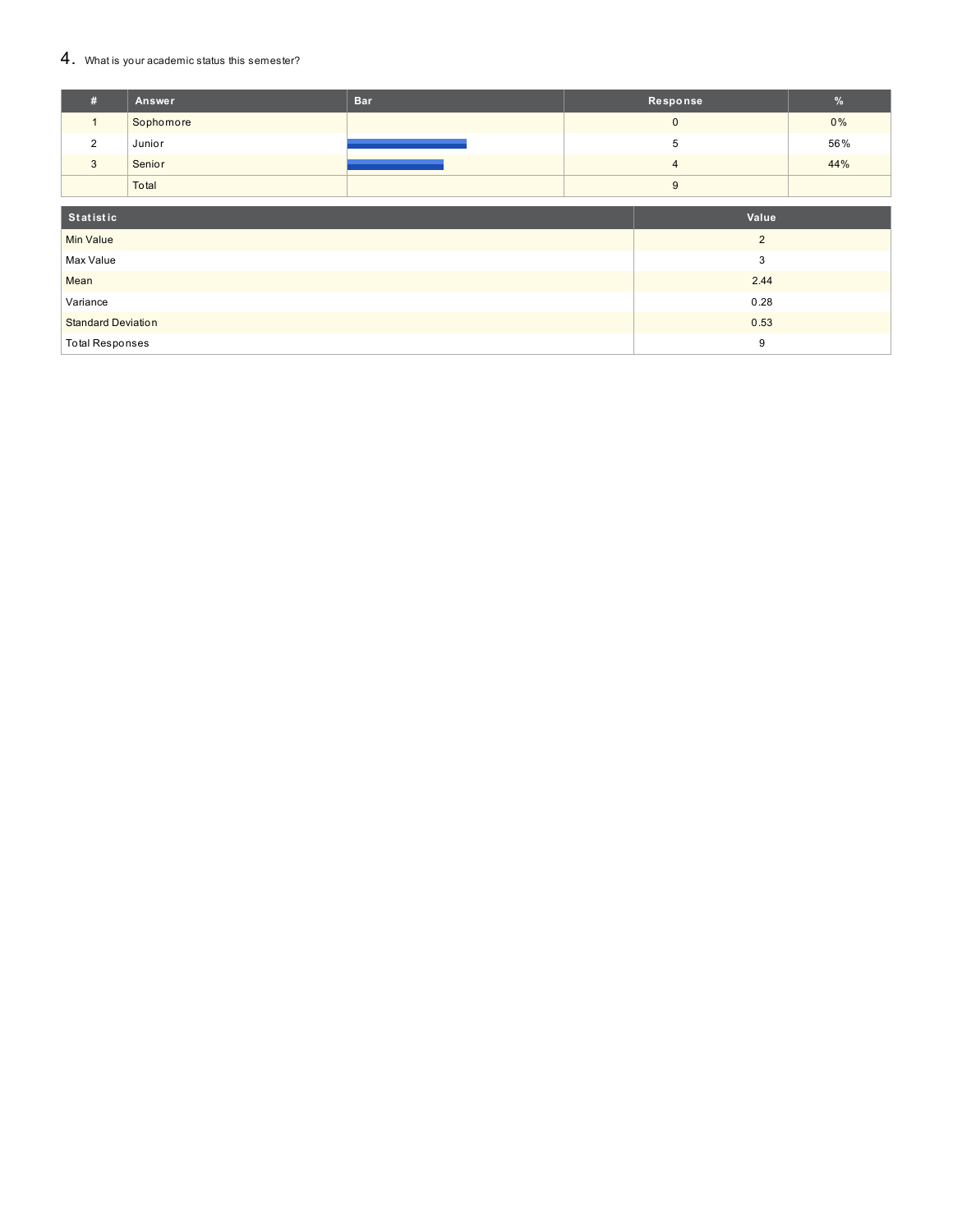$5_\cdot$  What is your expected date of graduation from USC (Semester and year, eg<br>Fall 2009)?

| Text Response   |       |
|-----------------|-------|
| May 2010        |       |
| Spring 2010     |       |
| Spring 2010     |       |
| Spring 2010     |       |
| <b>MAY 2009</b> |       |
| Spring 2011     |       |
| May 2010        |       |
| Spring 2012     |       |
| Spring 2012     |       |
|                 |       |
| Statistic       | Value |

| Statistic              | <b>Value</b> |
|------------------------|--------------|
| <b>Total Responses</b> |              |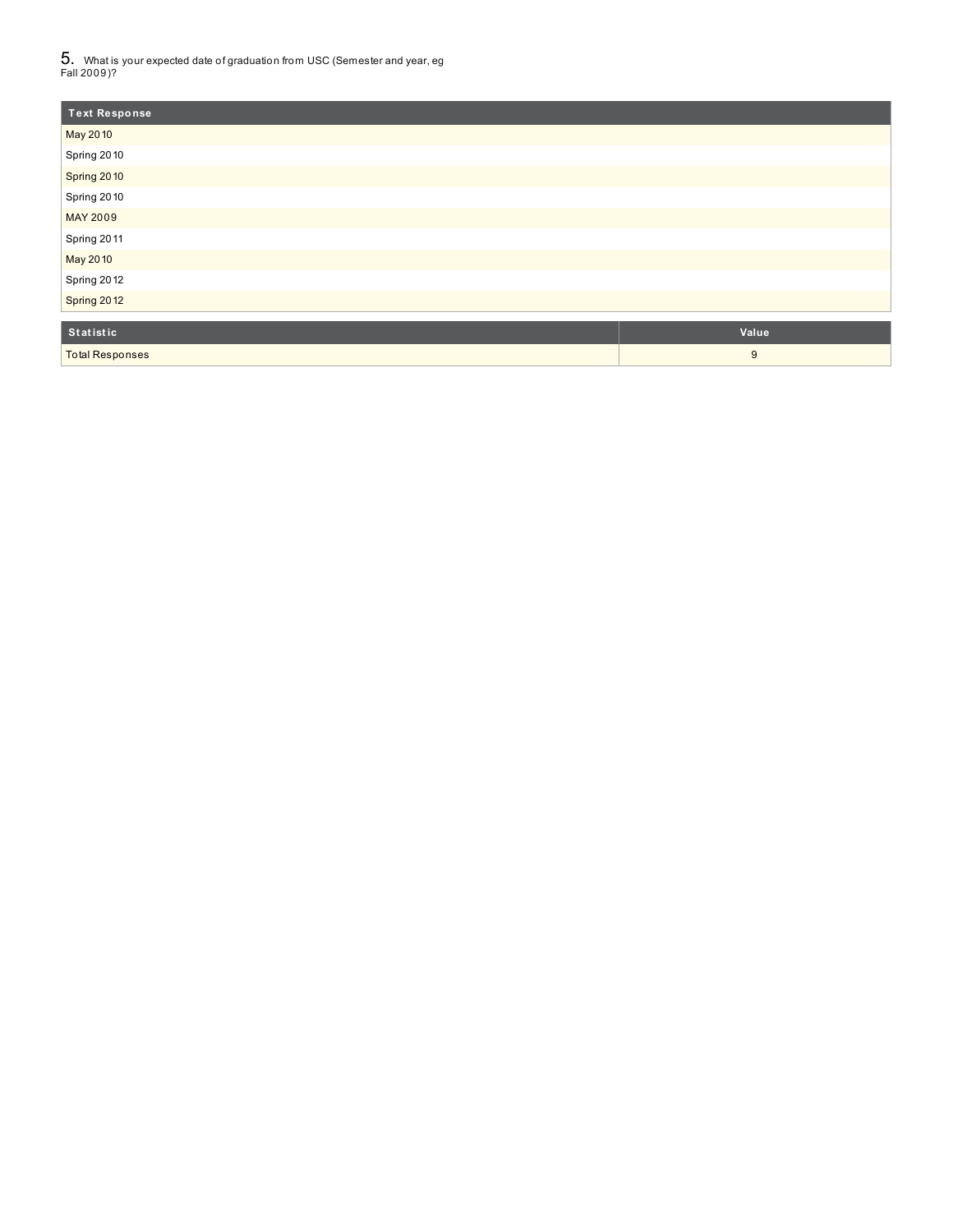### $6.$  What is your major?

| <b>Text Response</b>           |       |
|--------------------------------|-------|
| <b>Business</b>                |       |
| <b>Business Administration</b> |       |
| <b>Business</b>                |       |
| <b>BUAD</b>                    |       |
| <b>BUSINESS</b>                |       |
| <b>Business Administration</b> |       |
| <b>Business Administration</b> |       |
| <b>Business Administration</b> |       |
| <b>Business Administration</b> |       |
| Statistic                      | Value |
| <b>Total Responses</b>         | 9     |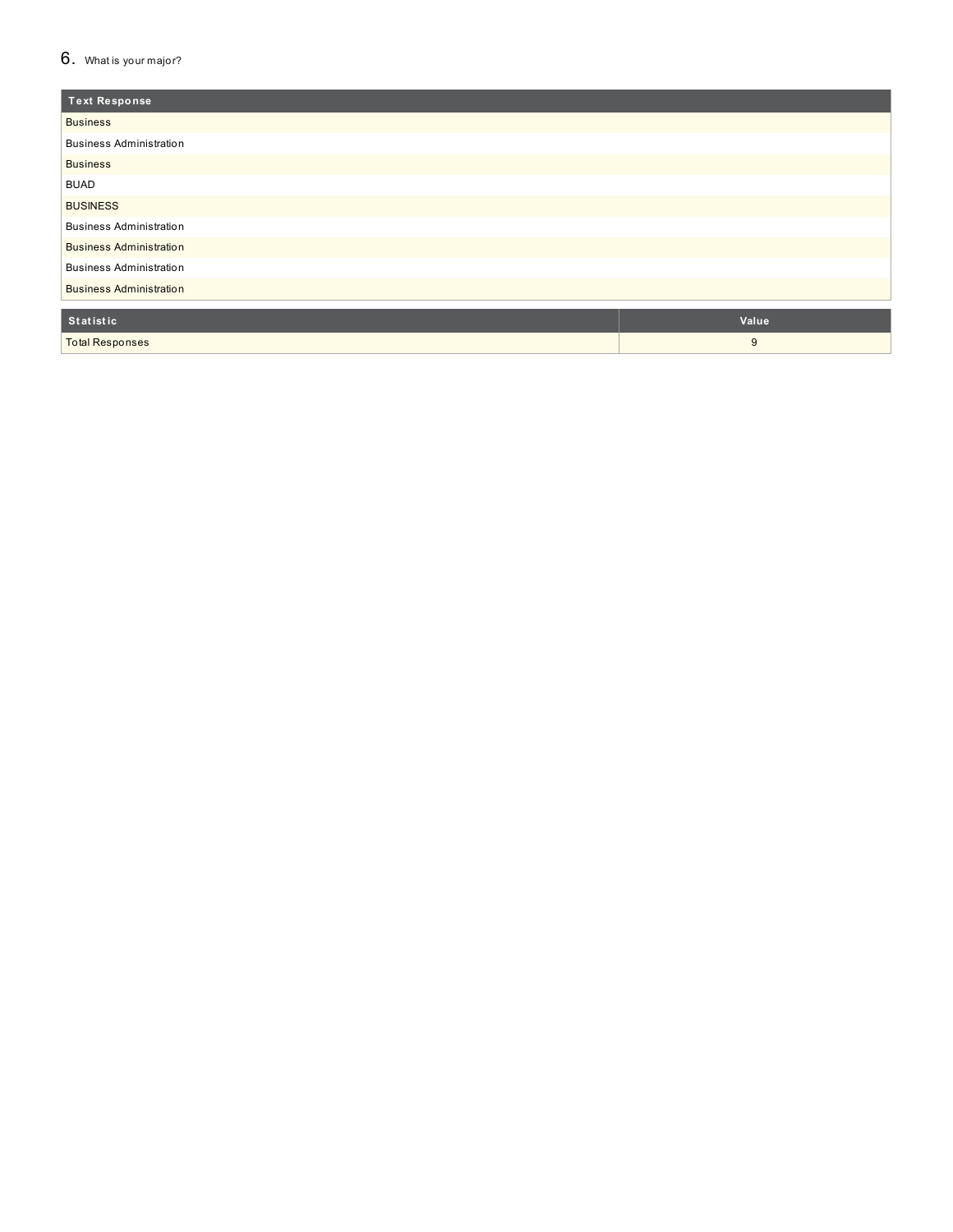| <b>Text Response</b>                        |       |  |  |  |
|---------------------------------------------|-------|--|--|--|
| International Business/Real Estate Finance  |       |  |  |  |
| International Business - IEP Concentration  |       |  |  |  |
| <b>Finance</b>                              |       |  |  |  |
| INTERNATIONAL BUSINESS, REAL ESTATE FINANCE |       |  |  |  |
| Marketing                                   |       |  |  |  |
| <b>International Business</b>               |       |  |  |  |
| <b>International Business</b>               |       |  |  |  |
| <b>International Business</b>               |       |  |  |  |
|                                             |       |  |  |  |
| <b>Statistic</b>                            | Value |  |  |  |
| <b>Total Responses</b>                      | 8     |  |  |  |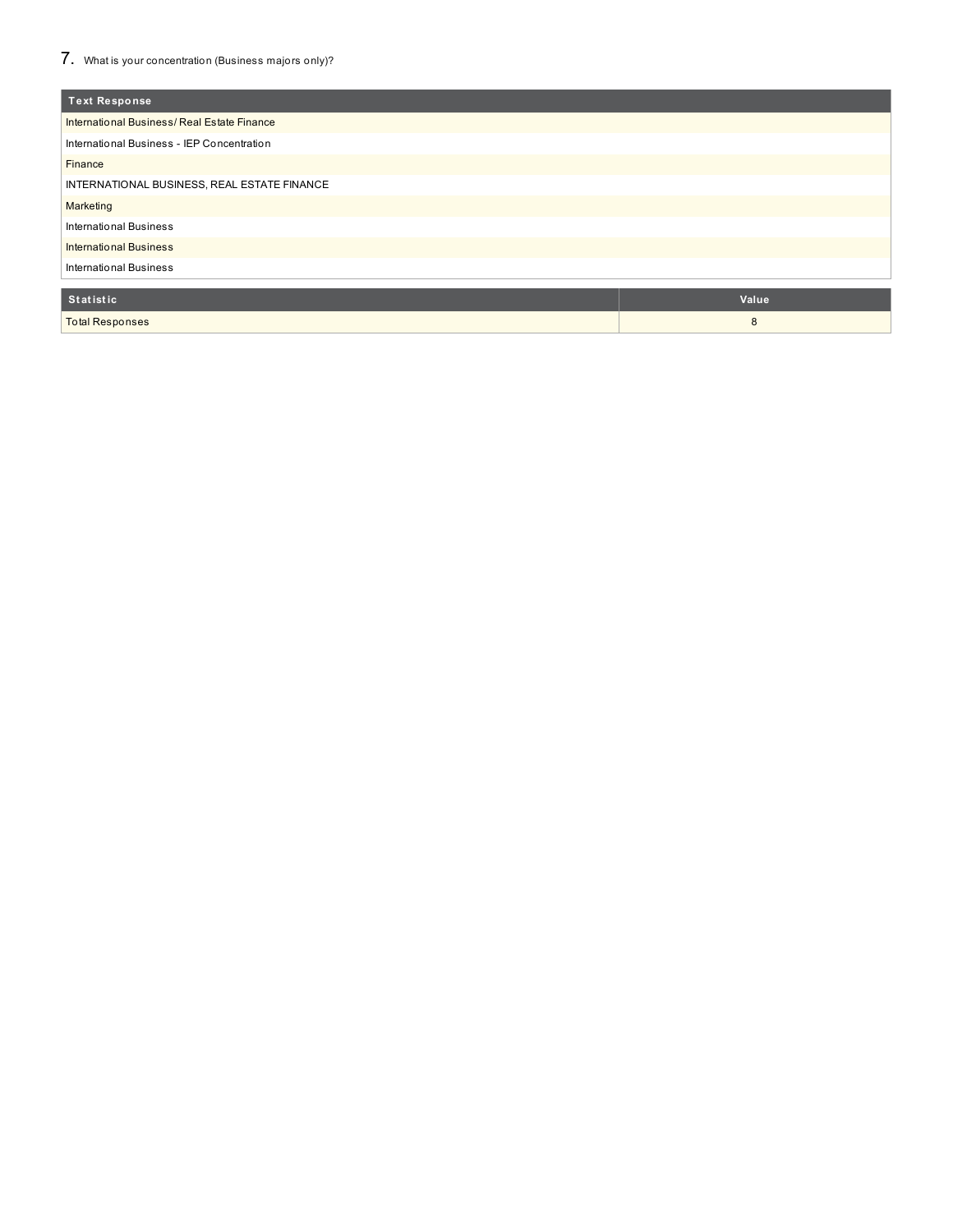$8_\cdot\,$  Please indicate the term in which you were abroad (semester and year, eg<br>Fall 2009).

| <b>Text Response</b>      |            |
|---------------------------|------------|
| Spring 2009               |            |
| Spring 2009               |            |
| Spring 2009               |            |
| Spring 2009               |            |
| SPRING 09                 |            |
| <b>Fall 2009</b>          |            |
| <b>Fall 2009</b>          |            |
| Fall 2010                 |            |
| <b>Fall 2010</b>          |            |
| Calculation of the Second | $M = 1.12$ |

| Statistic              | Value |
|------------------------|-------|
| <b>Total Responses</b> |       |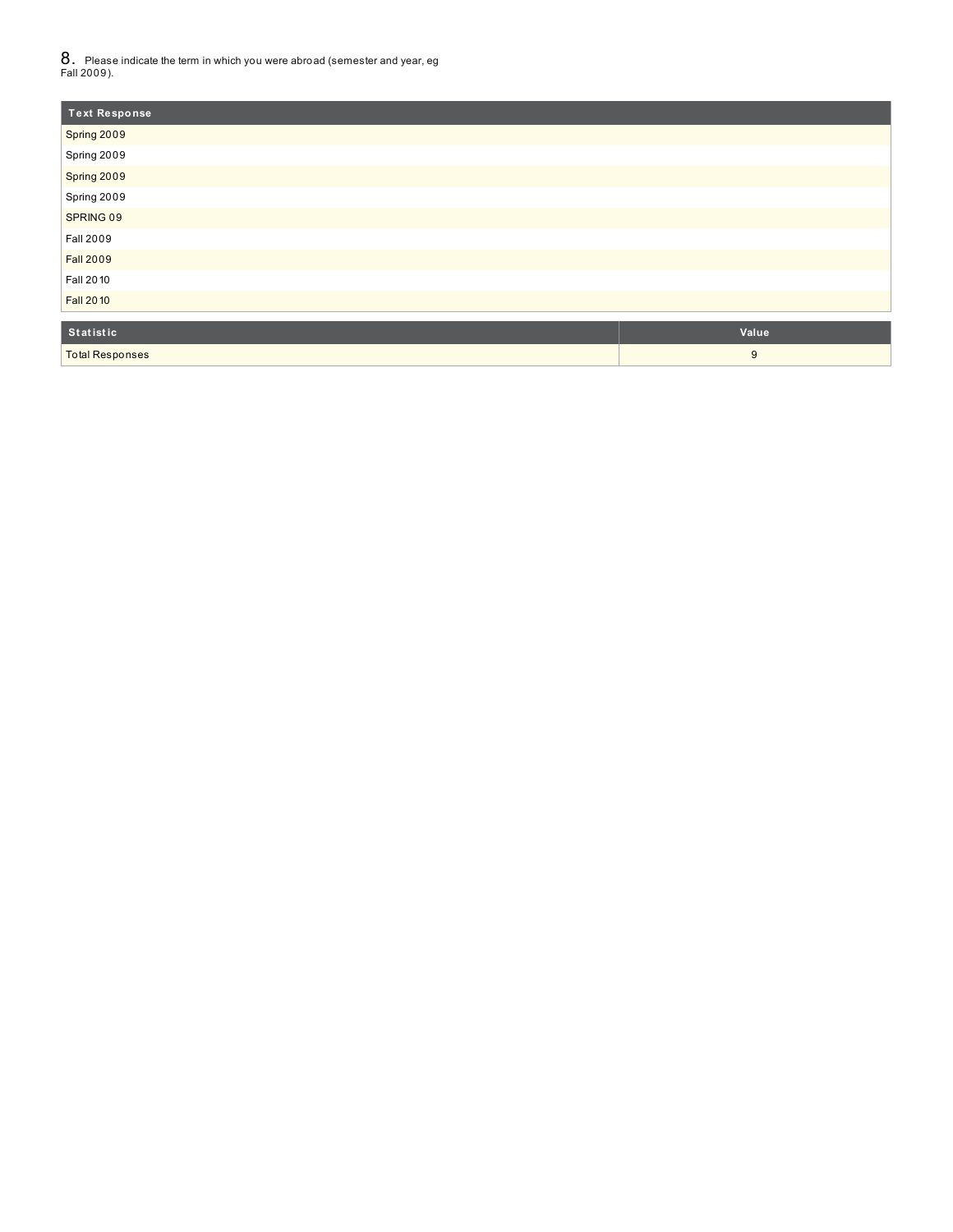## 9. I. GENERAL PROGRAM EVALUATION Please rate the following items:

| #                      | Question                                                           | <b>Very</b><br>dissatisfied | Somewhat<br>dissatisfied | Neutral      | Mostly<br>satisfied | <b>Very</b><br>satisfied | <b>Total</b><br><b>Responses</b> | Mean |
|------------------------|--------------------------------------------------------------------|-----------------------------|--------------------------|--------------|---------------------|--------------------------|----------------------------------|------|
|                        | 1. Your overall satisfaction with the<br>program.                  | $\mathbf 0$                 | $\mathbf{0}$             | $\mathbf{0}$ | 3                   | 6                        | 9                                | 4.67 |
|                        | <b>Statistic</b><br>1. Your overall satisfaction with the program. |                             |                          |              |                     |                          |                                  |      |
|                        | <b>Min Value</b>                                                   | $\overline{4}$              |                          |              |                     |                          |                                  |      |
|                        | Max Value                                                          | 5                           |                          |              |                     |                          |                                  |      |
| Mean                   |                                                                    | 4.67                        |                          |              |                     |                          |                                  |      |
|                        | Variance                                                           | 0.25                        |                          |              |                     |                          |                                  |      |
|                        | <b>Standard Deviation</b>                                          | 0.50                        |                          |              |                     |                          |                                  |      |
| <b>Total Responses</b> |                                                                    |                             |                          |              | 9                   |                          |                                  |      |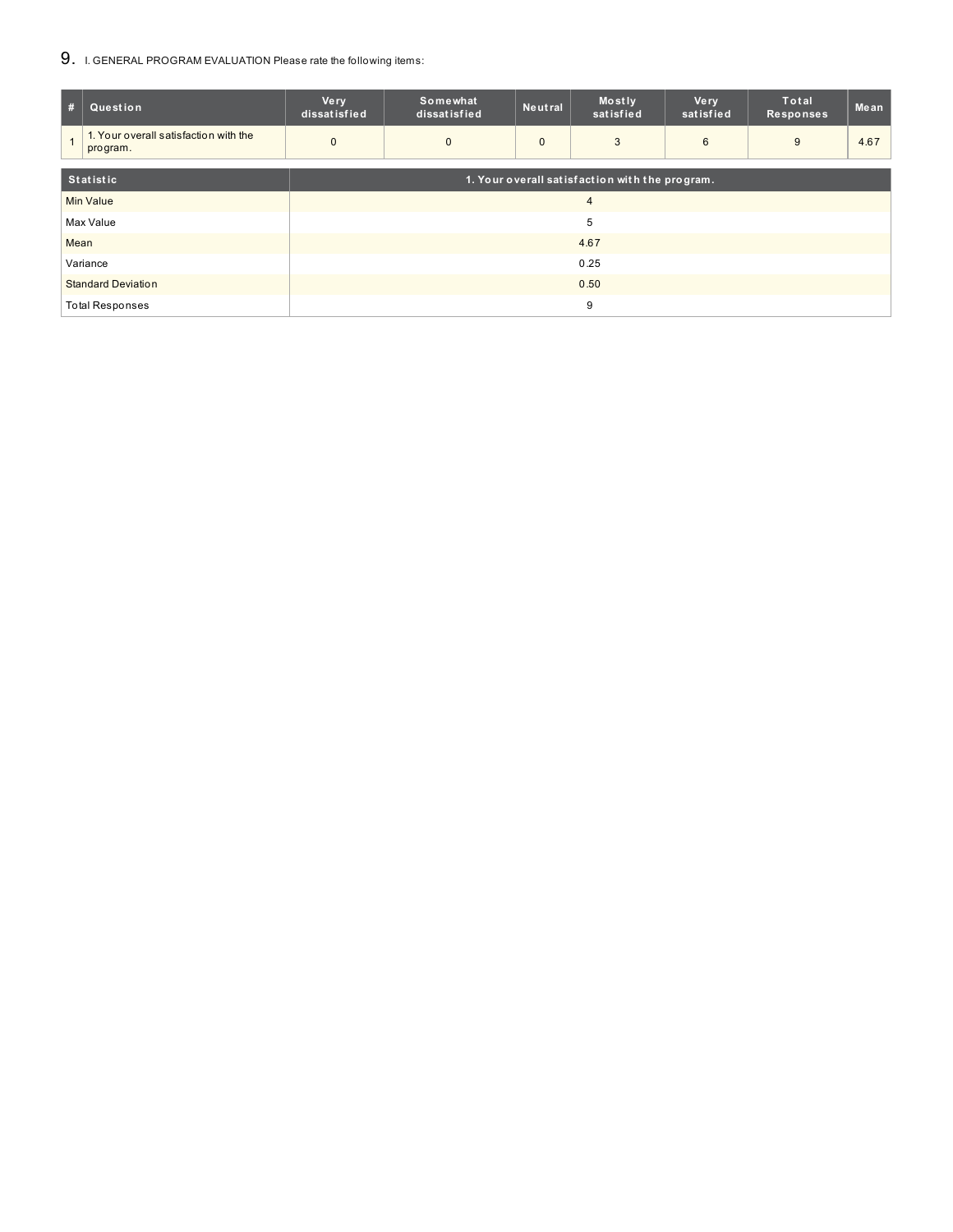|                | $\Box$ Question                                                                            | Not at all<br><b>SO</b> | Somewhat<br><sub>So</sub> | Neutral | <b>Mostly</b><br><b>SO</b> | Very much<br><b>SO</b> | Total<br><b>Responses</b> | Mean |
|----------------|--------------------------------------------------------------------------------------------|-------------------------|---------------------------|---------|----------------------------|------------------------|---------------------------|------|
|                | 2. To what extent did the program meet your expectations?                                  |                         |                           |         |                            |                        |                           | 4.44 |
| $\overline{2}$ | 3. To what extent was your participation in the program a valuable<br>learning experience? |                         |                           |         |                            |                        |                           | 4.89 |

| Statistic             | 2. To what extent did the program meet your<br>expectations? | 3. To what extent was your participation in the program a valuable learning<br>experience? |
|-----------------------|--------------------------------------------------------------|--------------------------------------------------------------------------------------------|
| Min Value             | 4                                                            |                                                                                            |
| Max Value             | 5                                                            | 5                                                                                          |
| Mean                  | 4.44                                                         | 4.89                                                                                       |
| Variance              | 0.28                                                         | 0.11                                                                                       |
| Standard<br>Deviation | 0.53                                                         | 0.33                                                                                       |
| Total<br>Responses    | 9                                                            | 9                                                                                          |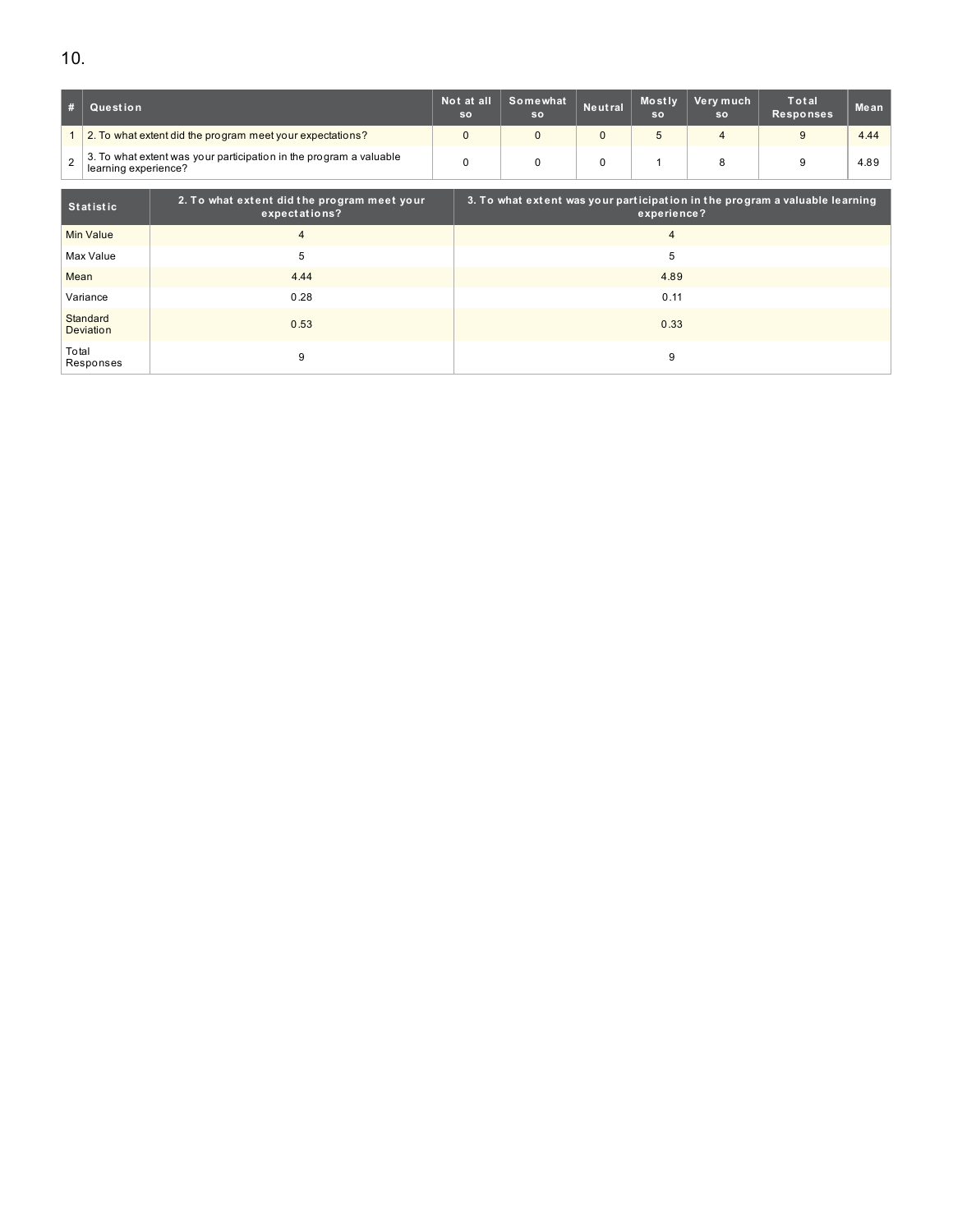| #                         | Question               |                                                                              | Would not<br>recommend at<br>all | May recommend<br>with reservations | Neutral        | Would surely<br>recommend | Would<br>recommend<br>most strongly | <b>Total</b><br><b>Responses</b> | Mean |  |  |  |
|---------------------------|------------------------|------------------------------------------------------------------------------|----------------------------------|------------------------------------|----------------|---------------------------|-------------------------------------|----------------------------------|------|--|--|--|
|                           |                        | 4. To what extent would you recommend<br>this program to other USC students? |                                  | $\mathbf{0}$                       | $\mathbf{0}$   |                           | 8                                   | 9                                | 4.89 |  |  |  |
|                           |                        |                                                                              |                                  |                                    |                |                           |                                     |                                  |      |  |  |  |
|                           | <b>Statistic</b>       | 4. To what extent would you recommend this program to other USC students?    |                                  |                                    |                |                           |                                     |                                  |      |  |  |  |
|                           | Min Value              |                                                                              |                                  |                                    | $\overline{4}$ |                           |                                     |                                  |      |  |  |  |
|                           | Max Value              |                                                                              |                                  |                                    |                |                           |                                     |                                  |      |  |  |  |
| Mean                      |                        |                                                                              |                                  |                                    |                |                           |                                     |                                  |      |  |  |  |
| Variance                  |                        | 0.11                                                                         |                                  |                                    |                |                           |                                     |                                  |      |  |  |  |
| <b>Standard Deviation</b> |                        | 0.33                                                                         |                                  |                                    |                |                           |                                     |                                  |      |  |  |  |
|                           | <b>Total Responses</b> |                                                                              |                                  |                                    | 9              |                           |                                     |                                  |      |  |  |  |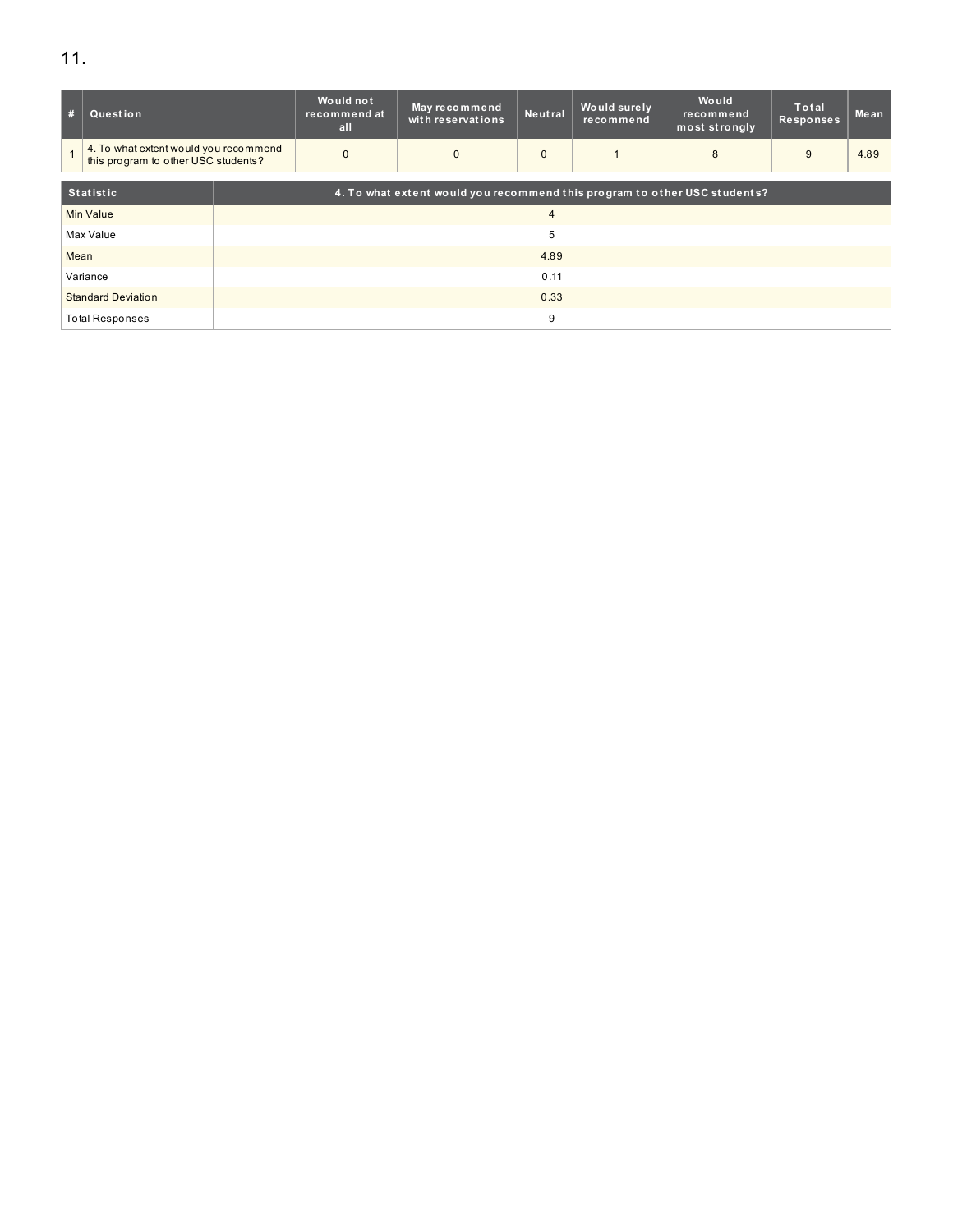# 12. II. ACADEMIC PROGRAM

| # | Question                                                                                           | Not at<br>all so | Somewhat<br><b>SO</b> | Neutral | <b>Mostly</b><br><b>SO</b> | Ve rv<br>much so | <b>Total</b><br>Responses | Mean |
|---|----------------------------------------------------------------------------------------------------|------------------|-----------------------|---------|----------------------------|------------------|---------------------------|------|
|   | 5. To what extent were your courses intellectually challenging?                                    |                  |                       |         | $5\overline{a}$            |                  |                           | 4.44 |
|   | 6. How comparable was the quality of instruction and academic demand of<br>classes to that of USC? |                  |                       |         |                            |                  |                           | 4.33 |

| Statistic             | 5. To what extent were your courses intellectually<br>challenging? | 6. How comparable was the quality of instruction and academic demand of<br>classes to that of USC? |
|-----------------------|--------------------------------------------------------------------|----------------------------------------------------------------------------------------------------|
| Min Value             | $\overline{4}$                                                     | 3                                                                                                  |
| Max Value             | 5                                                                  | 5                                                                                                  |
| Mean                  | 4.44                                                               | 4.33                                                                                               |
| Variance              | 0.28                                                               | 0.50                                                                                               |
| Standard<br>Deviation | 0.53                                                               | 0.71                                                                                               |
| Total<br>Responses    | 9                                                                  | 9                                                                                                  |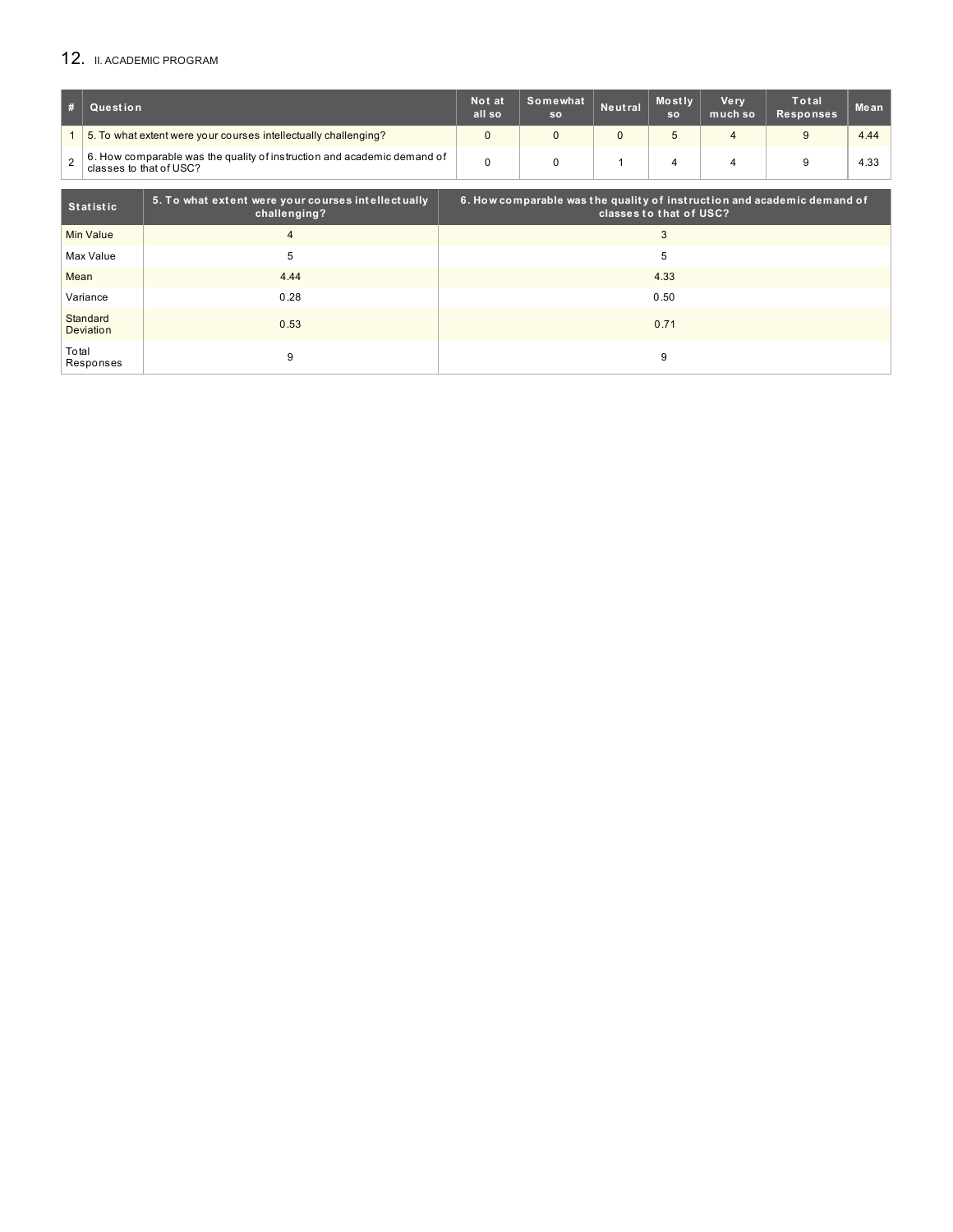| #                                                                 | Question                                                    |                                                          | Strongly<br>disagree | <b>Disagree</b> | Neutral      | Agree | <b>Strongly</b><br>Agree | Total<br><b>Responses</b>                                    | Mean |
|-------------------------------------------------------------------|-------------------------------------------------------------|----------------------------------------------------------|----------------------|-----------------|--------------|-------|--------------------------|--------------------------------------------------------------|------|
|                                                                   | 7. The grading system used in the courses was<br>explained. |                                                          | $\Omega$             |                 | $\Omega$     | 3     | 5                        | 9                                                            | 4.33 |
| 2<br>8. I was able to register for all the classes that I wanted. |                                                             | $\mathbf 0$                                              | $\overline{2}$       | 0               | 4            | 3     | 9                        | 3.89                                                         |      |
|                                                                   | <b>Statistic</b>                                            | 7. The grading system used in the courses was explained. |                      |                 |              |       |                          | 8. I was able to register for all the classes that I wanted. |      |
|                                                                   | <b>Min Value</b>                                            | $\overline{2}$                                           |                      | $\overline{2}$  |              |       |                          |                                                              |      |
|                                                                   | Max Value                                                   | 5                                                        | 5                    |                 |              |       |                          |                                                              |      |
| Mean                                                              |                                                             | 4.33                                                     |                      |                 | 3.89<br>1.36 |       |                          |                                                              |      |
|                                                                   | Variance                                                    | 1.00                                                     |                      |                 |              |       |                          |                                                              |      |
| 1.00<br><b>Standard Deviation</b>                                 |                                                             |                                                          |                      |                 | 1.17         |       |                          |                                                              |      |
|                                                                   |                                                             |                                                          |                      |                 |              | 9     |                          |                                                              |      |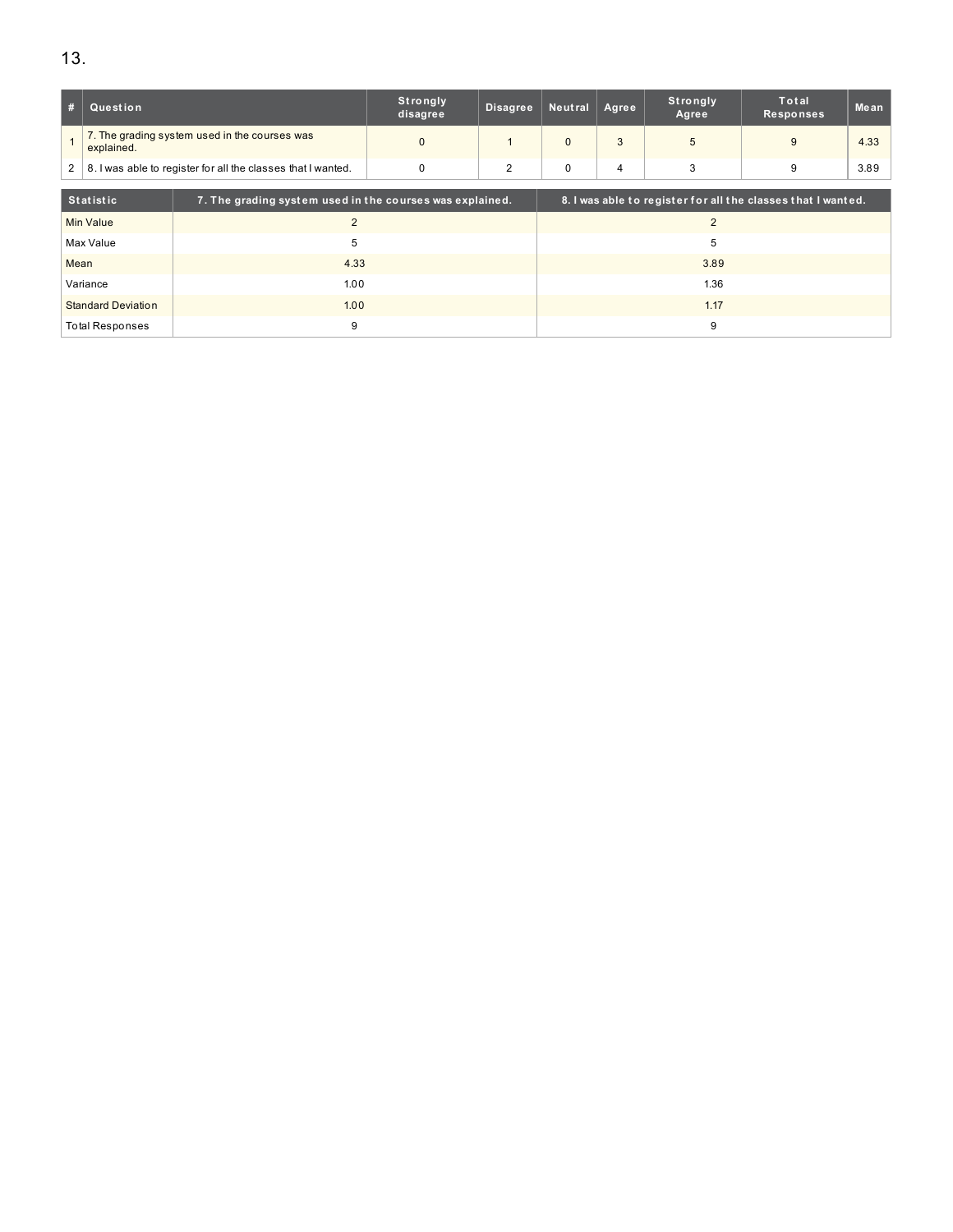|                | Question                                                                                     | Not at all<br><b>SO</b> | Somewhat<br><b>SO</b> | Neutral | Mostly<br><b>SO</b> | Very much<br><b>SO</b> | Total<br><b>Responses</b> | Mean |
|----------------|----------------------------------------------------------------------------------------------|-------------------------|-----------------------|---------|---------------------|------------------------|---------------------------|------|
|                | 9. To what extent were you prepared for the coursework?                                      |                         |                       |         |                     | $\mathbf b$            |                           | 4.56 |
| C.             | 10. To what extent do you feel you were immersed in the culture of the<br>host country?      | 0                       |                       |         |                     |                        |                           | 4.33 |
| $\overline{3}$ | 11. To what extent did you gain a better appreciation of the host<br>culture's perspectives? |                         |                       |         |                     |                        |                           | 4.78 |

| <b>Statistic</b>      | 9. To what extent were you<br>prepared for the coursework? | 10. To what extent do you feel you were<br>immersed in the culture of the host country? | 11. To what extent did you gain a better<br>appreciation of the host culture's perspectives? |
|-----------------------|------------------------------------------------------------|-----------------------------------------------------------------------------------------|----------------------------------------------------------------------------------------------|
| Min Value             | 4                                                          | 3                                                                                       |                                                                                              |
| Max Value             | 5                                                          | 5                                                                                       | 5                                                                                            |
| Mean                  | 4.56                                                       | 4.33                                                                                    | 4.78                                                                                         |
| Variance              | 0.28                                                       | 0.50                                                                                    | 0.19                                                                                         |
| Standard<br>Deviation | 0.53                                                       | 0.71                                                                                    | 0.44                                                                                         |
| Total<br>Responses    | 9                                                          | 9                                                                                       |                                                                                              |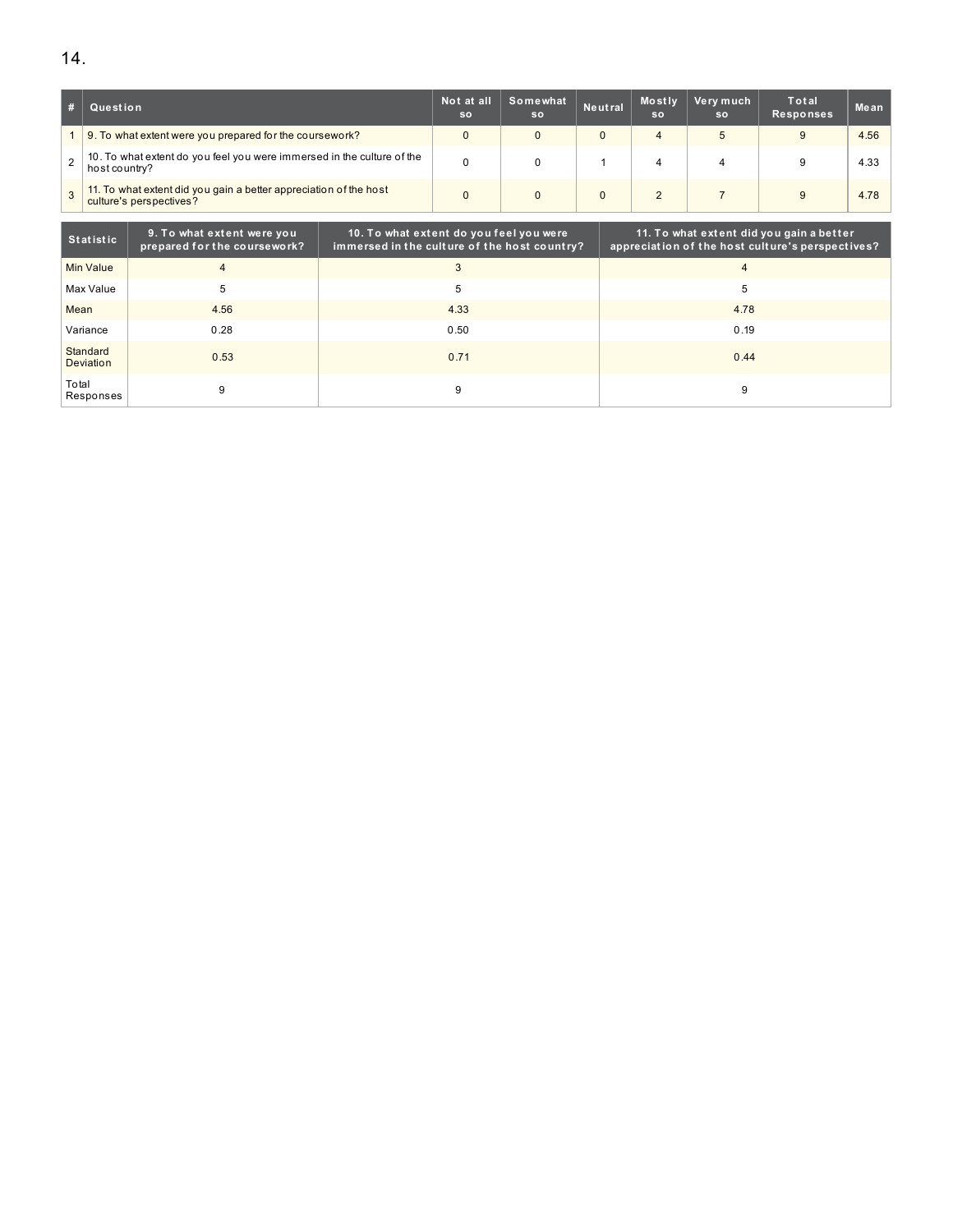|   | Question                                                                               | Ve rv<br>dissatisfied | Somewhat<br>dissatisfied | Neutral | Mostly<br>satisfied | Ve rv<br>Satisfied | Total<br><b>Responses</b> | Mean |
|---|----------------------------------------------------------------------------------------|-----------------------|--------------------------|---------|---------------------|--------------------|---------------------------|------|
|   | 12. Please rate your overall satisfaction with the content of<br>the courses you took. |                       |                          |         |                     |                    | 9                         | 4.33 |
| 2 | 13. Please rate your overall satisfaction with the quality of<br>instruction.          |                       |                          |         |                     |                    | 9                         | 4.22 |

| Statistic             | 12. Please rate your overall satisfaction with the content of the<br>courses you took. | 13. Please rate your overall satisfaction with the quality of<br>instruction. |
|-----------------------|----------------------------------------------------------------------------------------|-------------------------------------------------------------------------------|
| Min Value             | 3                                                                                      | 3                                                                             |
| Max Value             | 5                                                                                      | 5                                                                             |
| Mean                  | 4.33                                                                                   | 4.22                                                                          |
| Variance              | 0.50                                                                                   | 0.44                                                                          |
| Standard<br>Deviation | 0.71                                                                                   | 0.67                                                                          |
| Total<br>Responses    | 9                                                                                      | 9                                                                             |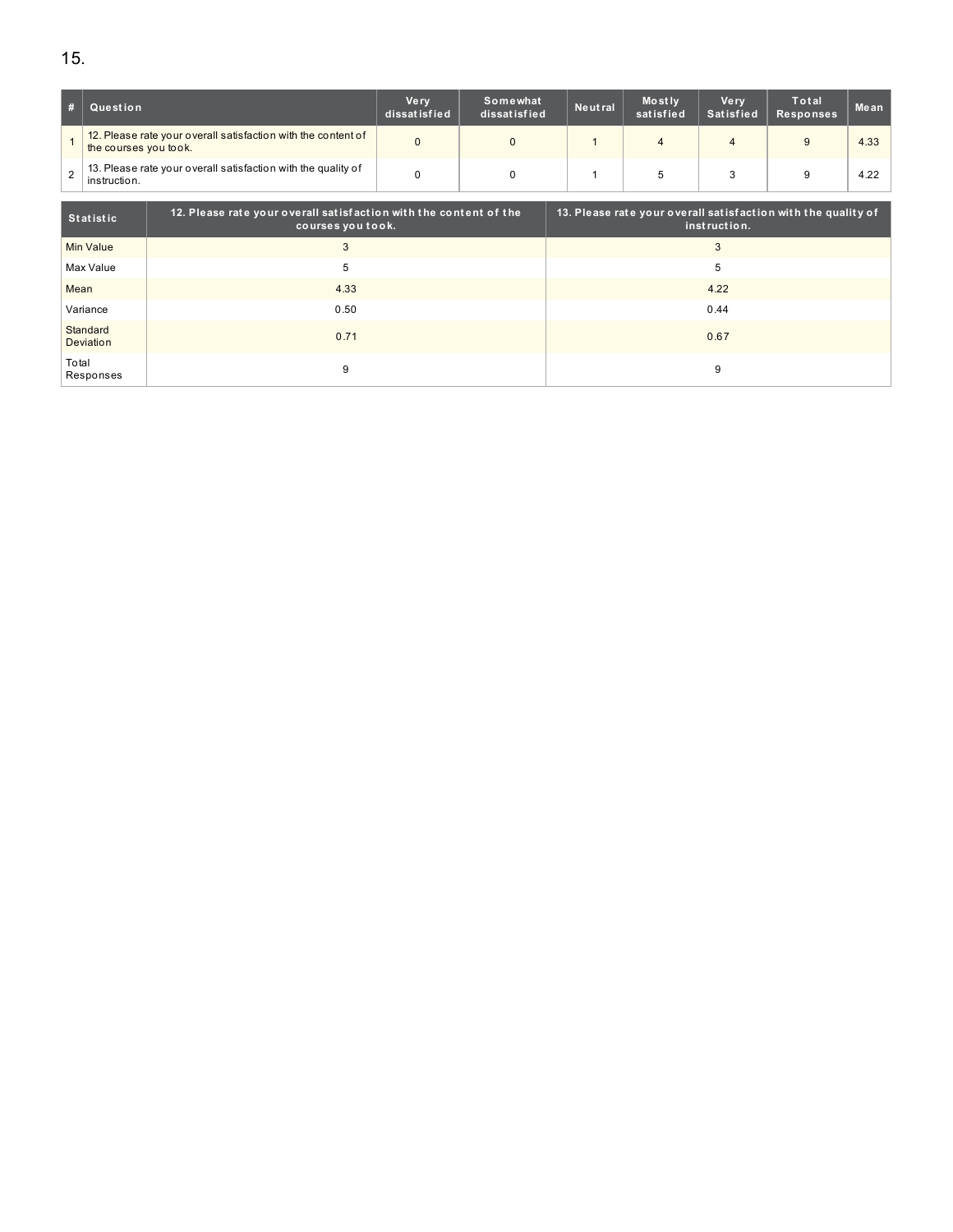# 16.

| #                         | Question                                                              |      | Very<br>low    | Somewhat<br>low | Average      | <b>Higher than</b><br>average                                      | Very<br>high   | <b>Total</b><br>Responses | Mean |  |  |
|---------------------------|-----------------------------------------------------------------------|------|----------------|-----------------|--------------|--------------------------------------------------------------------|----------------|---------------------------|------|--|--|
|                           | 14. Please rate the overall level of faculty interest in<br>students. |      | $\mathbf{0}$   | $\mathbf{0}$    | $\mathbf{0}$ | 5                                                                  | $\overline{4}$ | 9                         | 4.44 |  |  |
| <b>Statistic</b>          |                                                                       |      |                |                 |              | 14. Please rate the overall level of faculty interest in students. |                |                           |      |  |  |
| Min Value                 |                                                                       |      | $\overline{4}$ |                 |              |                                                                    |                |                           |      |  |  |
|                           | Max Value                                                             |      | 5              |                 |              |                                                                    |                |                           |      |  |  |
| Mean                      |                                                                       |      |                |                 |              |                                                                    |                |                           |      |  |  |
| Variance                  |                                                                       |      | 0.28           |                 |              |                                                                    |                |                           |      |  |  |
| <b>Standard Deviation</b> |                                                                       | 0.53 |                |                 |              |                                                                    |                |                           |      |  |  |
|                           | <b>Total Responses</b>                                                |      | 9              |                 |              |                                                                    |                |                           |      |  |  |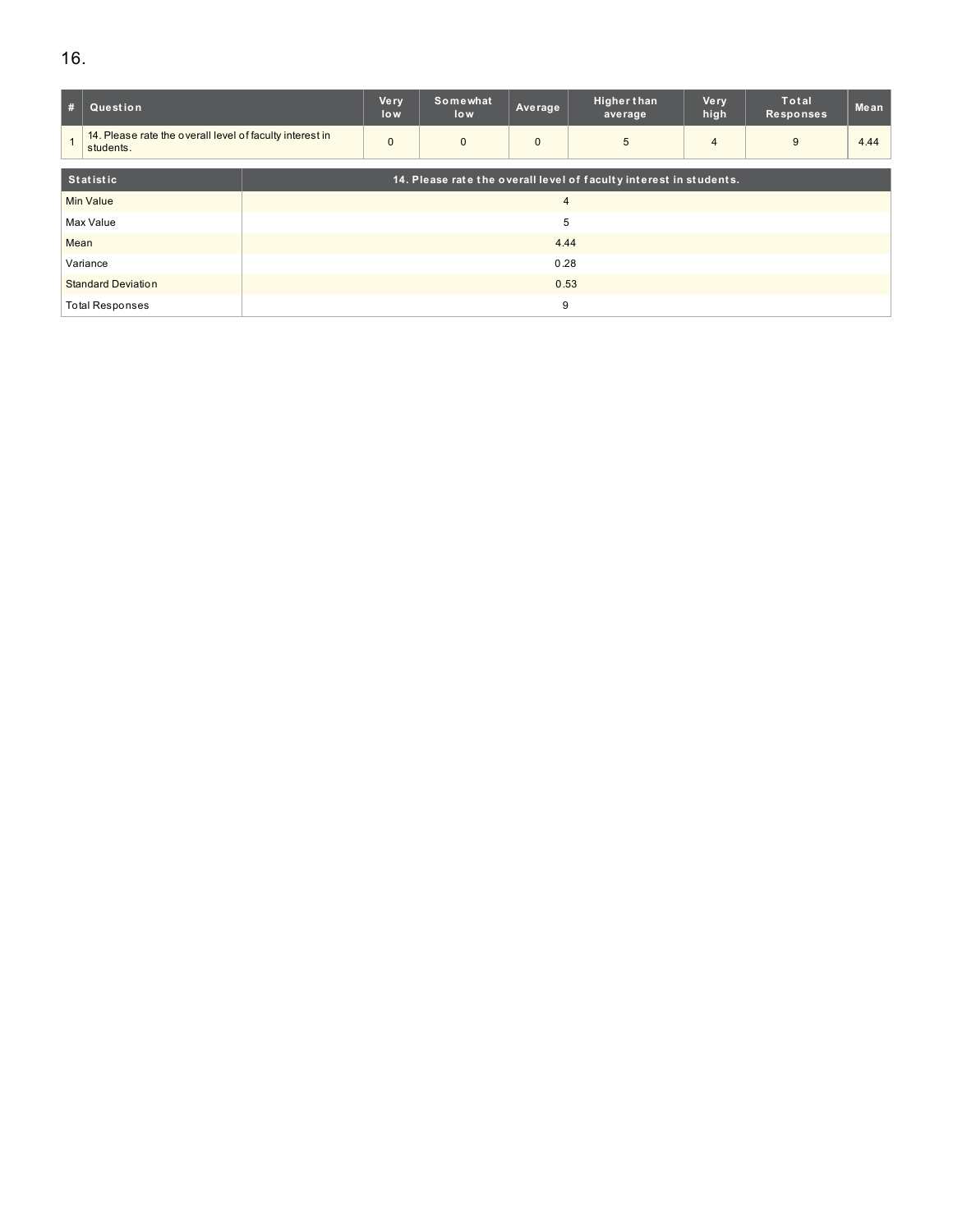| -#                        | Question                                                                |      | <b>Very</b><br>dissatisfied | Somewhat<br>dissatisfied                                             | Neutral | Mostly<br>satisfied | <b>Very</b><br>satisfied | Total<br><b>Responses</b> | Mean |  |  |
|---------------------------|-------------------------------------------------------------------------|------|-----------------------------|----------------------------------------------------------------------|---------|---------------------|--------------------------|---------------------------|------|--|--|
|                           | 15. Please rate your overall satisfaction with the<br>academic program. |      | $\mathbf{0}$                | $\mathbf{0}$                                                         |         | 3                   | 5                        | 9                         | 4.44 |  |  |
| <b>Statistic</b>          |                                                                         |      |                             | 15. Please rate your overall satisfaction with the academic program. |         |                     |                          |                           |      |  |  |
| <b>Min Value</b>          |                                                                         |      | 3                           |                                                                      |         |                     |                          |                           |      |  |  |
|                           | Max Value                                                               |      | 5                           |                                                                      |         |                     |                          |                           |      |  |  |
| Mean                      |                                                                         |      |                             | 4.44                                                                 |         |                     |                          |                           |      |  |  |
| Variance                  |                                                                         | 0.53 |                             |                                                                      |         |                     |                          |                           |      |  |  |
| <b>Standard Deviation</b> |                                                                         | 0.73 |                             |                                                                      |         |                     |                          |                           |      |  |  |
|                           | <b>Total Responses</b>                                                  |      | 9                           |                                                                      |         |                     |                          |                           |      |  |  |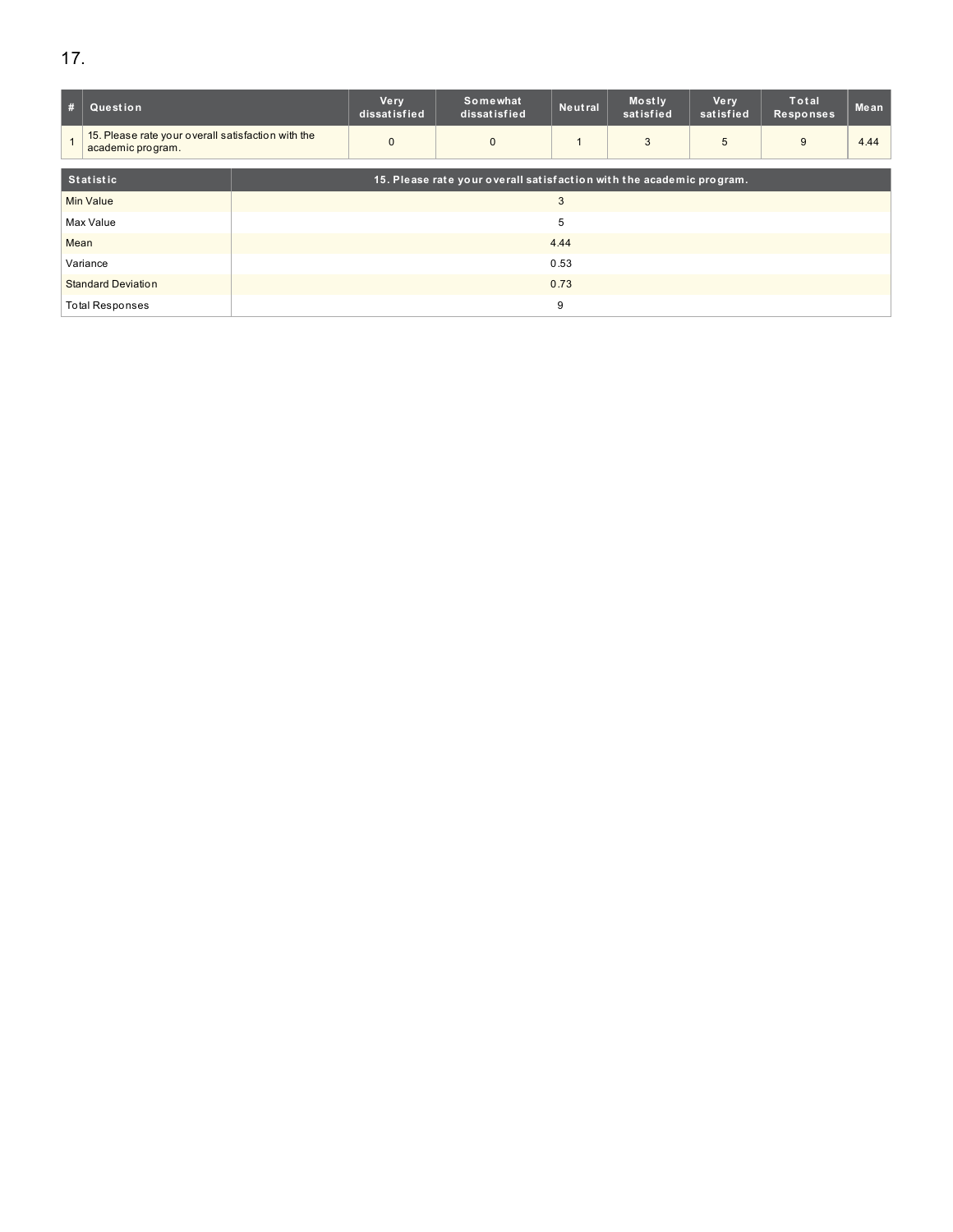# ${\bf 18}$  . III. LANGUAGE PREPARATIONIf you did not take a foreign language<br>class this semester, please choose "Not applicable" for each question.

|   | Question                                                      | <b>Not</b><br>applicable | Poor. | <b>Needs</b><br>improvement | <b>Fair</b> | Good | Excellent | Total<br><b>Responses</b> | Mean |
|---|---------------------------------------------------------------|--------------------------|-------|-----------------------------|-------------|------|-----------|---------------------------|------|
|   | 16. How were your language skills before the<br>program?      |                          |       | $\Omega$                    |             |      |           | 9                         | 2.33 |
| 2 | 17. How were your language skills after the program?          | 6                        |       | 0                           |             |      |           | 9                         | 2.33 |
|   | 18. Your living situation aided your language<br>acquisition. | 6                        |       | 0                           |             |      |           | 9                         | 2.33 |

| Statistic             | 16. How were your language skills before<br>the program? | 17. How were your language skills after<br>the program? | 18. Your living situation aided your language<br>acquisition. |
|-----------------------|----------------------------------------------------------|---------------------------------------------------------|---------------------------------------------------------------|
| Min Value             |                                                          |                                                         |                                                               |
| Max Value             | 6                                                        | 6                                                       | 6                                                             |
| Mean                  | 2.33                                                     | 2.33                                                    | 2.33                                                          |
| Variance              | 4.25                                                     | 4.25                                                    | 4.25                                                          |
| Standard<br>Deviation | 2.06                                                     | 2.06                                                    | 2.06                                                          |
| Total<br>Responses    | 9                                                        | 9                                                       | 9                                                             |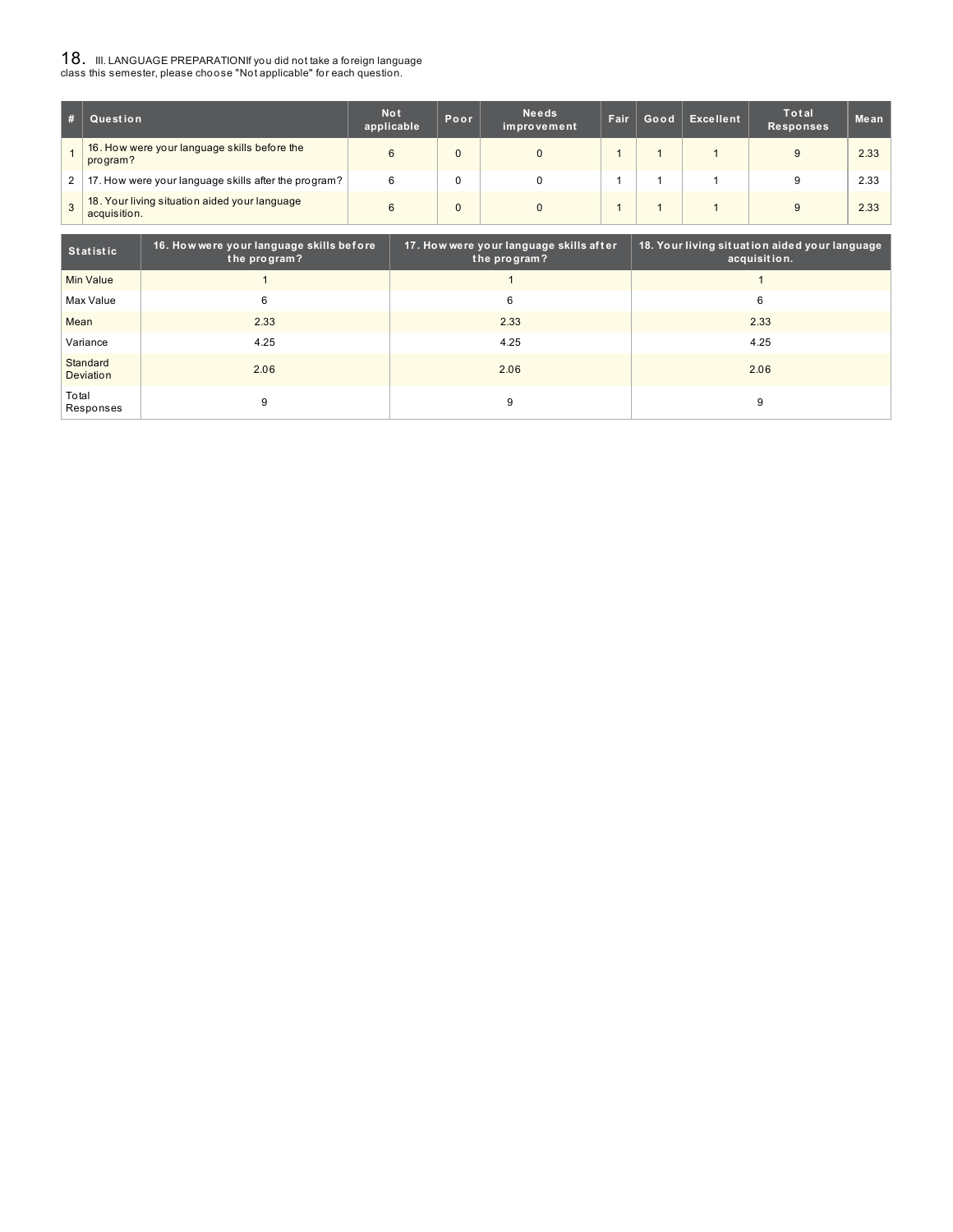| #                  | Question              |                                                                                                                                                  | <b>Very</b><br>dissatisfied                                                                                                                                   | Somewhat<br>dissatisfied | Neutral | Mostly<br>satisfied | <b>Very</b><br>satisfied | Total<br><b>Responses</b> | Mean |  |  |  |
|--------------------|-----------------------|--------------------------------------------------------------------------------------------------------------------------------------------------|---------------------------------------------------------------------------------------------------------------------------------------------------------------|--------------------------|---------|---------------------|--------------------------|---------------------------|------|--|--|--|
|                    | the program.          | 19. If you studied a foreign language on the program, please rate your<br>overall level of satisfaction with the language education component of |                                                                                                                                                               | $\Omega$                 | 8       | $\Omega$            | $\mathbf{0}$             | 9                         | 2.78 |  |  |  |
| <b>Statistic</b>   |                       |                                                                                                                                                  | 19. If you studied a foreign language on the program, please rate your overall level of satisfaction with the language education<br>component of the program. |                          |         |                     |                          |                           |      |  |  |  |
| <b>Min Value</b>   |                       |                                                                                                                                                  |                                                                                                                                                               |                          |         |                     |                          |                           |      |  |  |  |
|                    | Max Value             | 3                                                                                                                                                |                                                                                                                                                               |                          |         |                     |                          |                           |      |  |  |  |
| Mean               |                       | 2.78                                                                                                                                             |                                                                                                                                                               |                          |         |                     |                          |                           |      |  |  |  |
|                    | Variance              | 0.44                                                                                                                                             |                                                                                                                                                               |                          |         |                     |                          |                           |      |  |  |  |
|                    | Standard<br>Deviation |                                                                                                                                                  |                                                                                                                                                               | 0.67                     |         |                     |                          |                           |      |  |  |  |
| Total<br>Responses |                       | 9                                                                                                                                                |                                                                                                                                                               |                          |         |                     |                          |                           |      |  |  |  |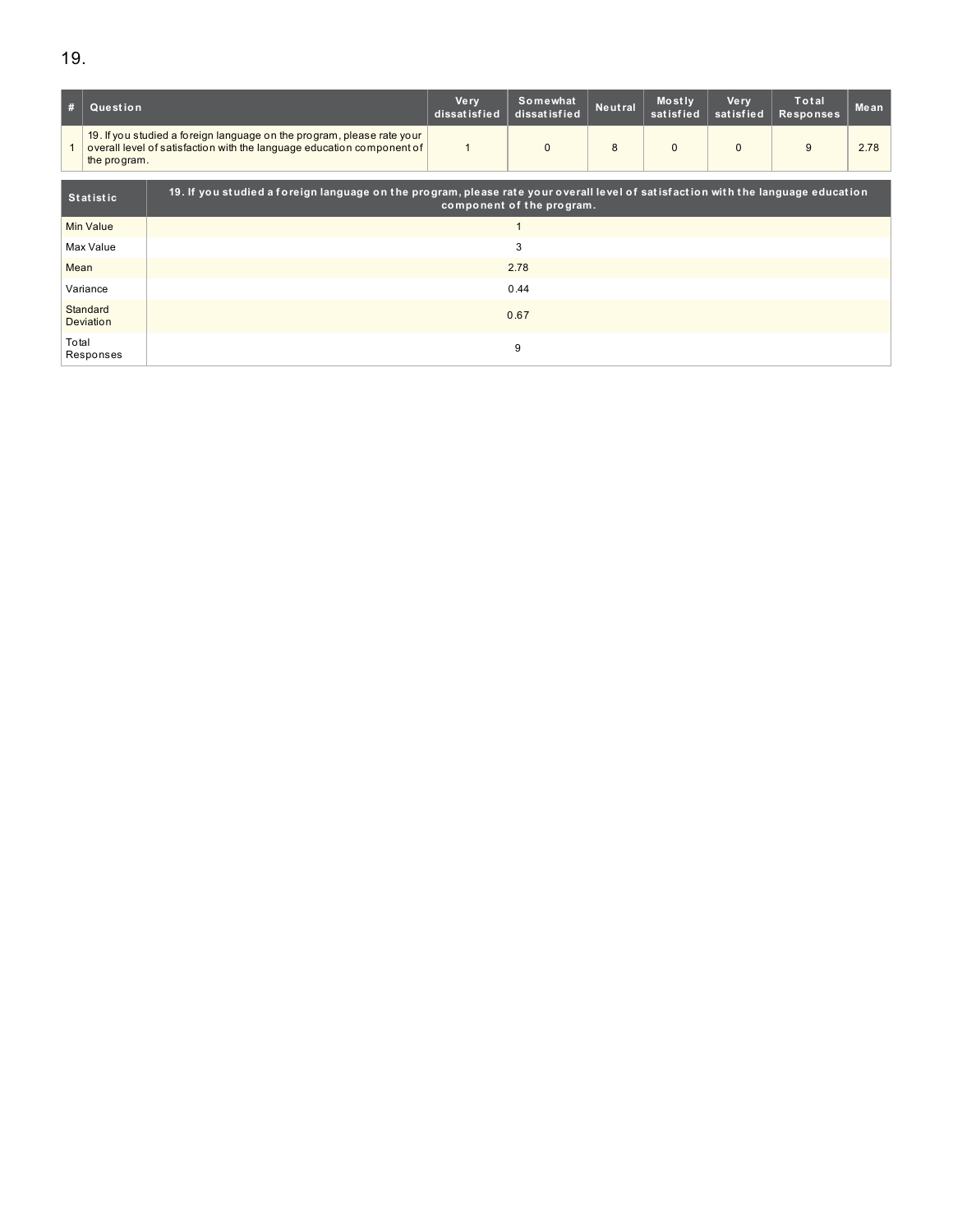# 20. IV. SUPPORT SERVICESPlease rate your level of satisfaction with the following categories:

|               | Question                                                                                           | <b>Very</b><br>dissatisfied | Somewhat<br>dissatisfied | <b>Neutral</b> | Mostly<br>satisfied | <b>Very</b><br>satisfied | Total<br>Responses | Mean |
|---------------|----------------------------------------------------------------------------------------------------|-----------------------------|--------------------------|----------------|---------------------|--------------------------|--------------------|------|
|               | 20. On-site academic advising                                                                      |                             |                          | ◠              | 4                   |                          | 9                  | 4.11 |
| 2             | 21. On-site orientation                                                                            |                             |                          |                | 6                   | З                        | 9                  | 4.33 |
| $\mathcal{B}$ | 22. On-site academic facilities (e.g. classrooms, libraries,<br>computer labs), excluding housing. |                             | $\mathbf{0}$             |                | 5                   | 3                        | 9                  | 4.22 |
| 4             | 23. Communication with the USC Marshall office in Los Angeles                                      | 0                           | 0                        |                |                     | 3                        | 9                  | 4.22 |
| 5             | 24. Overall impression of on-site support services                                                 |                             |                          |                |                     | $\overline{4}$           | 9                  | 4.33 |

| <b>Statistic</b>      | 20. On-site<br>academic<br>advising | 21. On-site<br>orientation | 22. On-site academic facilities (e.g.<br>classrooms, libraries, computer labs),<br>excluding housing. | 23. Communication with the<br><b>USC Marshall office in Los</b><br>Angeles | 24. Overall impression<br>of on-site support<br>services |
|-----------------------|-------------------------------------|----------------------------|-------------------------------------------------------------------------------------------------------|----------------------------------------------------------------------------|----------------------------------------------------------|
| Min Value             | 3                                   | $\overline{4}$             | 3                                                                                                     | -1                                                                         | 3                                                        |
| Max Value             | 5                                   | 5                          | 5                                                                                                     | 5                                                                          | 5                                                        |
| Mean                  | 4.11                                | 4.33                       | 4.22                                                                                                  | 4.22                                                                       | 4.33                                                     |
| Variance              | 0.61                                | 0.25                       | 0.44                                                                                                  | 0.44                                                                       | 0.50                                                     |
| Standard<br>Deviation | 0.78                                | 0.50                       | 0.67                                                                                                  | 0.67                                                                       | 0.71                                                     |
| Total<br>Responses    | 9                                   | 9                          | 9                                                                                                     | 9                                                                          | 9                                                        |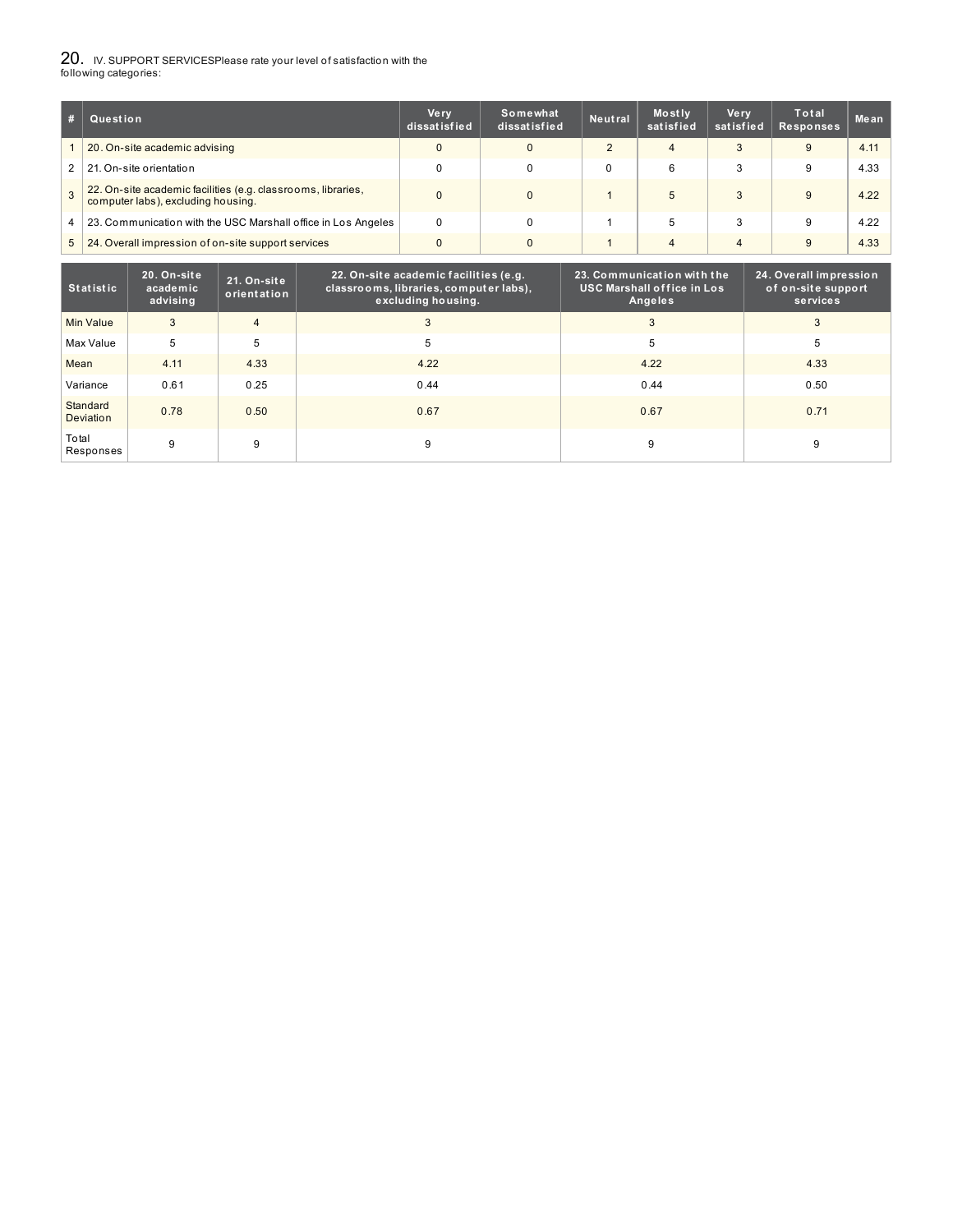21. V. HOUSINGPlease rate your level of satisfaction with the following categories:

| #              | Question                               | <b>Very</b><br>dissatisfied | Somewhat<br>dissatisfied | Neutral | Mostly<br>satisfied | Ve rv<br>satisfied | Total<br>Responses | Me an |
|----------------|----------------------------------------|-----------------------------|--------------------------|---------|---------------------|--------------------|--------------------|-------|
|                | 25. Housing coordination               |                             |                          |         |                     |                    |                    | 3.11  |
| 2 <sup>1</sup> | 26. Location of student housing        |                             |                          |         |                     |                    | 9                  | 3.56  |
| 3              | 27. Quality of housing<br>arrangements |                             |                          |         |                     |                    | 9                  | 2.78  |

| Statistic                 | 25. Housing coordination | 26. Location of student housing | 27. Quality of housing arrangements |
|---------------------------|--------------------------|---------------------------------|-------------------------------------|
| Min Value                 |                          |                                 |                                     |
| Max Value                 |                          |                                 |                                     |
| Mean                      | 3.11                     | 3.56                            | 2.78                                |
| Variance                  | 0.86                     | 1.03                            | 1.44                                |
| <b>Standard Deviation</b> | 0.93                     | 1.01                            | 1.20                                |
| <b>Total Responses</b>    |                          |                                 |                                     |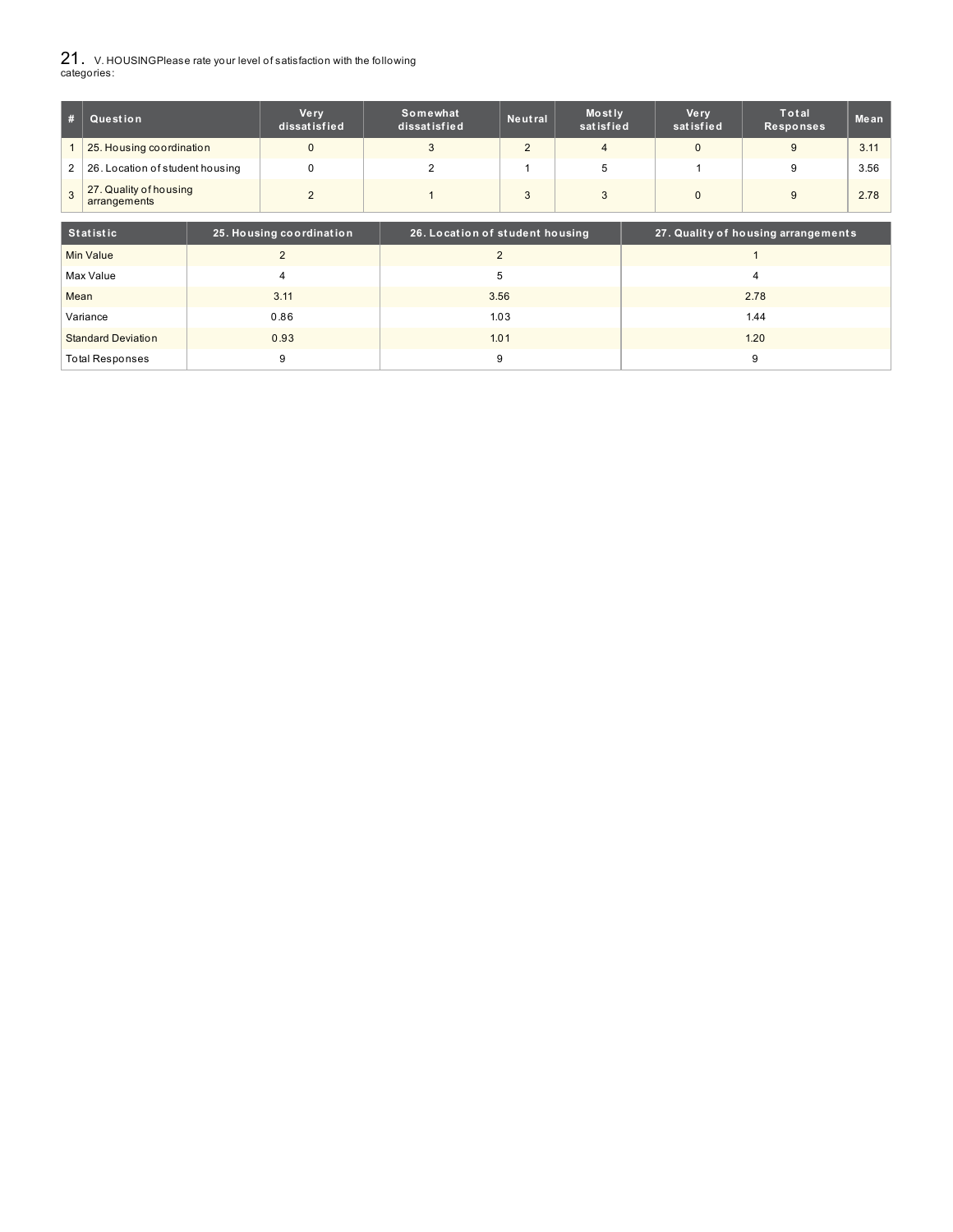#### Location, Quality of Education, Country History

Asia is becoming the center of business; favorable exchange rate; warm climate and tropical travel destinations; wasn't sure when else I would have the chance to explore Southeast Asia in the future because of the long distance from the US making 1 or 2 week trips less practical than Europe

Location, English-Speaking Country, Heard good things about it

Location in South East Asia, english language spoken, safety of the city.

Experiencing new cultures and countries is very important to me.

Because I wanted to be immersed in a different culture than my own and I wanted was very impressed by the facilities and reputation SMU has.

Because I wanted to study in Southeast Asia in a country where I would feel comfortable and learn a lot about not only business but also about different cultures. Singapore is a very Westernized country so I felt very comfortable. Singapore is one of the best places to learn about business because of the focus on entrepreneurship. Singapore is also a great place to learn about the diverse Chinese, Indian, and Malay cultures in addition to the national Singaporean culture.

I wanted to study in Southeast Asia and Singapore was my favorite location in that region. I also wanted to study in Singapore because of its diversity as a country and its high business reputation as one of the 4 Asian Tigers. I preferred SMU over NUS because SMU was located downtown and I wanted to be around the main city area of the country. I also wanted to study in Singapore because it is a travel hub, so I could have the opportunity to travel to many countries easily when I had breaks in the semester and after the semester ended.

| <b>Statistic</b>       | Value |
|------------------------|-------|
| <b>Total Responses</b> |       |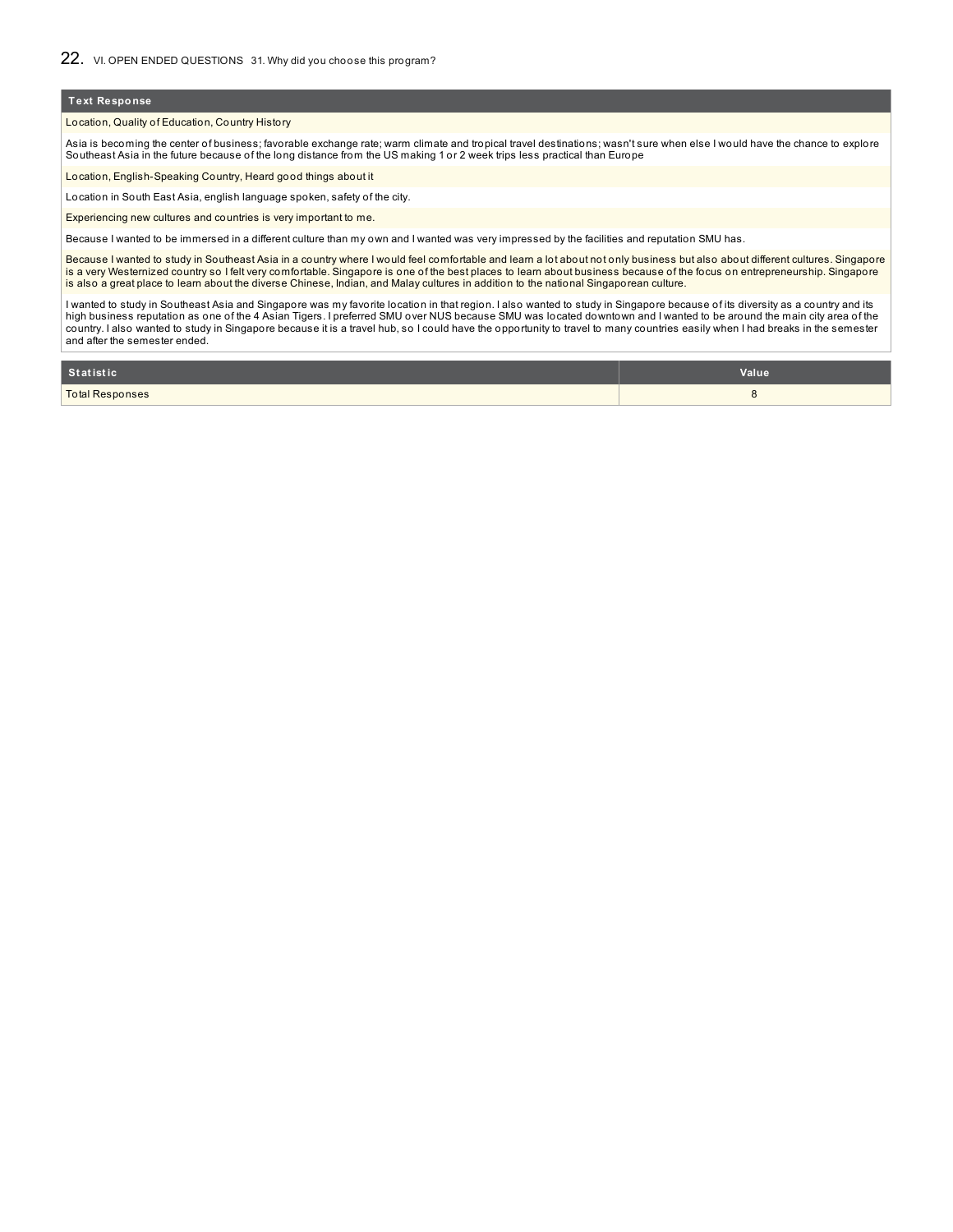# 23. 32. Please compare these aspects of your program with study at USC.

|              | Question                                   | Equivalent | <b>USC/Abroad Better</b> | <b>USC/in L.A. Better</b> | Total Responses | Mean |
|--------------|--------------------------------------------|------------|--------------------------|---------------------------|-----------------|------|
|              | 1) Quality of instruction                  | 6          |                          |                           |                 | 1.38 |
| 2            | 2) Content of courses                      |            |                          |                           |                 | 1.38 |
| $\mathbf{3}$ | 3) Intellectual challenge of courses       |            |                          |                           |                 | 1.25 |
| 4            | 4) Faculty interest in/support of students | 6          |                          |                           |                 | 1.25 |
| 5            | 5) Individual assistance provided          |            |                          |                           |                 | 1.13 |

| <b>Statistic</b>      | 1) Quality of<br>instruction | 2) Content of<br>courses | 3) Intellectual challenge of<br>courses | 4) Faculty interest in/support of<br>students | 5) Individual assistance<br>provided |
|-----------------------|------------------------------|--------------------------|-----------------------------------------|-----------------------------------------------|--------------------------------------|
| <b>Min Value</b>      |                              |                          |                                         |                                               |                                      |
| Max Value             | 3                            | $\overline{2}$           | 3                                       | $\overline{2}$                                | 2                                    |
| Mean                  | 1.38                         | 1.38                     | 1.25                                    | 1.25                                          | 1.13                                 |
| Variance              | 0.55                         | 0.27                     | 0.50                                    | 0.21                                          | 0.13                                 |
| Standard<br>Deviation | 0.74                         | 0.52                     | 0.71                                    | 0.46                                          | 0.35                                 |
| Total<br>Responses    | 8                            | 8                        | 8                                       | 8                                             | 8                                    |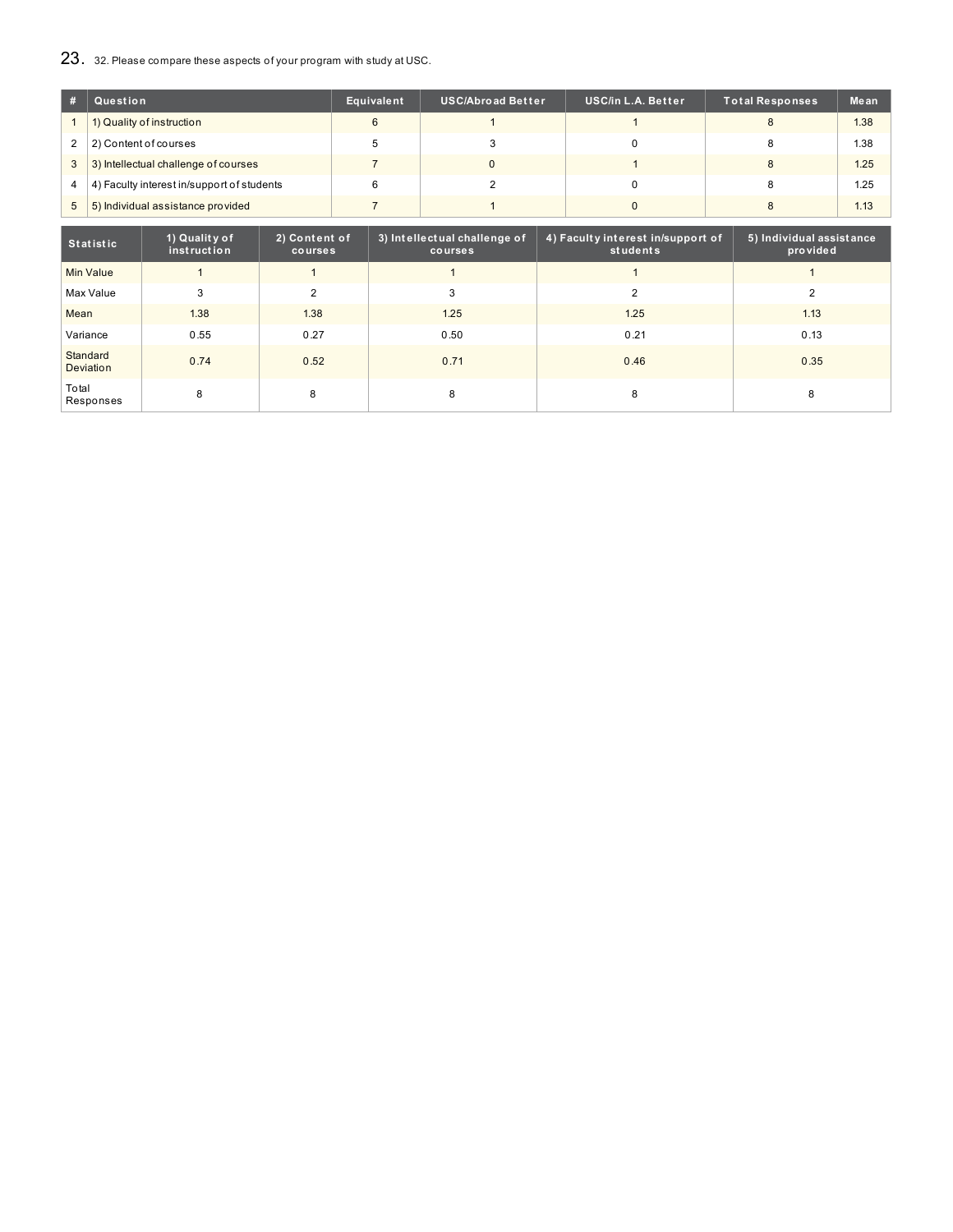24. 33. How much study time per week do you recommend in order to keep up with classes?

### 2 to 4 hours per week per class outside of class.

2-9 hours per week per class depending on the class. When having to do group projects, a midterm, or a final however, you will spend much more time.

| Statistic       | Value |
|-----------------|-------|
| Total Responses |       |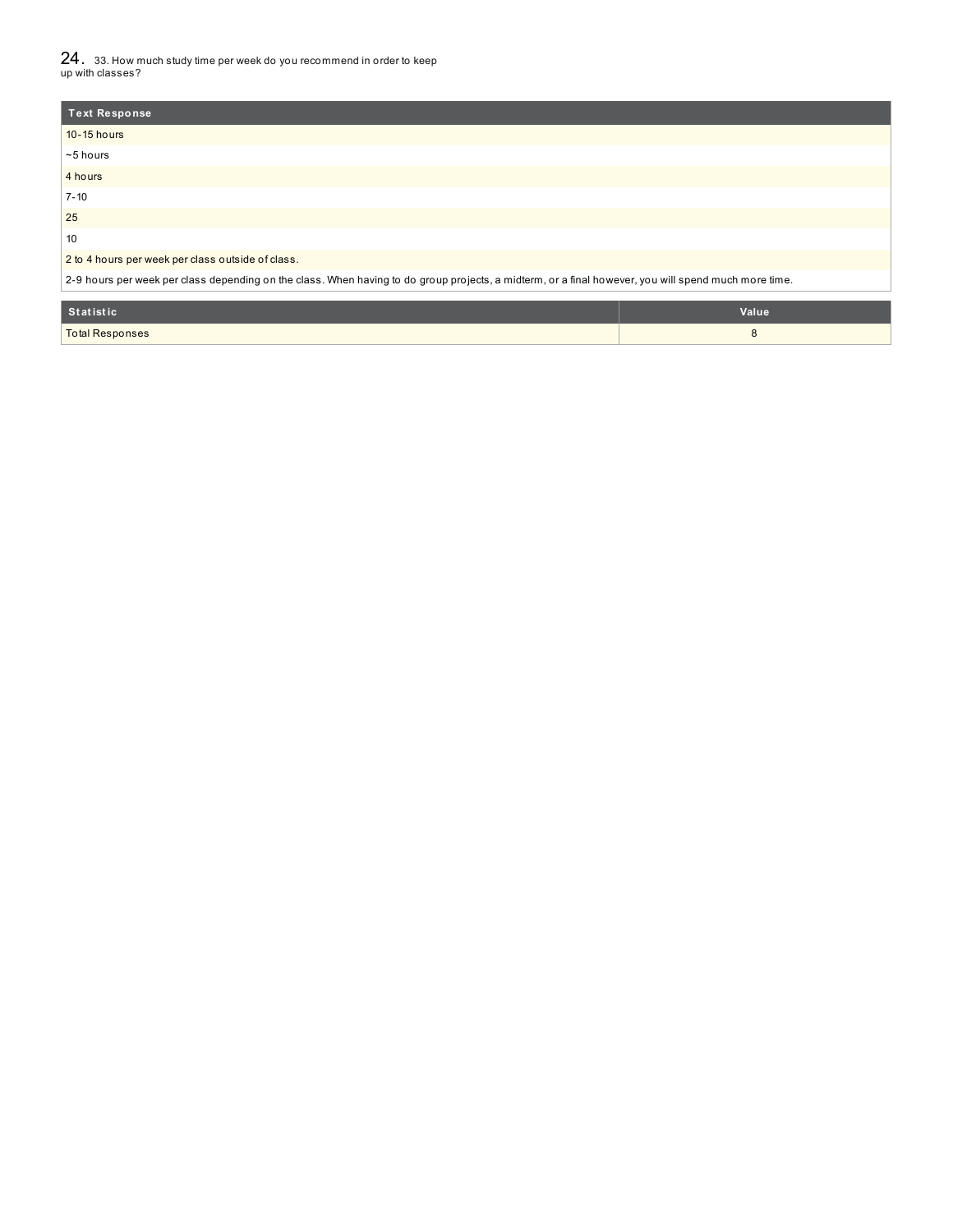Much more focus on group work while abroad, less day to day assignments...Less stress while abraod..

Each class you have a group project that accounts for a large percentage of the overall grade and the group meetings can consume a large amount of time, this was a dislike but groups are very understanding of exchange students and their travel schedules and make it as accommodating as possible.

A lot more group projects at SMU. You have to meet a lot more out of class for these projects.

There was more group work abraod

SMU's class structure is pretty similar to USC, except they put far more emphasis on groupwork. Along with a group final project, there are usually a couple in class group presentations. I wouldn't mind this so much, except most classes keep you in the same group for the entire semester, and if you get stuck in a bad group from the very beginning, getting these projects done with is like pulling teeth.

Each course only meets once a week, which I like more because you have more time to do other things.

Most of the work is focused on group projects that are usually worth either the majority or a large percentage of your grade. If there are any finals, they are usually cumulative in stead of covering only half of the semester. There also may be either no or few individual assignments. Lastly, all of the major projects of the semester and some major tests or quizzes tend to be during the last two weeks of classes, so the work of the semester is mostly focused at the end of the semester. I disliked the difference of the heavy weight of the group project on my grades and the heavy focus of the semester's work at the very end of the semester.

There was much more emphasis on group work, and a final group project in every class was worth either most or a large percentage of your grade. The semester also tended to have the most classwork focused on the last 2 weeks of school. At USC, most of the classwork is usually focused between midterms and finals so there is not as much stress because of work is more spread out.

| Statistic              | Value |
|------------------------|-------|
| <b>Total Responses</b> |       |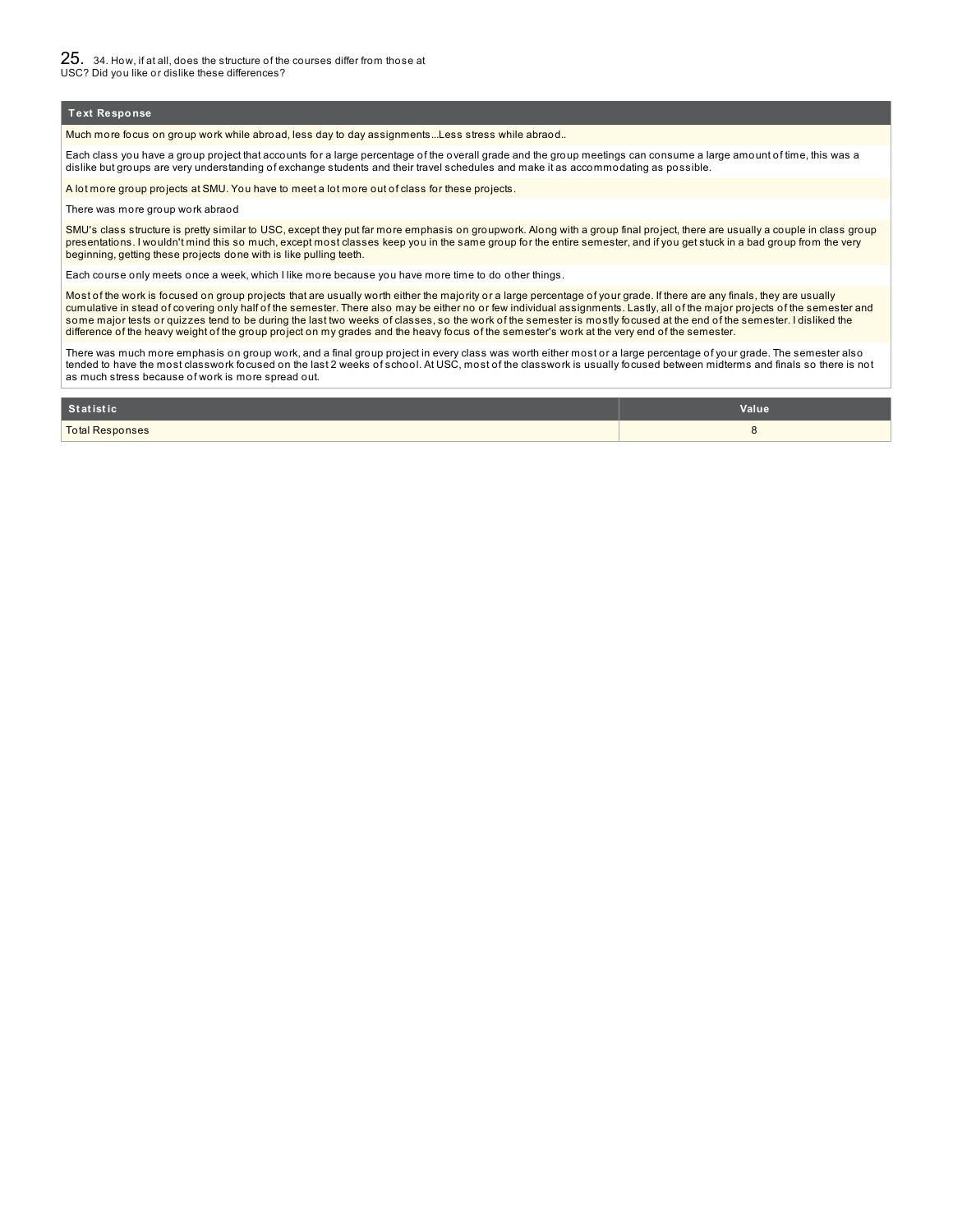Strategy- Sophia Shing Sports Marketing- John Davis

Financial Institutions, Instruments, and Markets with Prof. Joesph Lim Strategy with Prof. Adel Dimian Sports Marketing with Prof. John Davis

Mitchell Fredorka - teaches Fixed Income Investments. He is a really good teacher. I would also recommend John Davis who teaches Sports Marketing.

Sophia Shing,a professor from Harvard Business school very intelligent and willing to help the students. John Davis Sports marketing professor.

If you're interested in organizational behavior and human resources, the class Organizational Change and Design (OBHR215) with Professor Chow Wai Fong is a very good one. Be prepared to start work extremely hard starting with Week 1. The students in this class are some of the most dedicated and outspoken that I've encountered this entire semester. Also, DO NOT take this class if you have no prior experience with organizational design and reaching organizational charts.

#### Adel Dimian, Gregor Haff

Yes, take Raj Komaran for International Business, Jane Wang for Consumer Behavior, Sudhi Seshadri for Promotions Management, and Khoo Hock Seng for Enterprise Development. They are all fantastic professors and you will get a valuable learning experience from each of them. Some classes are harder than other, but all are worth taking.

All of the courses I had: Consumer Behavior, Promotions Management, Enterprise Development, and International Business. All of the professors I had: Dr.Jane Wang, Dr. Sudhi Seshadri, Dr. Khoo Hock Seng, and Dr, Raj Komaran.

| Statistic              | Value <sup>'</sup> |
|------------------------|--------------------|
| <b>Total Responses</b> |                    |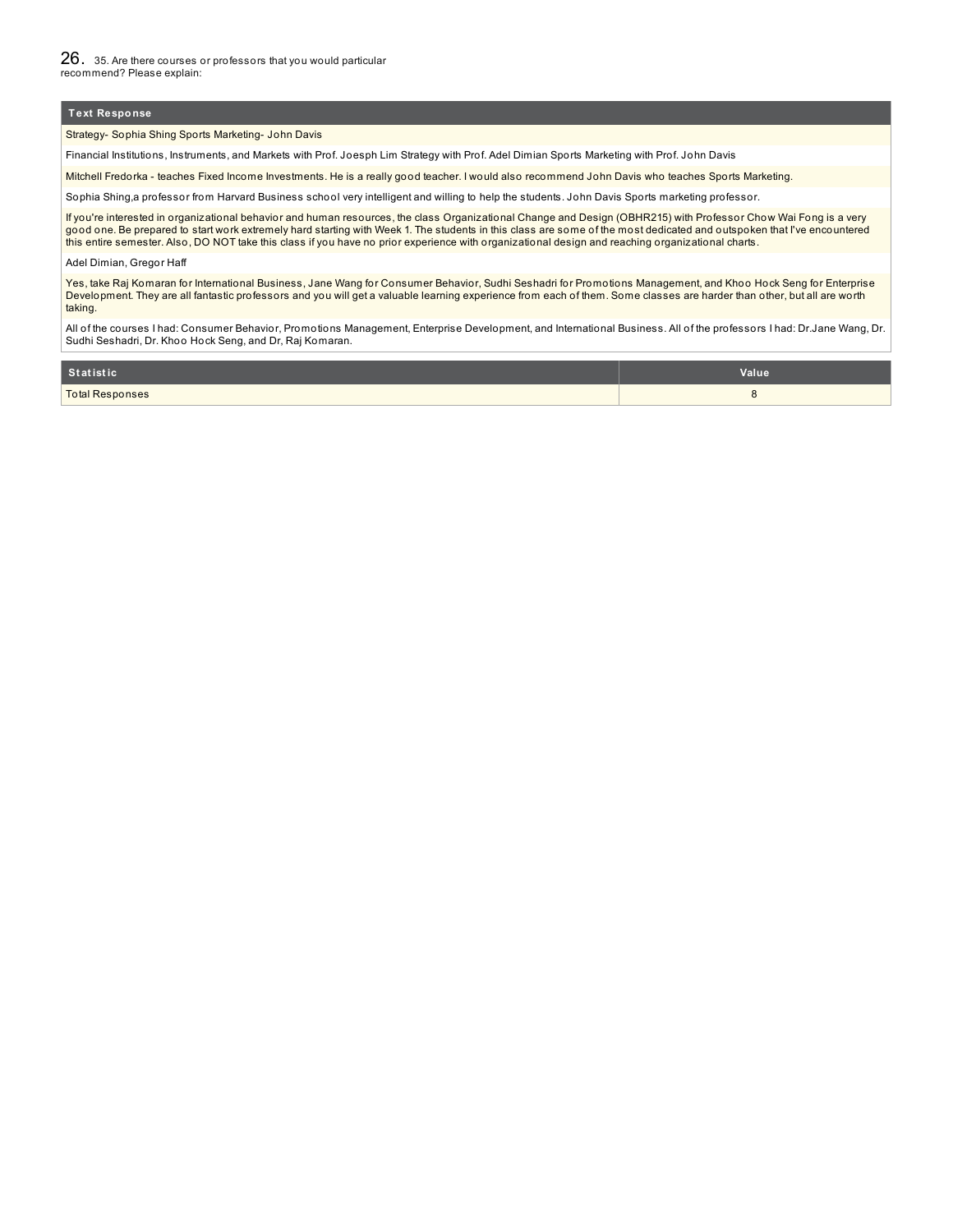### NA

New Product Development Analysis of Derivatives

Tu Jun - He teaches Derivatives and is very difficult to understand. He is also very boring.

None

Intelligent Organisations with Prof. Liang Thow Yick is the biggest load of BS I have ever endured in my life. While the basis of the course is on organisations as an open, continuously learning system, the archaic way in which the professor chooses to teach his class leaves no room for any opinion except for his own. He makes you read his textbook which he wrote. He makes you read papers that he wrote. There are absolutely no other points of view except for his.

#### Business Law

Anything in accounting or finance. I heard from exchange students that classes are extremely difficult and some professors tend to make students many make up classes on Saturdays because of having to cancel class during the week due to industry work commitments outside of teaching. I cannot personally advise against any particular class.

I heard from exchange students at SMU to avoid taking anything in the Finance department.

| Statistic              | Value |
|------------------------|-------|
| <b>Total Responses</b> |       |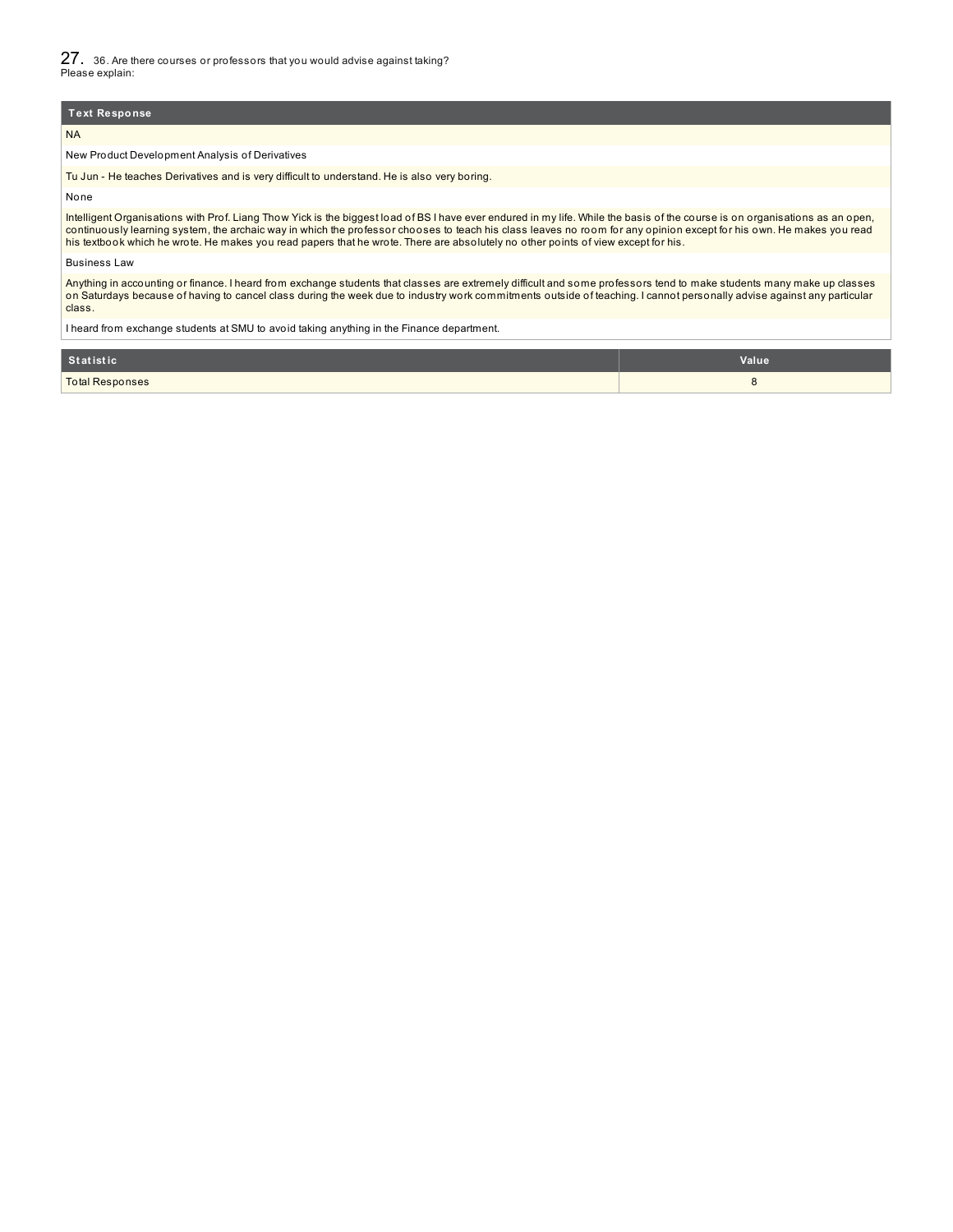28. 37. Has participation in this program influenced your academic or career goals? How?

#### **Text Response**

It has led me to realize that I will be most happy doing what I love not what I thought would be a good profession...

Has further enforced my desire to spend time working abroad during my career. Also helped me to realize the Asian workforce is no more intelligent than I am, disproving many stereotypes.

#### Not really

No

It has made me less afraid of stepping into a foreign environment, and I am definitely more interested in seeking internship and job opportunities overseas now than I was before.

Made me realize I want to be more involved with the non-profit industry. During my travels in Indonesia, Vietnam, etc I witnessed economic and health disparities youth face.

Yes. This program has made me strongly consider taking a job opportunity overseas, if presented with the right opportunity. I also want to learn and become fluent in Mandarin and possibly 1 or more other foreign languages. Lastly, I want to go on exchange for 1 more semester during my undergraduate college career and also during 1 semester when I go to graduate school for an M.B.A. in the future. I want to do all of this because I have learned so much about about about other cultures and countries, and I want to continue to learn from them in the future. Also, learning other languages is crucial to communicate and understand the rest of the world.

Participating in this program has given me the confidence to live abroad if a great international opportunity to work overseas was available to me. I am now focused on moving to an industry where I can have the opportunity to relocate to an international office after first working in the US. Academically, I would like to study abroad on exchange once again as an undergraduate and also as a graduate student in an M.B.A. program in the future.

| Statistic       | Value |
|-----------------|-------|
| Total Responses |       |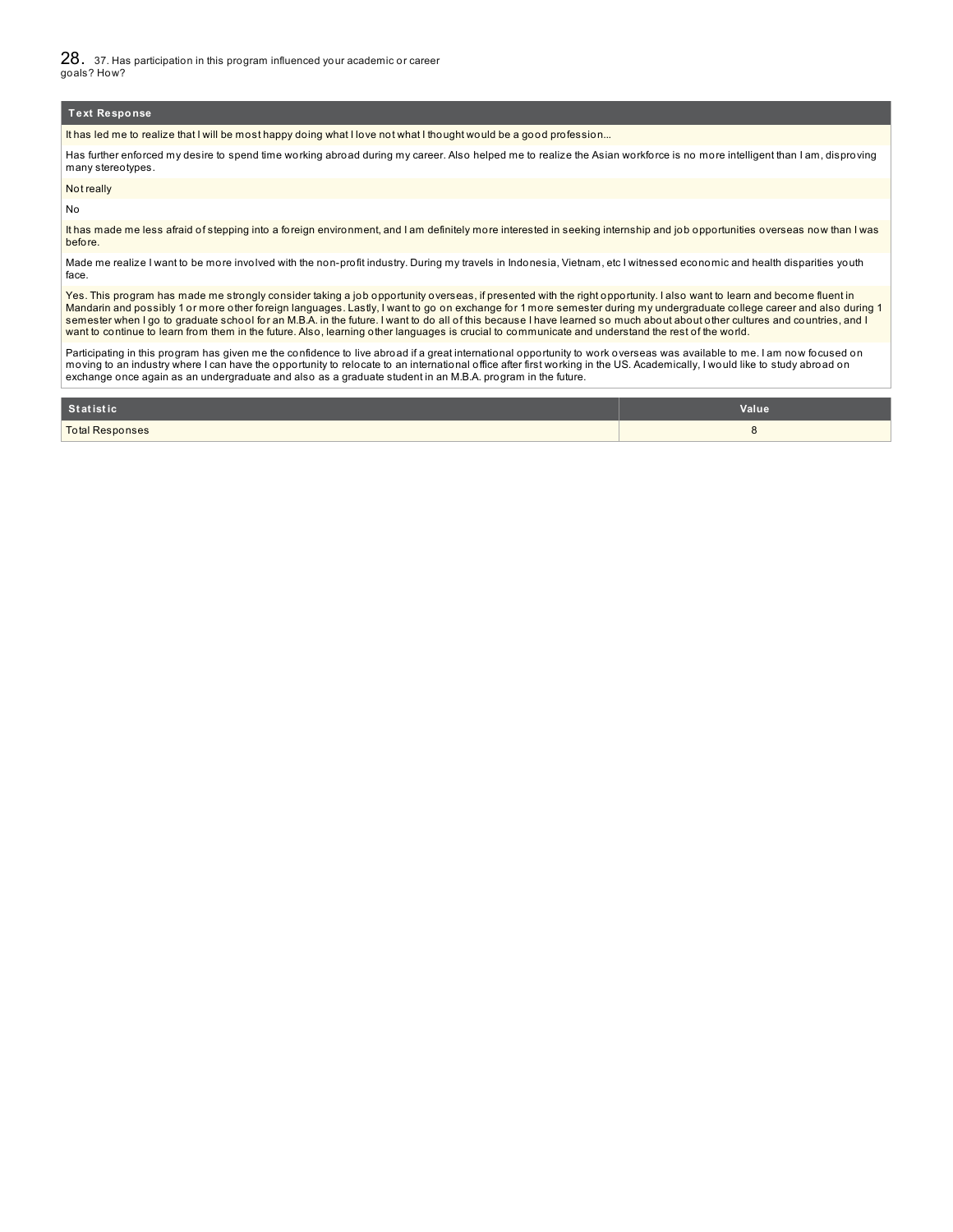29. Please tell us about your experience with the foreign language of your host country: 38. Besides English, what is (are) the language(s) most prominently spoken on the campus of the university where you studied?

| <b>Text Response</b>                                  |       |  |  |  |
|-------------------------------------------------------|-------|--|--|--|
| English                                               |       |  |  |  |
| Chinese but English is the main language in Singapore |       |  |  |  |
| Chinese                                               |       |  |  |  |
| N/A                                                   |       |  |  |  |
| Chinese                                               |       |  |  |  |
| Chinese, Malay, Indian                                |       |  |  |  |
| <b>Mandarin and Tamil</b>                             |       |  |  |  |
| Mandarin Chinese and Tamil                            |       |  |  |  |
| Statistic                                             | Value |  |  |  |
| <b>Total Responses</b>                                | 8     |  |  |  |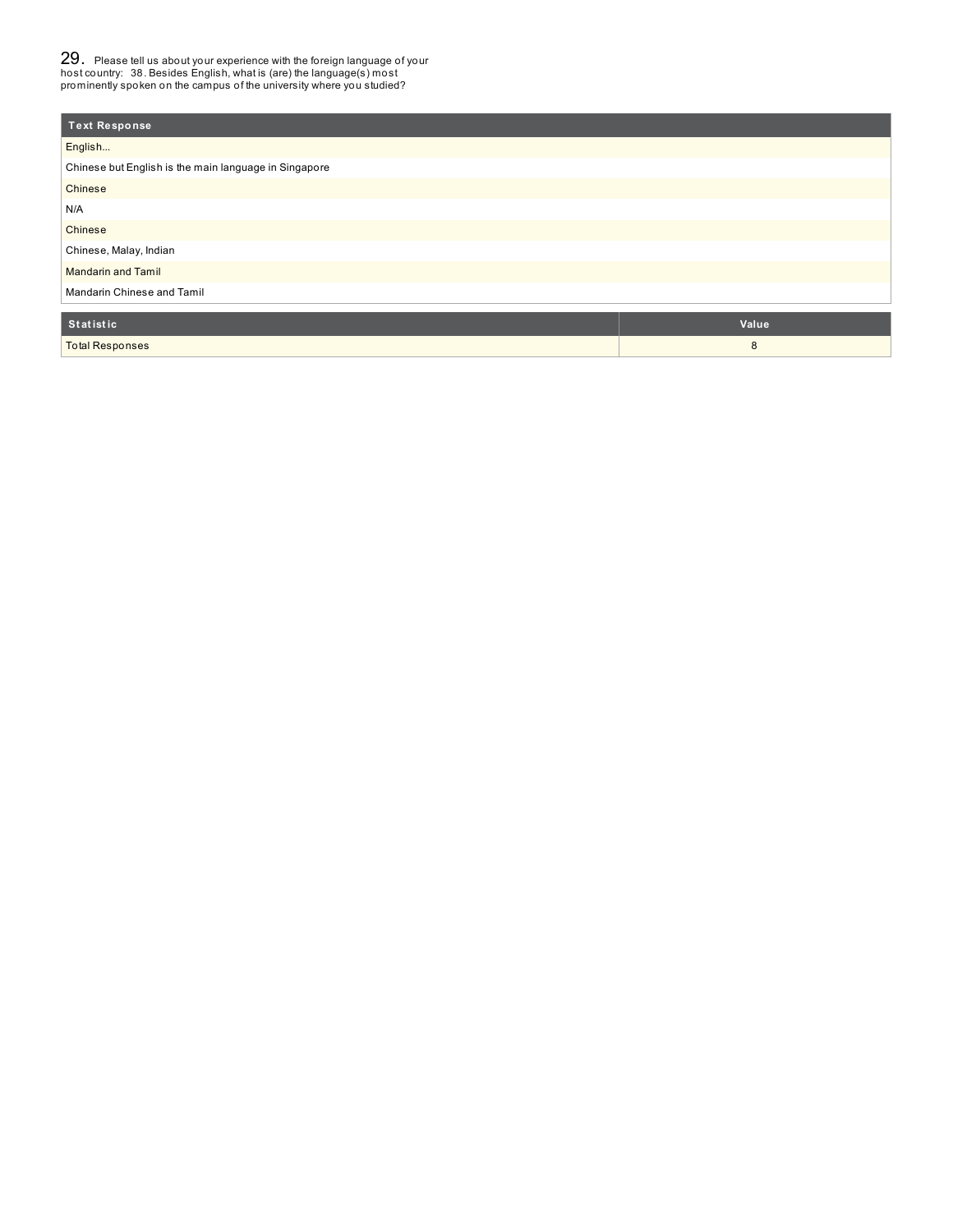30. 39. Did you speak the host language, or receive any language training in the host language prior to, or during your semester abroad? If yes, please explain:

| <b>Text Response</b>                                                                                  |
|-------------------------------------------------------------------------------------------------------|
| N/A                                                                                                   |
| No                                                                                                    |
| The national language of Singapore is English so everyone knows english. It is very easy to adapt to. |
| I only spoke English                                                                                  |

No

Main language is English, so I wasn't forced to learn the other langauges.

Yes, I spoke entirely in English, one of the official languages of the country. All of my classes were taught in English and daily communication in Singapore was possible in<br>English, so I did not learn any other language a

Yes, English is one of the official langages of Singapore. No language training was needed.

| Statistic              | Value |
|------------------------|-------|
| <b>Total Responses</b> |       |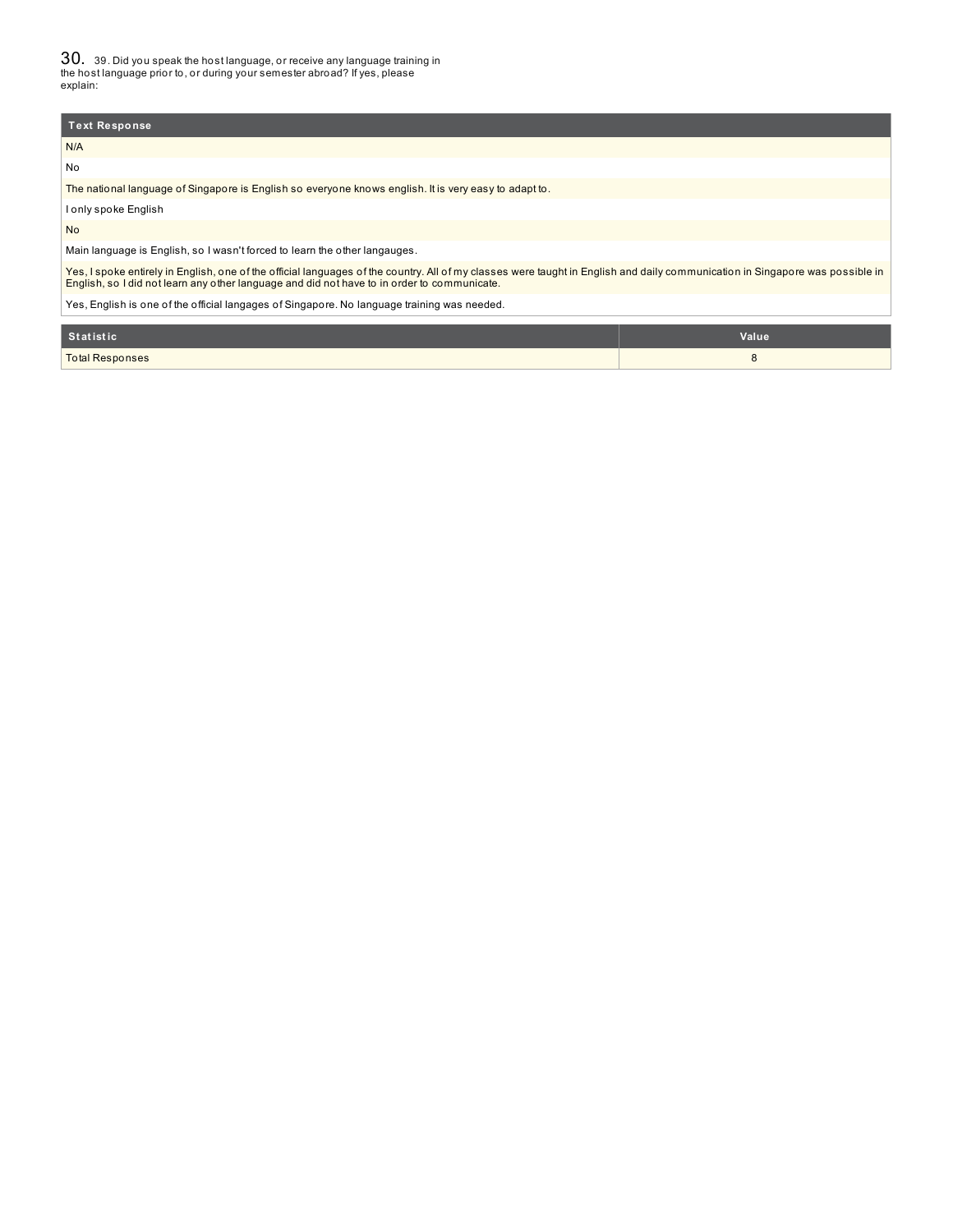# 31. Then rate:

|        | Question                                    | <b>Excellent</b> | Good | Fair | <b>Poor</b> | <b>Total Responses</b> | Mean |
|--------|---------------------------------------------|------------------|------|------|-------------|------------------------|------|
|        | 1) Your language skills before the program: |                  |      |      |             |                        | 1.25 |
| $\sim$ | 2) Language training on the program:        |                  |      |      |             |                        | 1.25 |
|        | 3) Your proficiency after the program:      |                  |      |      |             |                        | 1.25 |
|        |                                             |                  |      |      |             |                        |      |

| Statistic                 | 1) Your language skills before the program: | 2) Language training on the program: | 3) Your proficiency after the program: |
|---------------------------|---------------------------------------------|--------------------------------------|----------------------------------------|
| <b>Min Value</b>          |                                             |                                      |                                        |
| Max Value                 |                                             |                                      |                                        |
| Mean                      | 1.25                                        | 1.25                                 | 1.25                                   |
| Variance                  | 0.21                                        | 0.21                                 | 0.21                                   |
| <b>Standard Deviation</b> | 0.46                                        | 0.46                                 | 0.46                                   |
| <b>Total Responses</b>    |                                             |                                      | 8                                      |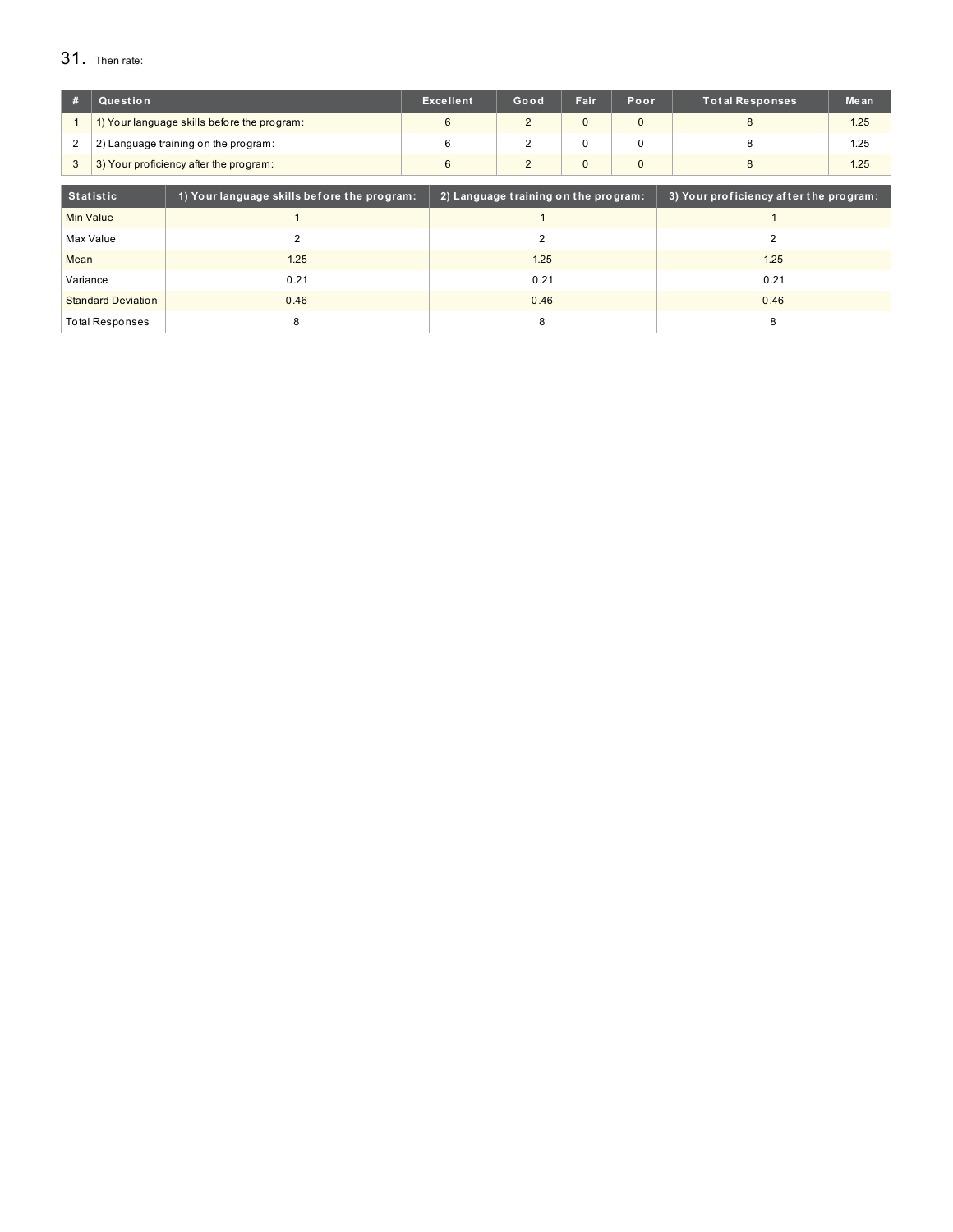$32_\cdot$  40. Did cultural/social activities sponsored by the program assist you in<br>language acquisition?

| <b>Text Response</b>                                                   |         |
|------------------------------------------------------------------------|---------|
| No language barrier                                                    |         |
| N/A                                                                    |         |
| Same language                                                          |         |
| No                                                                     |         |
| <b>No</b>                                                              |         |
| I played basketball and some of the players taught me certain phrases. |         |
| Not applicable - I am already fluent in English                        |         |
| Not applicable                                                         |         |
| $C_{4}$                                                                | Valting |

| Statistic'             | <b>Value</b> |
|------------------------|--------------|
| <b>Total Responses</b> |              |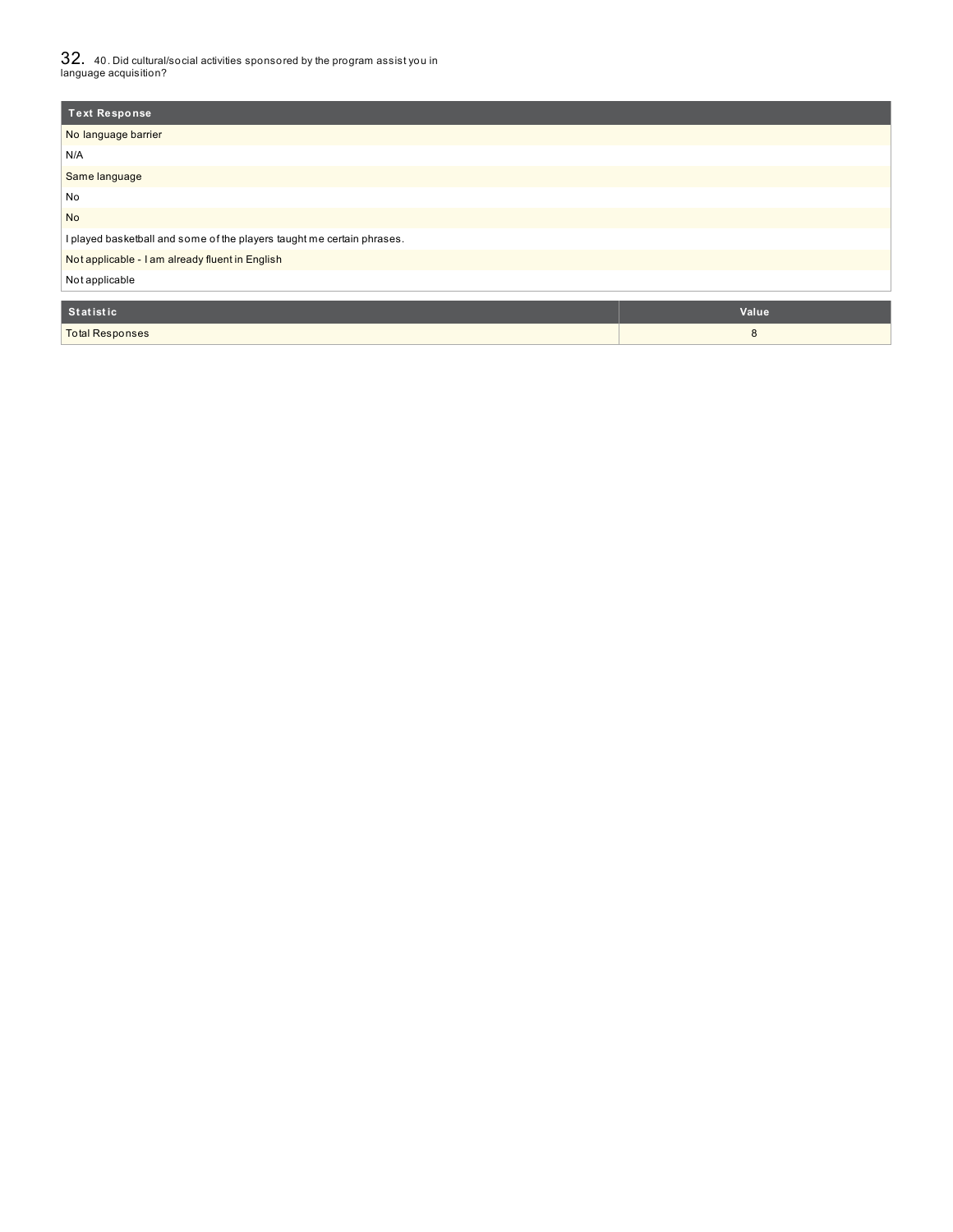# 33. 41. Did outside/other activities help? Please explain.

| <b>Text Response</b>                            |       |  |  |  |  |  |  |
|-------------------------------------------------|-------|--|--|--|--|--|--|
| No language barrier                             |       |  |  |  |  |  |  |
| N/A                                             |       |  |  |  |  |  |  |
| No                                              |       |  |  |  |  |  |  |
| I did not lear any other language               |       |  |  |  |  |  |  |
| <b>No</b>                                       |       |  |  |  |  |  |  |
| Not really                                      |       |  |  |  |  |  |  |
| Not applicable - I am already fluent in English |       |  |  |  |  |  |  |
| Not applicable                                  |       |  |  |  |  |  |  |
| Statistic                                       | Value |  |  |  |  |  |  |
| <b>Total Responses</b>                          | 8     |  |  |  |  |  |  |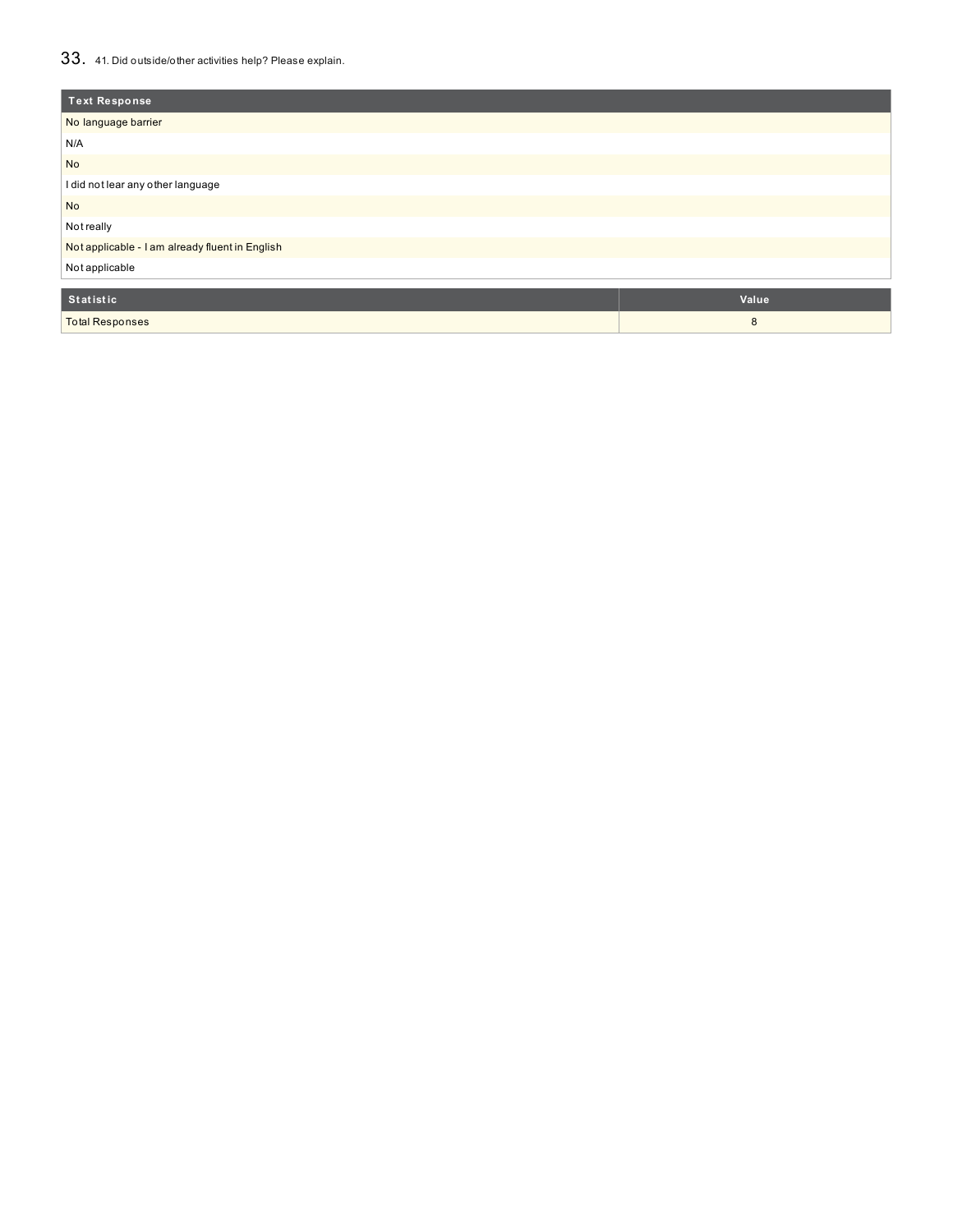# ${\bf 34}$  .  $\,$  42. What percentage of students on the campus of your host country<br>(would you estimate) actively speak English?

| <b>Text Response</b> |  |
|----------------------|--|
| 99.9%                |  |
| 99%                  |  |
| 100%                 |  |
| 95%                  |  |
| 90%                  |  |
| 100%                 |  |
| 100 percent          |  |
| 100%                 |  |
|                      |  |

| Statistic              | Value |
|------------------------|-------|
| <b>Total Responses</b> |       |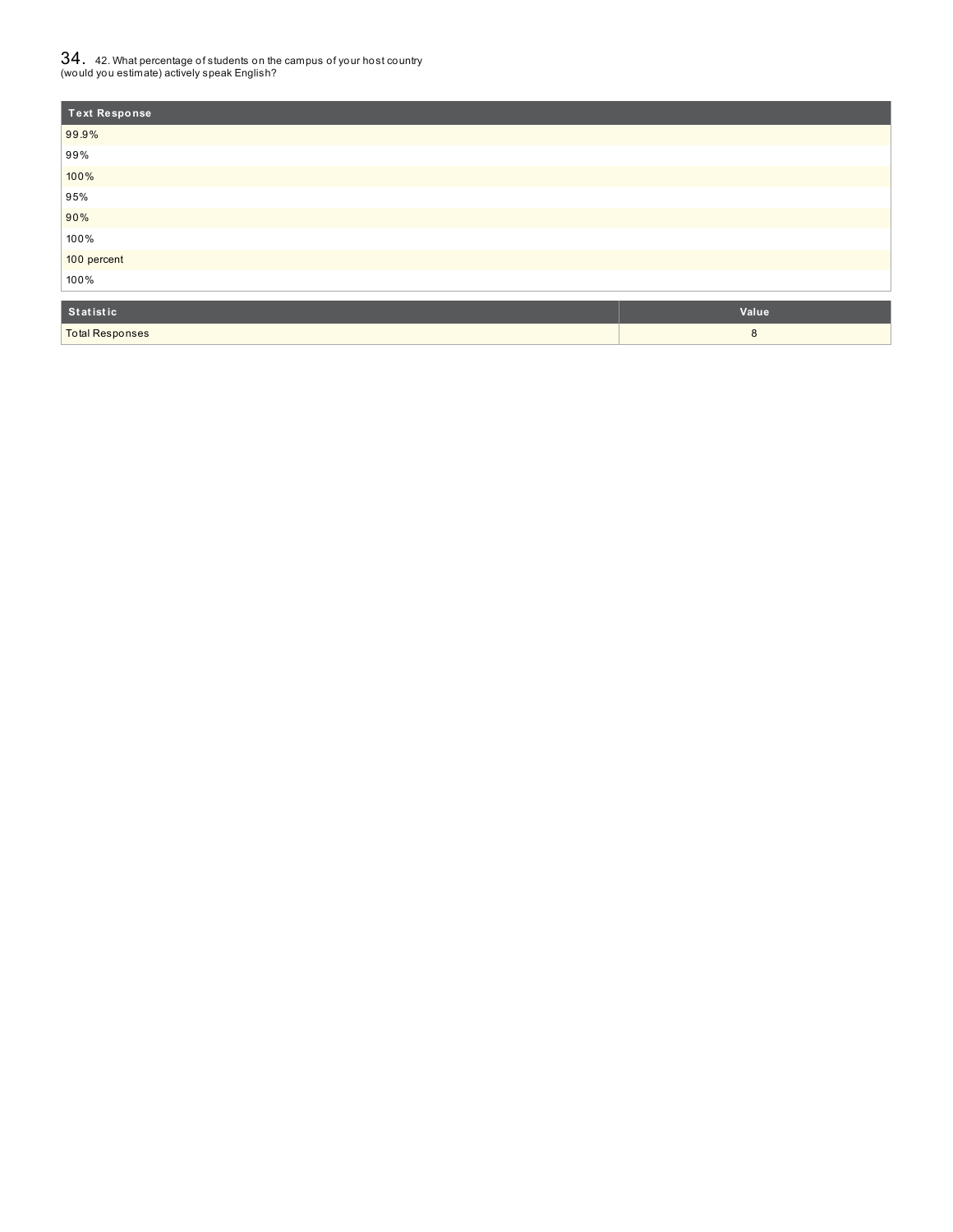| Text Response                         |
|---------------------------------------|
| Not sure                              |
| No need.                              |
| Nothing - it is the same language     |
| NOT SURE, IT WAS NOT AN ISSUE FOR ME. |

In Singapore, there are four official languages: English, Chinese, Malay, and Tamil. You will get by with speaking only English, but don't expect everybody to understand what you're saying.

Not necessary

Students do not need to prepare for language differences in Singapore because English is an official language. Singaporeans do speak Singaporean slang by mixing various words of other languages and their own expressions into English into a form known as Singlish. You will pick up much of the more commonly used Singlish slang while in Singapore. Other than picking up Singlish, Mandarin or Tamil is helpful, but not necessary to learn. If you want to learn a foreign language in Singapore, learn Mandarin because it is more widely used in Singapore since the majority of the population is ethnically Chinese.

Immersion is the best method to learn new languages, but with few opportunities like that, do the best that you can with university and private classes, Rosetta Stone, speaking to friends or family that know other languages, or any other method you can use to learn as much as you can. At least pick up a phrasebook so that you can learn common phrases and terms needed for everyday life. Without a lot of language training, you will always revert back to the languages you already know so do not be too hard on yourself and expect to have some obstacles when communicating in new languages.

| Statistic              | Value |
|------------------------|-------|
| <b>Total Responses</b> |       |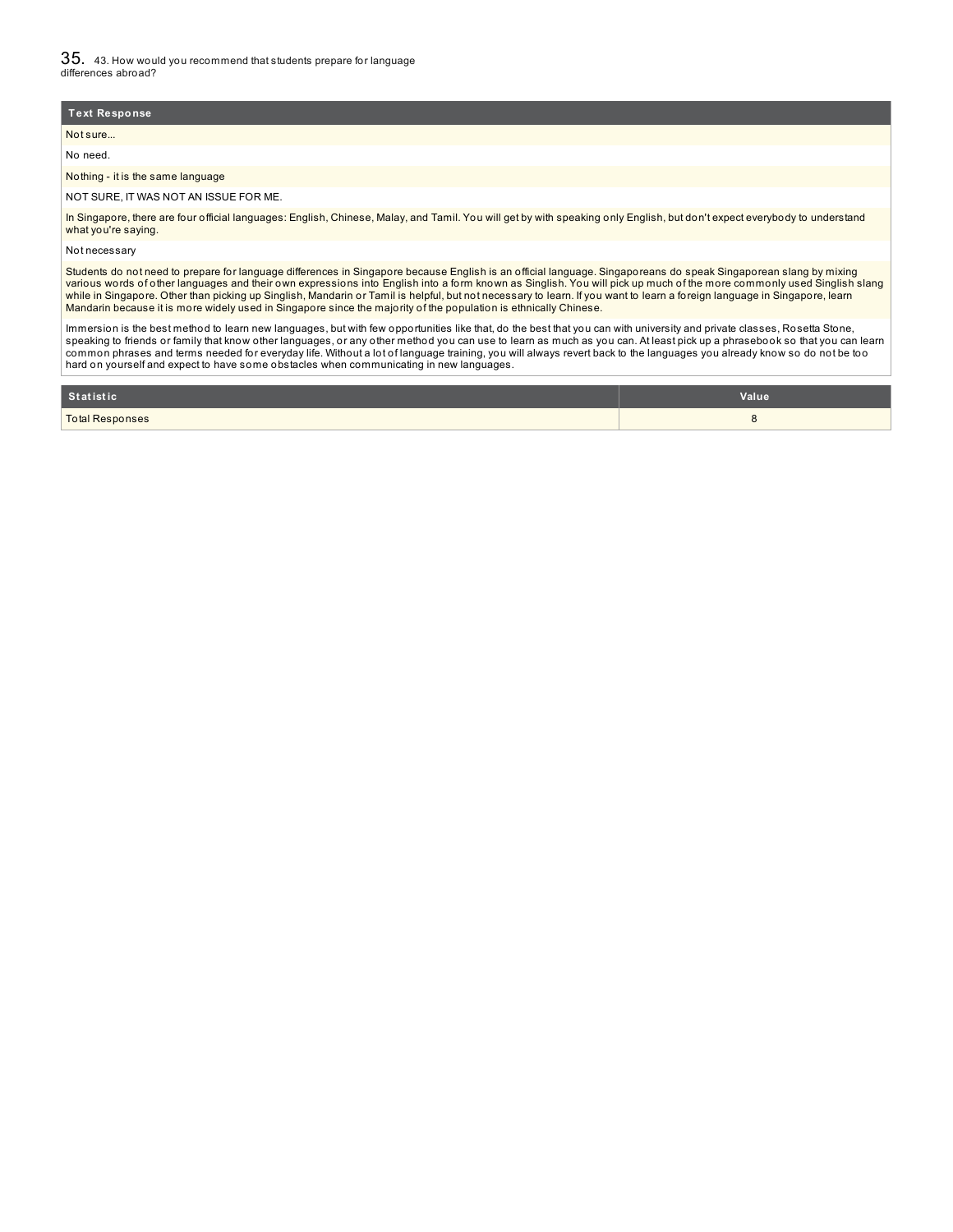# 36. Click to write Column <sup>2</sup>

| #              | Question                                       | <b>Not Available</b> | <b>Available But Not Used</b> | <b>Available And Used</b> | <b>Total Responses</b> | Mean |
|----------------|------------------------------------------------|----------------------|-------------------------------|---------------------------|------------------------|------|
|                | Housing coordination                           |                      |                               |                           |                        | 1.86 |
| $\mathbf{2}$   | On-site personal advising and informal support | $\Omega$             |                               |                           |                        | 2.43 |
| 3              | <b>Orientation in Los Angeles</b>              |                      |                               |                           |                        | 1.86 |
| $\overline{4}$ | Instructional facilities                       | $\Omega$             |                               |                           |                        | 3.00 |
| 5 <sup>5</sup> | Medical/dental facilities                      | $\Omega$             |                               |                           |                        | 2.43 |
| 6              | Recreational facilities                        | $\Omega$             |                               |                           |                        | 3.00 |
|                | <b>USC Financial Aid</b>                       | $\Omega$             |                               |                           |                        | 2.86 |
| 8              | Communication with office in Los Angeles       |                      |                               |                           |                        | 2.71 |

| <b>Statistic</b>      | Housing<br>coordination | On-site personal<br>advising and informal<br>support | Orientation<br>in Los<br>Angeles | Instructional<br>facilities | Medical/dental<br>facilities | Recreational<br>facilities | <b>USC</b><br><b>Financial</b><br>Aid | Communication<br>with office in<br>Los Angeles |
|-----------------------|-------------------------|------------------------------------------------------|----------------------------------|-----------------------------|------------------------------|----------------------------|---------------------------------------|------------------------------------------------|
| <b>Min Value</b>      |                         | $\overline{2}$                                       |                                  | 3                           | $\overline{2}$               | 3                          | $\overline{2}$                        | 2                                              |
| Max Value             | 3                       | 3                                                    | 3                                | 3                           | 3                            | 3                          | 3                                     | 3                                              |
| Mean                  | 1.86                    | 2.43                                                 | 1.86                             | 3.00                        | 2.43                         | 3.00                       | 2.86                                  | 2.71                                           |
| Variance              | 0.81                    | 0.29                                                 | 1.14                             | 0.00                        | 0.29                         | 0.00                       | 0.14                                  | 0.24                                           |
| Standard<br>Deviation | 0.90                    | 0.53                                                 | 1.07                             | 0.00                        | 0.53                         | 0.00                       | 0.38                                  | 0.49                                           |
| Total<br>Responses    |                         |                                                      |                                  |                             |                              |                            |                                       |                                                |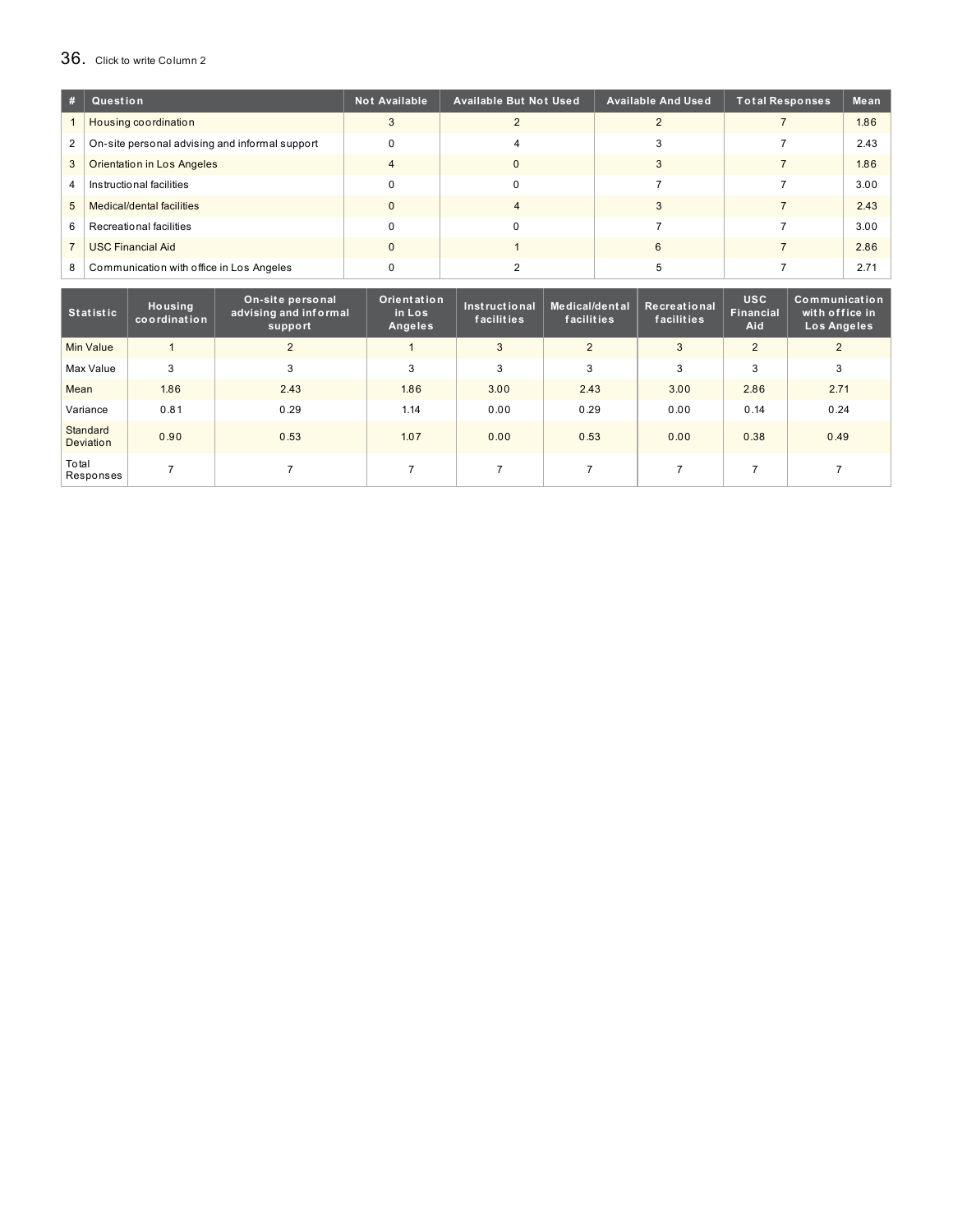# 37. Click to write Column <sup>2</sup>

| #              | Question                                          | Unacceptable | <b>Below</b><br>Average | Average        | Above<br>Average | Acceptable    | <b>Total Responses</b> | Mean |
|----------------|---------------------------------------------------|--------------|-------------------------|----------------|------------------|---------------|------------------------|------|
|                | Housing coordination                              |              | 3                       | 3              | $\Omega$         | $\Omega$      |                        | 2.29 |
| $\mathcal{P}$  | On-site personal advising and informal<br>support | $\Omega$     |                         | 3              |                  | 2             |                        | 3.57 |
| 3              | <b>Orientation in Los Angeles</b>                 | $\Omega$     |                         | $\overline{4}$ | $\Omega$         | $\mathcal{P}$ |                        | 3.43 |
| $\overline{4}$ | Instructional facilities                          | $\Omega$     | $\Omega$                | 3              |                  | 3             |                        | 4.00 |
| 5              | Medical/dental facilities                         | $\Omega$     | $\Omega$                |                |                  | $\mathcal{P}$ |                        | 4.14 |
| 6              | Recreational facilities                           | $\Omega$     | $\Omega$                |                | 3                | 3             |                        | 4.29 |
|                | <b>USC Financial Aid</b>                          | $\Omega$     |                         | $\overline{4}$ | $\Omega$         | $\mathcal{P}$ |                        | 3.43 |
| 8              | Communication with office in Los Angeles          | $\Omega$     | $\Omega$                |                | 3                | 3             |                        | 4.29 |

| <b>Statistic</b>      | Housing<br>coordination | On-site personal<br>advising and informal<br>support | Orientation<br>in Los<br>Angeles | Instructional<br>facilities | Medical/dental<br>facilities | Recreational<br>facilities | <b>USC</b><br><b>Financial</b><br>Aid | Communication<br>with office in<br>Los Angeles |
|-----------------------|-------------------------|------------------------------------------------------|----------------------------------|-----------------------------|------------------------------|----------------------------|---------------------------------------|------------------------------------------------|
| <b>Min Value</b>      |                         | $\overline{2}$                                       | $\overline{2}$                   | 3                           | 3                            | 3                          | 2                                     | 3                                              |
| Max Value             | 3                       | 5                                                    | 5                                | 5                           | 5                            | 5                          | 5                                     | 5                                              |
| Mean                  | 2.29                    | 3.57                                                 | 3.43                             | 4.00                        | 4.14                         | 4.29                       | 3.43                                  | 4.29                                           |
| Variance              | 0.57                    | 1.29                                                 | 1.29                             | 1.00                        | 0.48                         | 0.57                       | 1.29                                  | 0.57                                           |
| Standard<br>Deviation | 0.76                    | 1.13                                                 | 1.13                             | 1.00                        | 0.69                         | 0.76                       | 1.13                                  | 0.76                                           |
| Total<br>Responses    | ⇁                       |                                                      |                                  | $\overline{ }$              |                              |                            |                                       |                                                |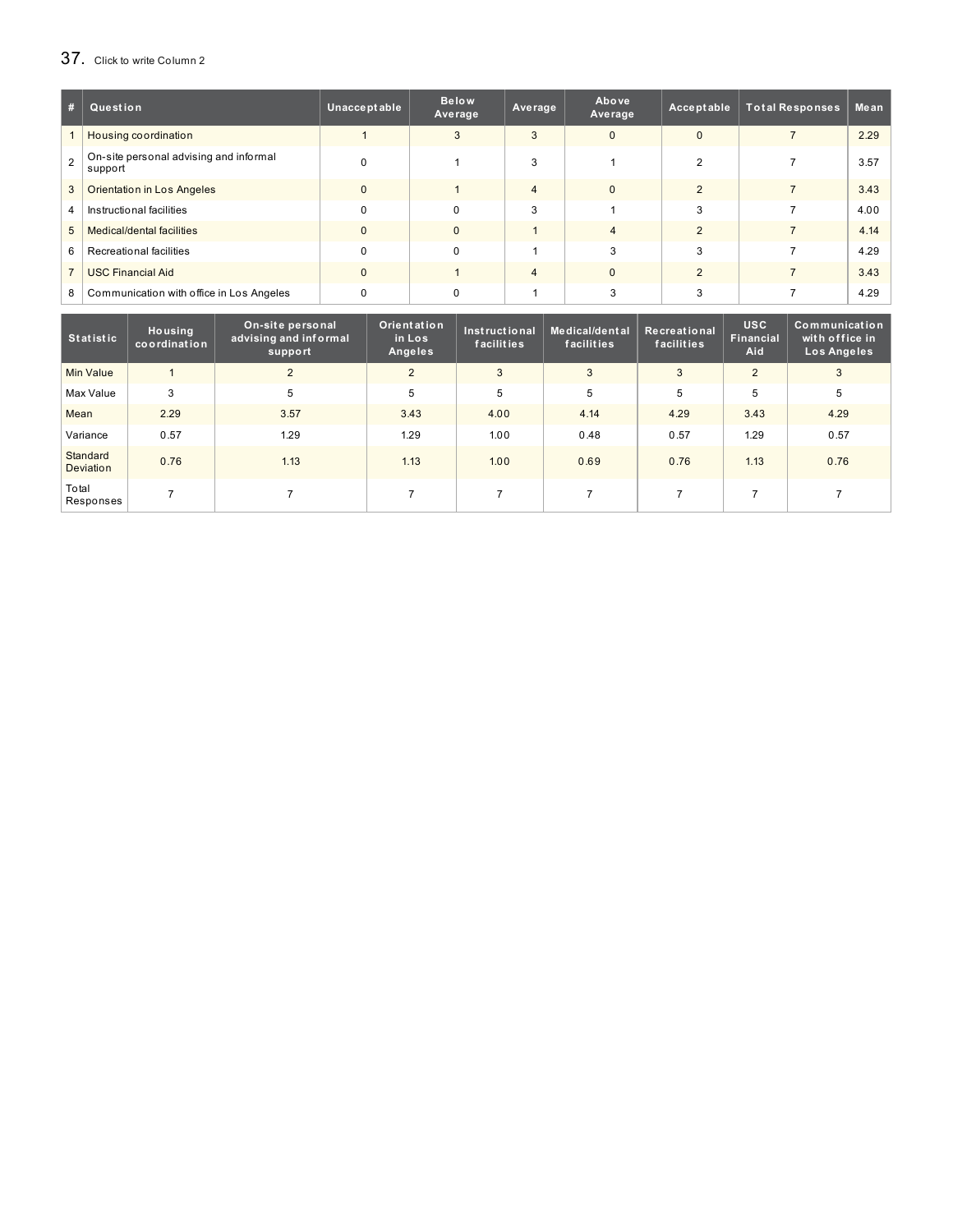### $38.$  44. Did you live in...

| #                         | Answer    | <b>Bar</b> |       | Response       | %     |
|---------------------------|-----------|------------|-------|----------------|-------|
| $\mathbf{1}$              | Dorm      |            |       | $\mathbf{0}$   | $0\%$ |
| $\overline{2}$            | Apartment |            |       | $\overline{7}$ | 100%  |
| 3                         | Other     |            |       | $\pmb{0}$      | $0\%$ |
|                           | Total     |            |       | $\overline{7}$ |       |
| Statistic                 |           |            | Value |                |       |
| <b>Min Value</b>          |           |            |       | $\overline{2}$ |       |
| Max Value                 |           |            |       | $\overline{2}$ |       |
| Mean                      |           |            |       | 2.00           |       |
| Variance                  |           |            |       | 0.00           |       |
| <b>Standard Deviation</b> |           |            |       | 0.00           |       |
| <b>Total Responses</b>    |           |            |       | $\overline{7}$ |       |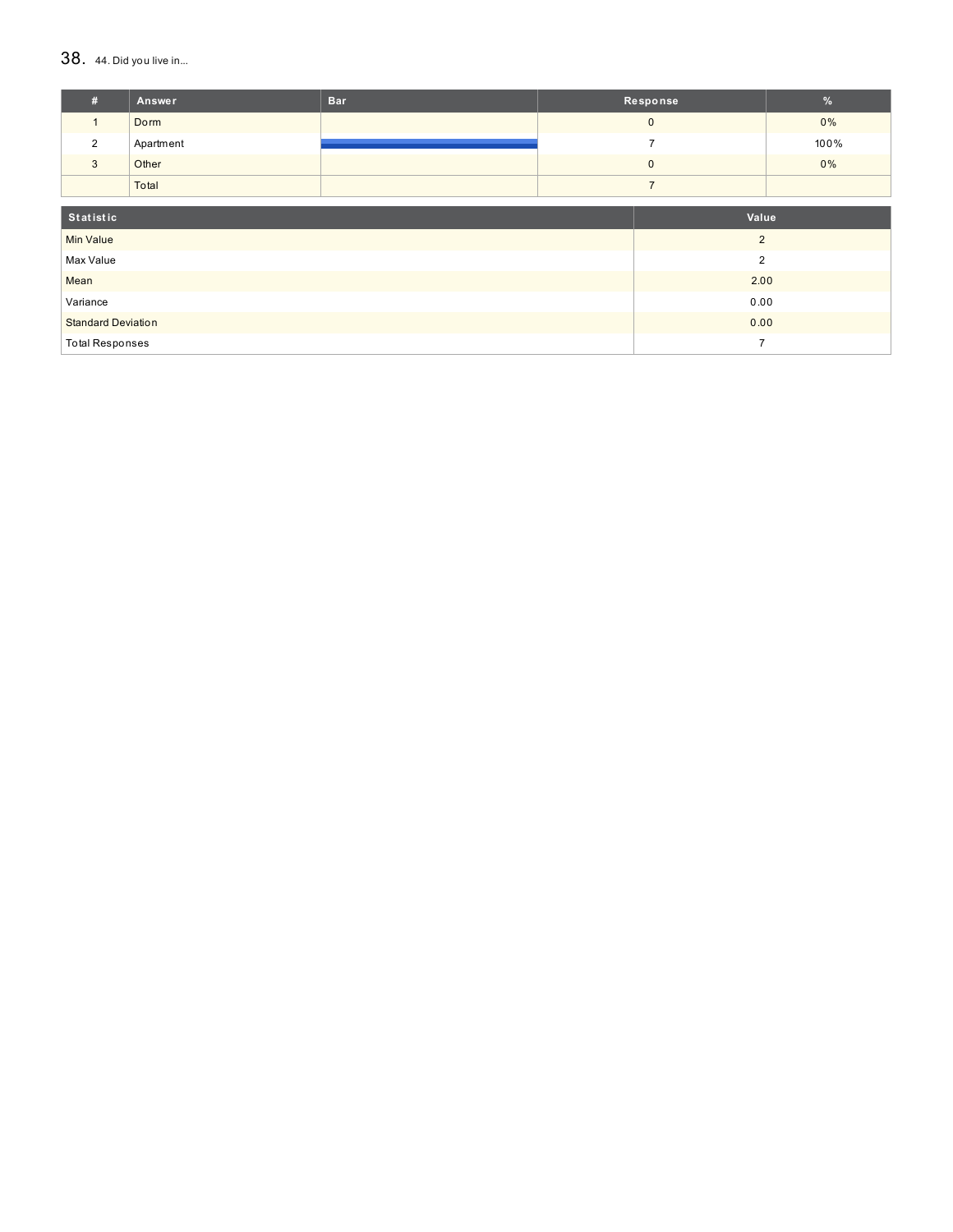$39_\cdot$  45. If you used STA Travel for transportation arrangements, were you<br>satisfied? Please explain.

| <b>Text Response</b>                                                                                              |                |
|-------------------------------------------------------------------------------------------------------------------|----------------|
| <b>NA</b>                                                                                                         |                |
| N/A                                                                                                               |                |
| I didn't use it                                                                                                   |                |
| N/A                                                                                                               |                |
| Did not use STA Travel                                                                                            |                |
| Yes                                                                                                               |                |
| I did not use STA Travel because it is very expensive. It is much cheaper to make travel arrangements personally. |                |
| Statistic                                                                                                         | Value          |
| <b>Total Responses</b>                                                                                            | $\overline{ }$ |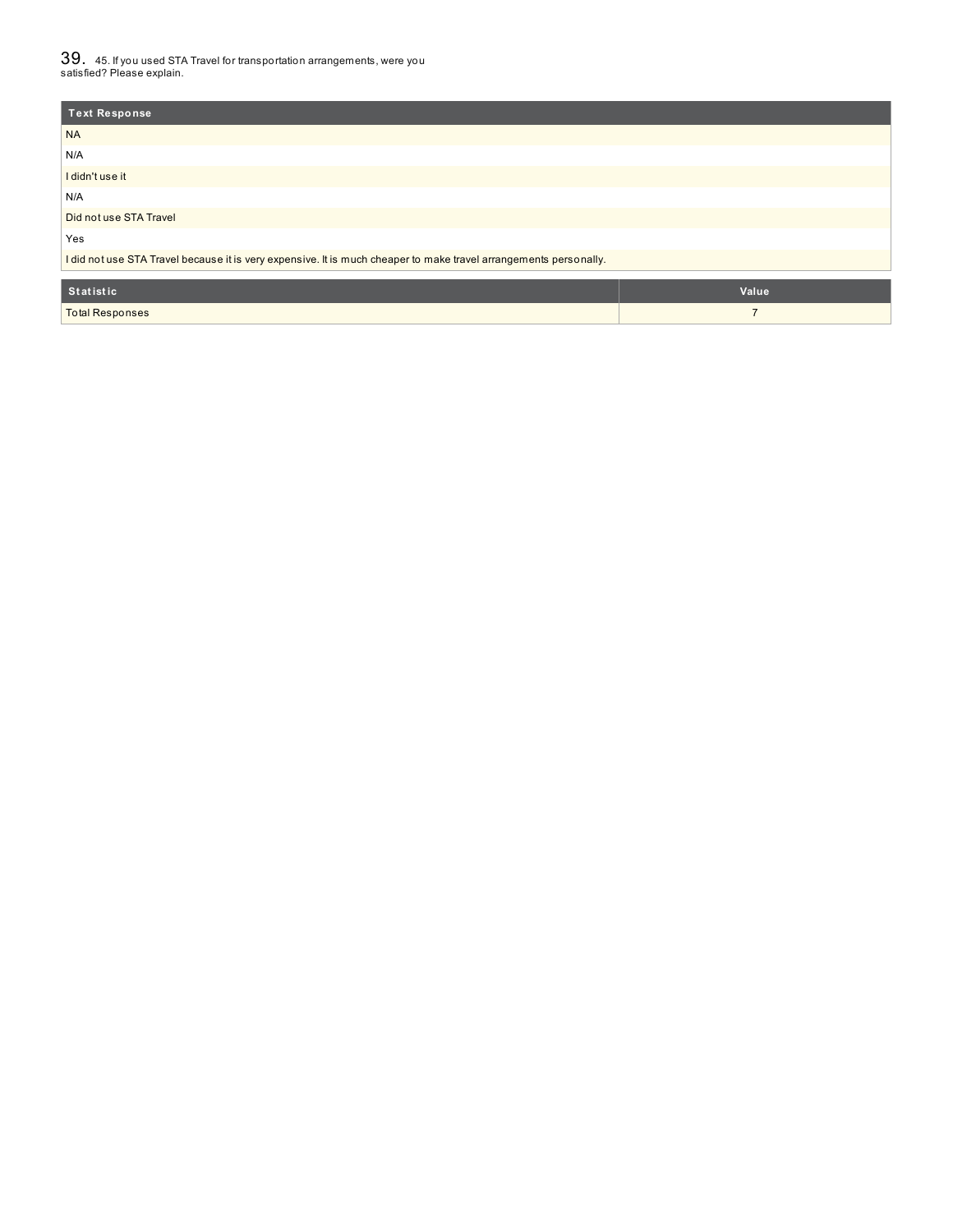40. 46. Is there any aspect of the program that you would like to see changed or different? (VERY IMPORTANT!)

### **Text Response**

More help finding housing....

More help finding housing, also, more clarification in class registration and dates, no need to show up until after new year's to start classes in the spring.

Not really. SMU is an awesome school and the city of Singapore is unbelievable. It is definitely one of the best programs USC offers

IT WAS VERY SIMPLE THERE IS NO NEED FOR ANY CHANGES

The only complaint I have about the program is that I wish that the unit requirement for this particular school could get lowered. USC requires us to take 5 classes at SMU to cover 15 USC units, equal to one Business concentration. I was only able to register into 4 classes, and I already felt that this work load was plenty.

No

Yes, there should be more focus on helping students find private accommodation in Singapore because university leased property available to USC exchange students is unacceptable. My air conditioning was broken for the entire time I was in my apartment and it was never fixed even though maintenance people worked on it. I also dealt with a cockroach problem because the shower drains were not covered and cockroaches crawled out of them, even though I kept my apartment clean. Lastly, toward the end of the semester during the last month of classes, my internet connection would continually disconnect because there was something wrong with the modem in my apartment. It was not fixed until finals week. I was given a refund of 300 SGD as compensation only for my air conditioning unit being broken. Part of the refund came out of the 200 SGD utilities deposit that I paid, of which I would have normally received some of it back as a refund anyway because I did not use much electricity. I deserved to receive a refund from the utilities deposit and a larger refund in rent, but that is not what I was given.

| Statistic              | Value |
|------------------------|-------|
| <b>Total Responses</b> |       |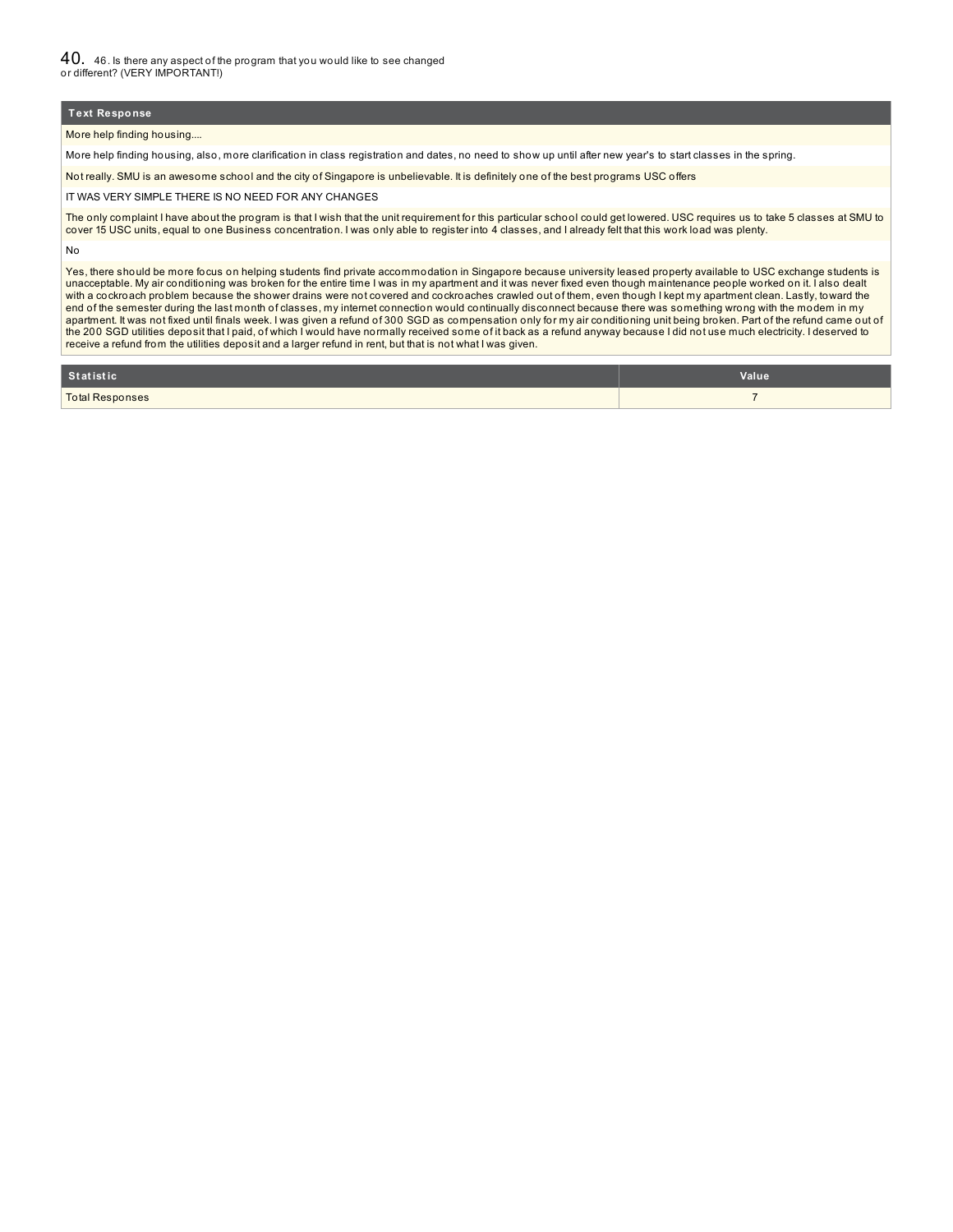# 41. 47. Additional comments on services and coordination.

| <b>Text Response</b>                                                                                                                                                                                                                                                                                                                                |
|-----------------------------------------------------------------------------------------------------------------------------------------------------------------------------------------------------------------------------------------------------------------------------------------------------------------------------------------------------|
| more help finding housing                                                                                                                                                                                                                                                                                                                           |
| Do it, time of my life.                                                                                                                                                                                                                                                                                                                             |
| Nope                                                                                                                                                                                                                                                                                                                                                |
| <b>NONE</b>                                                                                                                                                                                                                                                                                                                                         |
| Maitence people come to your apartment sometimes at inconvenient times or when you are not available. It is sometimes very hard to schedule an appointment when<br>maintenance people can come to your apartment when it is convenient for you and when you are available. Also, it takes multiple maintenance visits for something to be<br>fixed. |

| Statistic       | Value |
|-----------------|-------|
| Total Responses |       |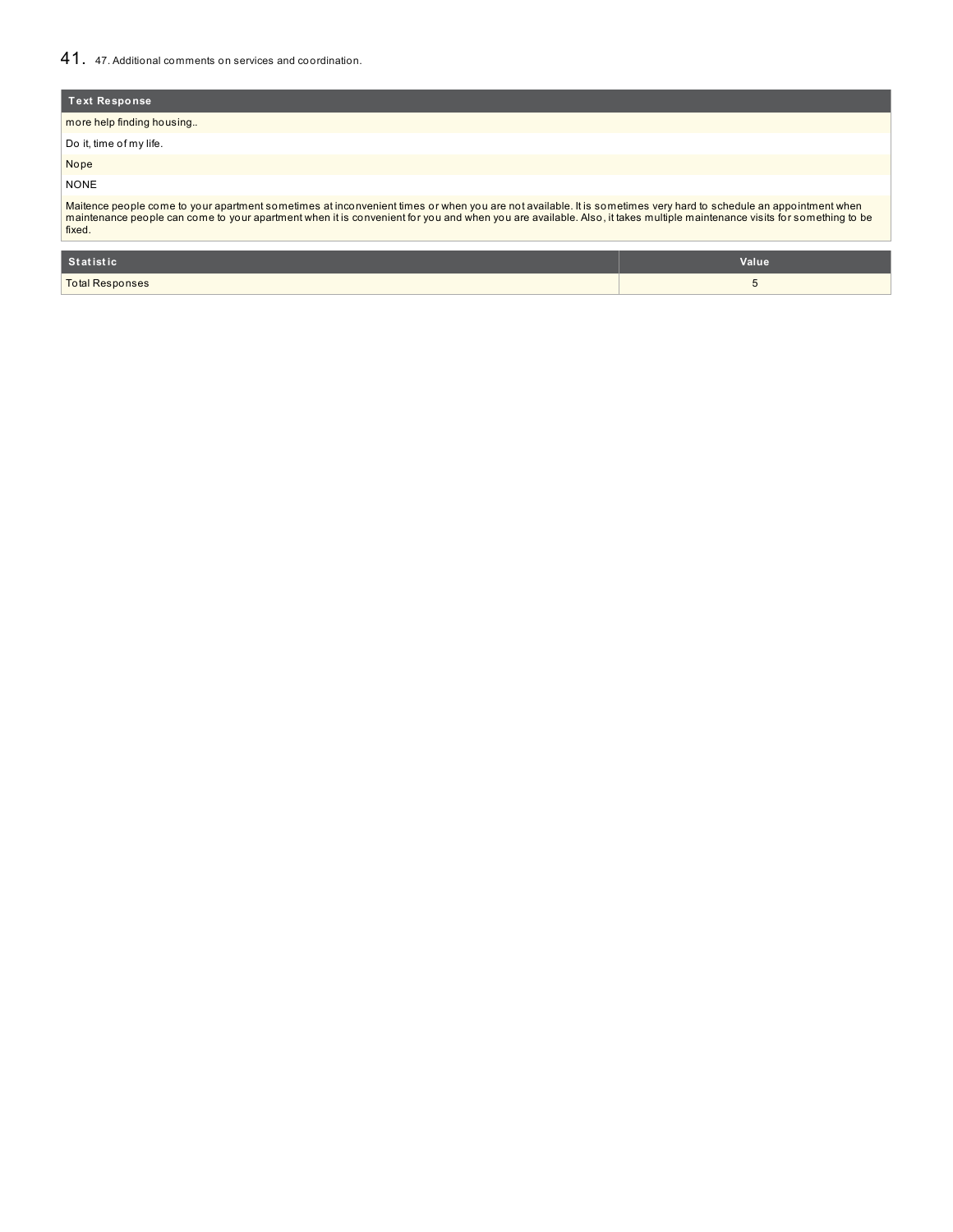# $42_\cdot\,$  Please tell us about your travel experiences.  $\,$  48. How did you find your  $\,$  arrangements to the host institution?

| ш | Answer              | <b>Bar</b> | Response | $\%$  |
|---|---------------------|------------|----------|-------|
|   | <b>Travel Agent</b> |            |          | 14%   |
| C | Online              |            |          | 86%   |
|   | Other:              |            |          | $0\%$ |
|   | Total               |            |          |       |

| Other:                    |                |  |  |  |
|---------------------------|----------------|--|--|--|
| Statistic                 | Value          |  |  |  |
| <b>Min Value</b>          |                |  |  |  |
| Max Value                 | $\overline{2}$ |  |  |  |
| Mean                      | 1.86           |  |  |  |
| Variance                  | 0.14           |  |  |  |
| <b>Standard Deviation</b> | 0.38           |  |  |  |
| <b>Total Responses</b>    |                |  |  |  |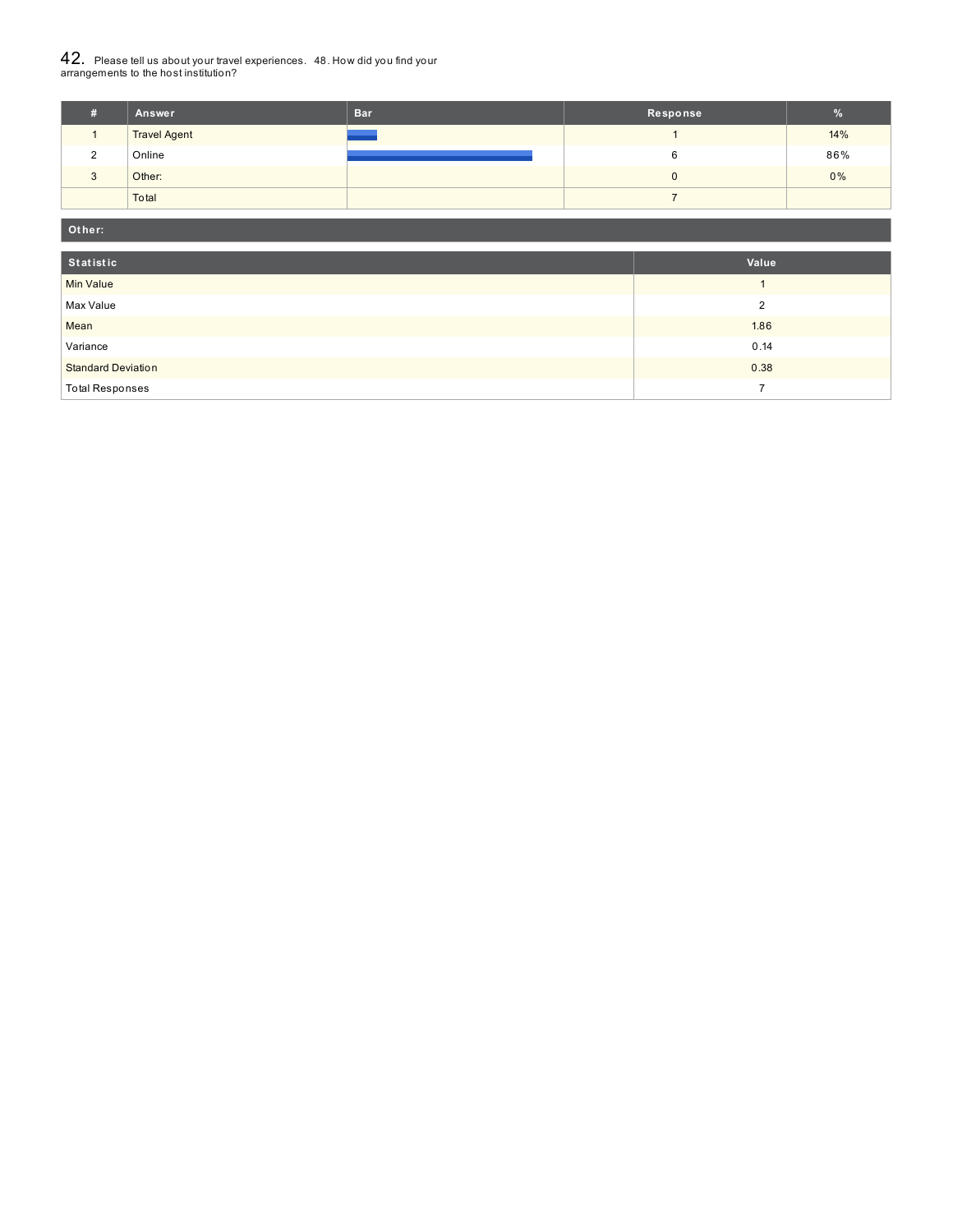# 43. Would you recommend this method?

| Text Response                                                    |                |  |
|------------------------------------------------------------------|----------------|--|
| Yes                                                              |                |  |
| Yes                                                              |                |  |
| Yes                                                              |                |  |
| <b>YES</b>                                                       |                |  |
| Yes                                                              |                |  |
| Yes                                                              |                |  |
| Yes, but you can book tickets easily on your own for less money. |                |  |
|                                                                  |                |  |
| Statistic                                                        | Value          |  |
| <b>Total Responses</b>                                           | $\overline{ }$ |  |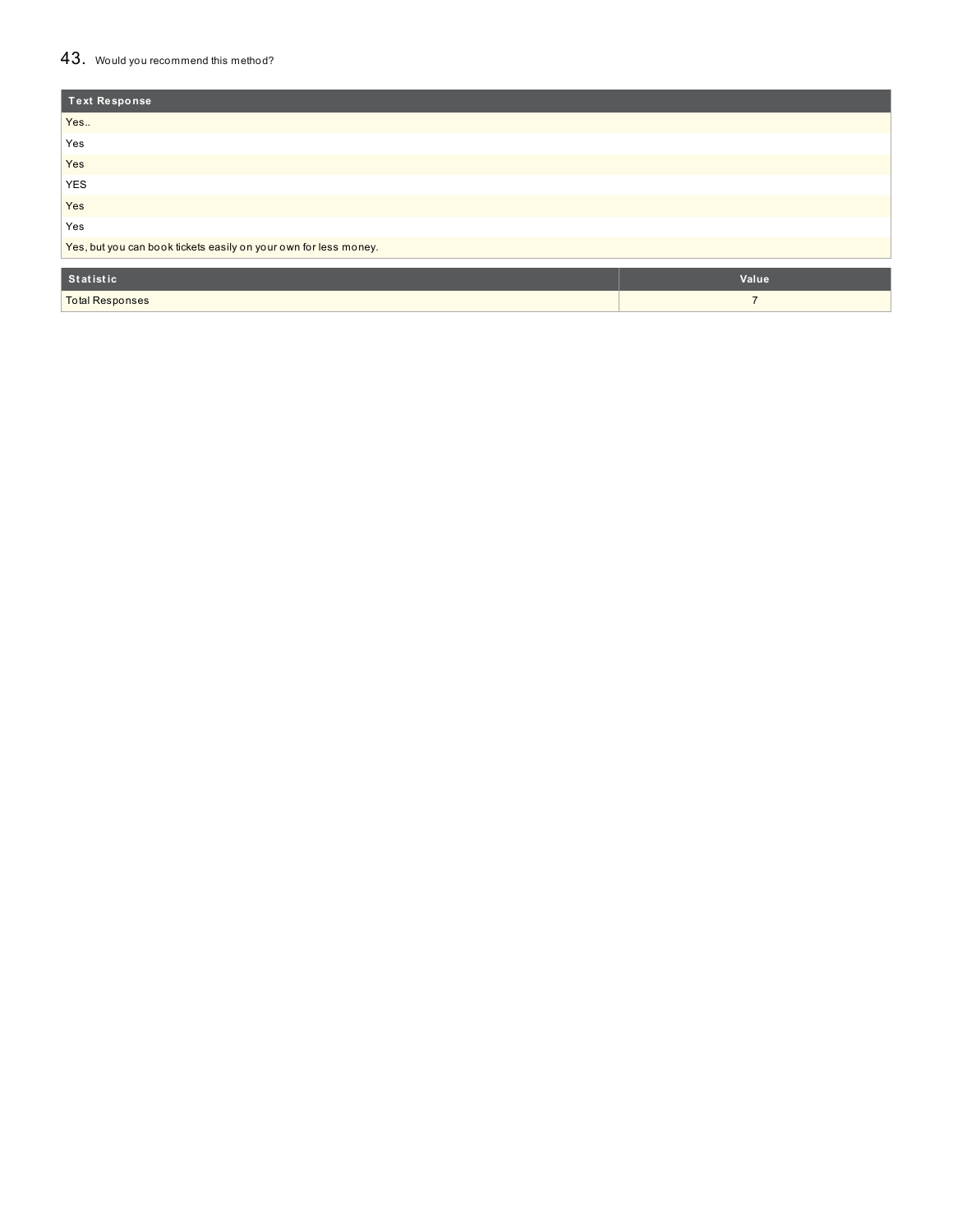## 44. 49. What was the average cost for round-trip tickets to your host country?

| <b>Text Response</b>       |                |
|----------------------------|----------------|
| \$1,500 1 month in advance |                |
| \$1600 from East Coast     |                |
| 1300                       |                |
| 1500                       |                |
| <b>US\$2500</b>            |                |
| \$2000 roughly             |                |
| 1800                       |                |
|                            |                |
| Statistic                  | Value          |
| <b>Total Responses</b>     | $\overline{7}$ |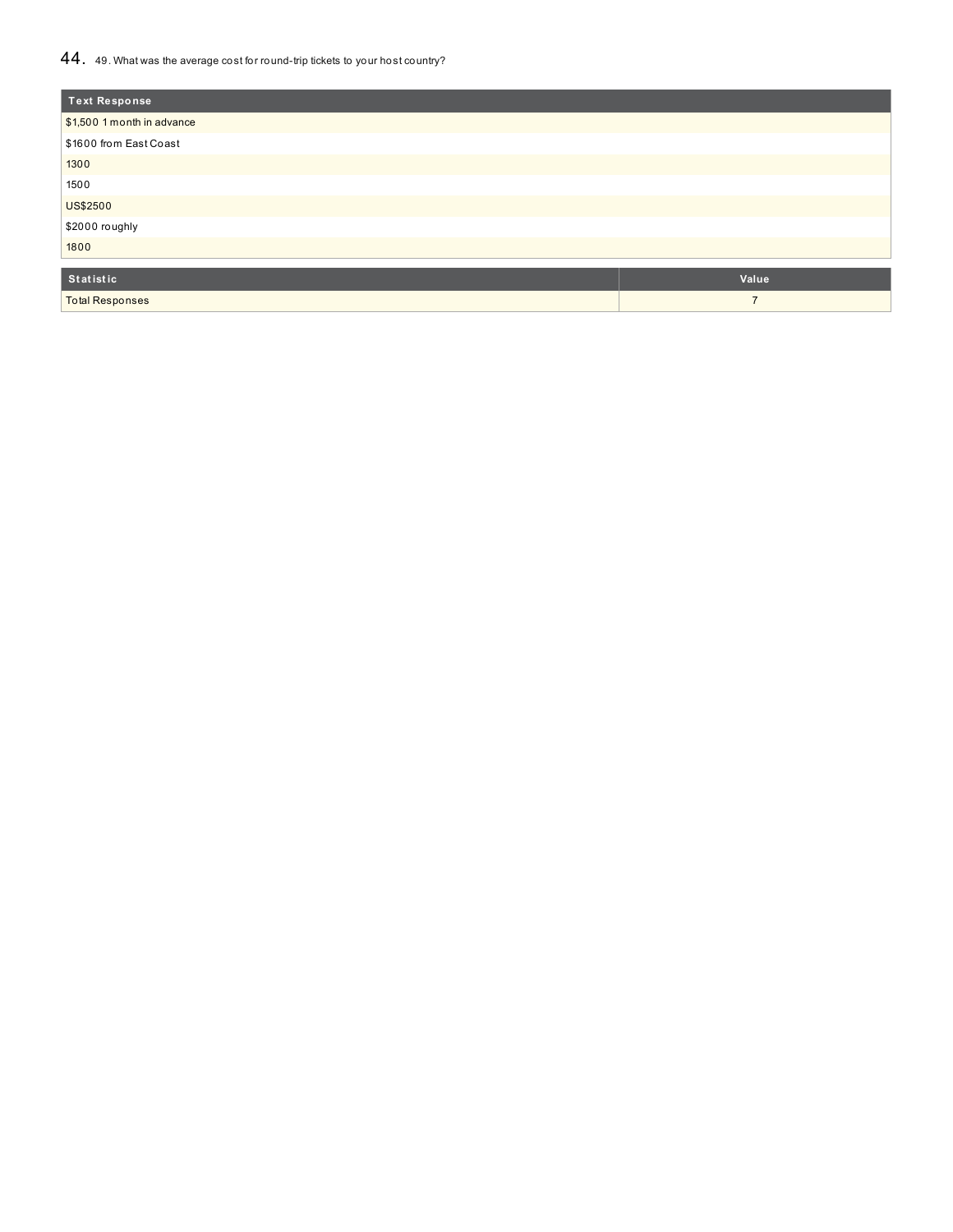almost every weekend... Malaysia, Thailand, Indonesia, Hong Kong, Macau, Philippines, Vietnam, Cambodia, Singapore

Atleast every other weekend since I only had class M-W. Traveled to Vietnam (Hanoi, Halong Bay, Nha Trang, and Saigon), Cambodia (Siem Reap, Sihaunkville, Phnom Penh), Thailand (Bangkok and Phuket/Ko Phi Phi), Malaysia (Kuala Lumpur and Perhentian), Borneo, Bali, Philippines.

I traveled roughly every other weekend. I went to Thailand, Cambodia, Vietnam, Hong Kong, Indonesia, Malaysia, and Borneo.

EVERY WEEKEND CAMBODIA HONG KNOG VIETNAM THAILAND PHILLIPINES MACAU INDONESIA

Malaysia (Kuala Lumpur, Malacca) Thailand (Phuket, Koh Phi Phi, Krabi) Vietnam (Ha Noi, Ho Chi Minh) Indonesia (Bintan Island)

I went to four other countries: Malaysia, Indonesia, Vietnam, Thailand.

I traveled for 24 days outside of Singapore and 8 days around Singapore for vacation. Outside of Singapore, I went to Ubud, Bali Indonesia for 10 days/nights (I was<br>supposed to be there for 1 day, but my passport and lugga

| Statistic       | Value |
|-----------------|-------|
| Total Responses |       |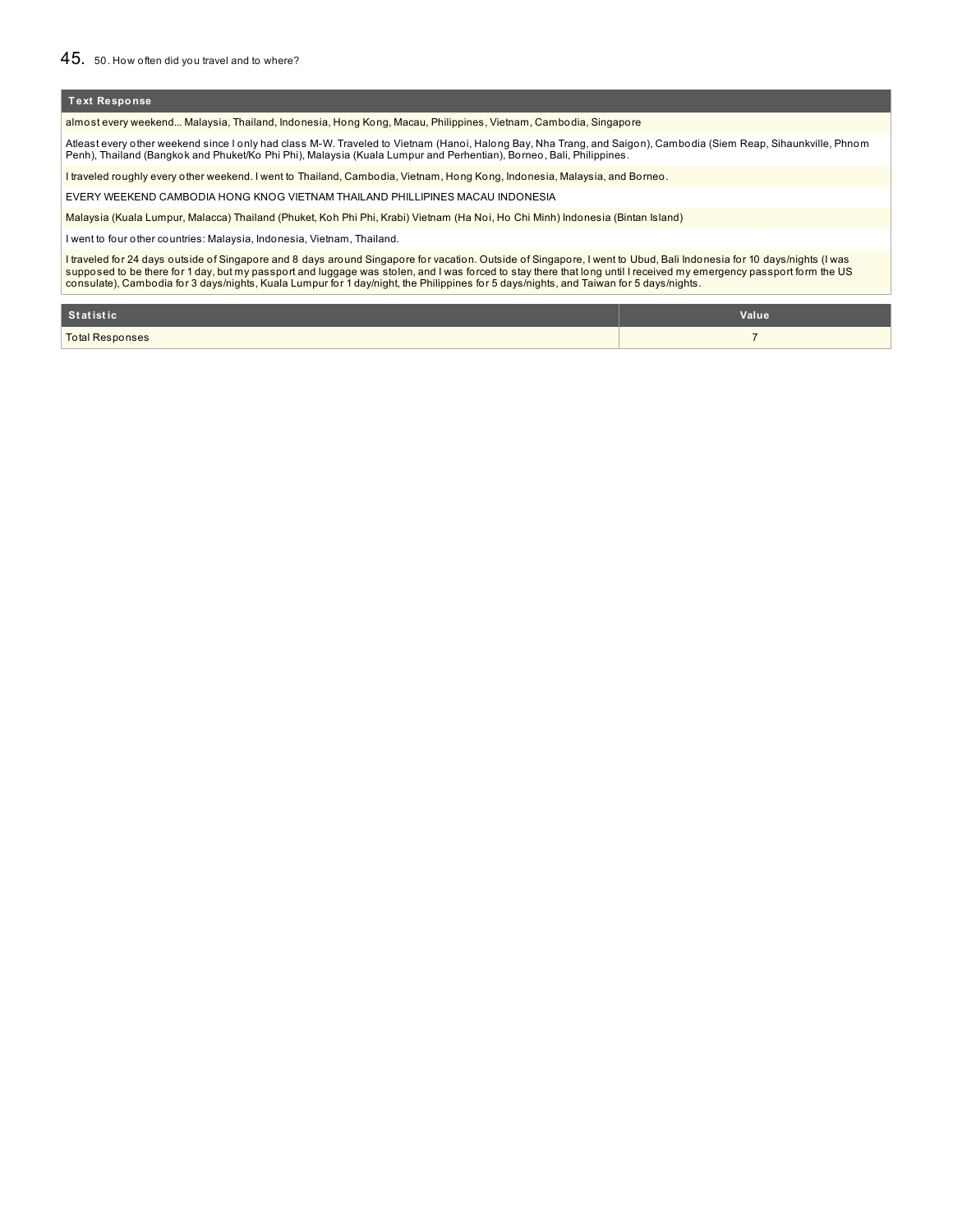46. 51. Did the structure of the host institution's course schedule foster travel opportunity or prevent it? Why?

### **Text Response**

Foster, only had classes 5 times a week- Monday through Wednesday

Foster, class once a week for 3 hours and had class Monday through Wednesday.

It fostered it because you only have class once a week. I therefore only had class from Monday-Wednesday

IT FOSTERED IT, I ONLY TOOK CLASSES 3 DAYS A WEEK.

Most of these locations were close enough that weekend trips were completely possible. If you avoid having Monday or Friday classes, then a 3 or 4 day gap is plenty. Also, there is a Recess Week in the middle of term that allows for a longer one-week trip to a further location (mine was 8-day Vietnam trip)

Somewhat prevented it because courses are somewhat heavy. But during light periods can easily travel.

Foster or did not foster depending on your class schedule. I had class Monday through Thursday and co-curricular activities on Friday and Saturday, so I did not heavily<br>travel during the semester. However, I did travel dur

| Statistic              | Value |
|------------------------|-------|
| <b>Total Responses</b> |       |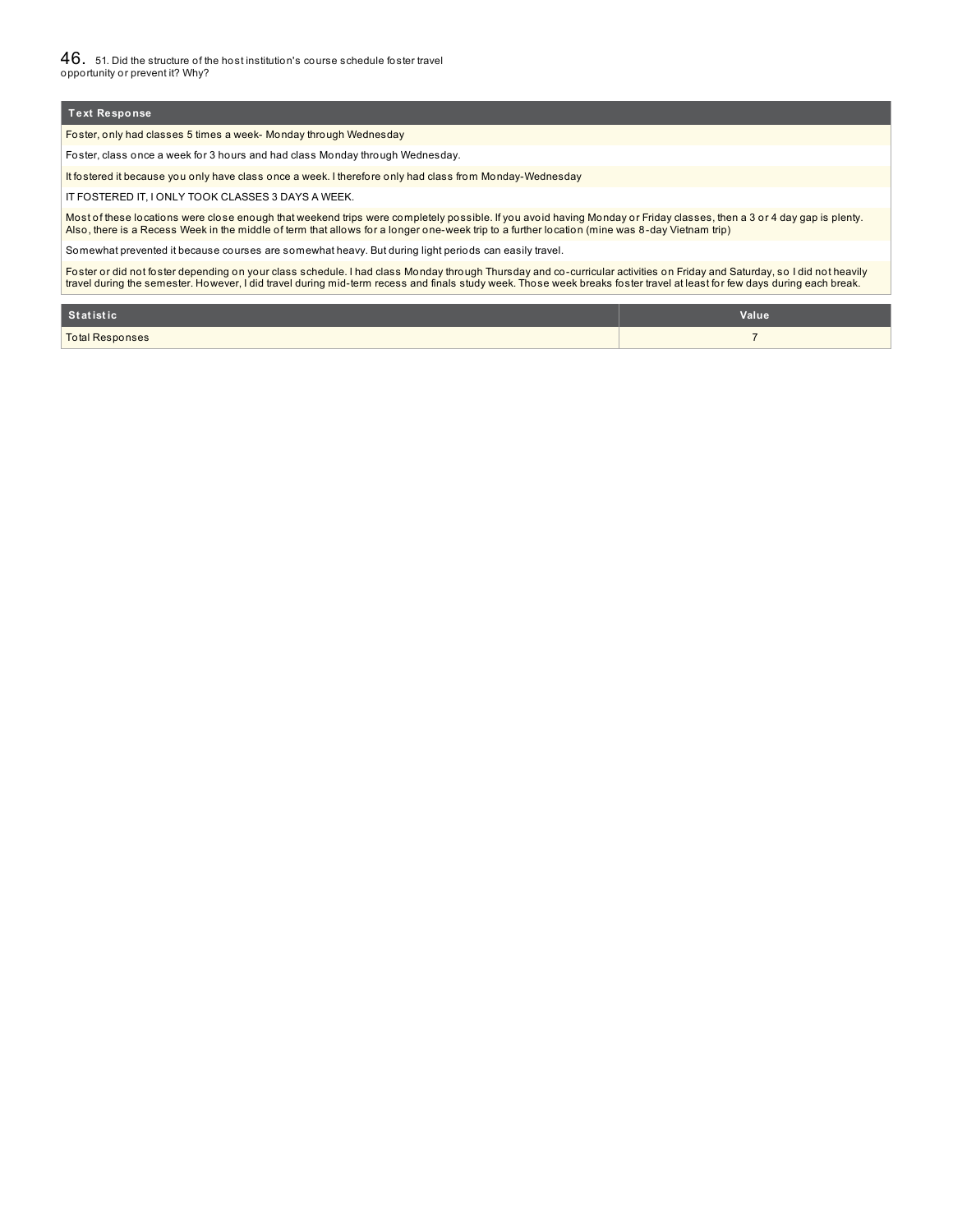Plan ahead ... make friends with other exchange students, don't just stick with those from your home school.

Cheap airlines - JetStar, Tiger Airlines, Air Asia Travel as much as possible, dollar goes a long way in Southeast Asia and weather is awesome, beaches are beautiful.

Don't be afraid to travel! Travel as often as you can. The surrounding areas are safe and I never felt threatened.

#### NEVER TRAVEL ALONE.

If you find a good hostel, usually they provide some good services such as cheap airport transportation or booking of travel packages. Really, sometimes it's better NOT to plan accommodations or transportation in advance, and plan while you're at the location. Your plans change, and having a strict schedule can sometimes be a disadvantage.

#### Use Tiger Airways!

Get a money belt and always carry your passport with you in it. It is safer than leaving your passport at your accommodation. Always ask for a business card and phone number of where you are staying. If you do not have to register your name and passport when you arrive at your accommodation , do not stay there unless you are in a place where there is nowhere much else to go and formal registration is not common. Also stay somewhere where the room key is easily identifiable with your accommodation. Budget your trips well and plan them ahead in order to save money. Avoid going alone on planes because if you are meeting people overseas, something may occur and you may not get to your group. Make a lot of friends and a group of a fewer closer ones because you will probably travel with the same group of people. Carry a travel kit full of useful medical drugs and other items such as diarrhea pills and bandages. Carry photocopies of your passport and drivers license and your original drivers license along with any other needed emergency documents and copies of them in case of an emergency in addition to leaving copies at your university and with your emergency contacts. Be prepared for anything because plans can change and anything can happen. Lastly, be alert and weary of your own and your travel group's well being and safety.

| Statistic                   | <b>Value</b> |
|-----------------------------|--------------|
| <b>Total Responses</b><br>. |              |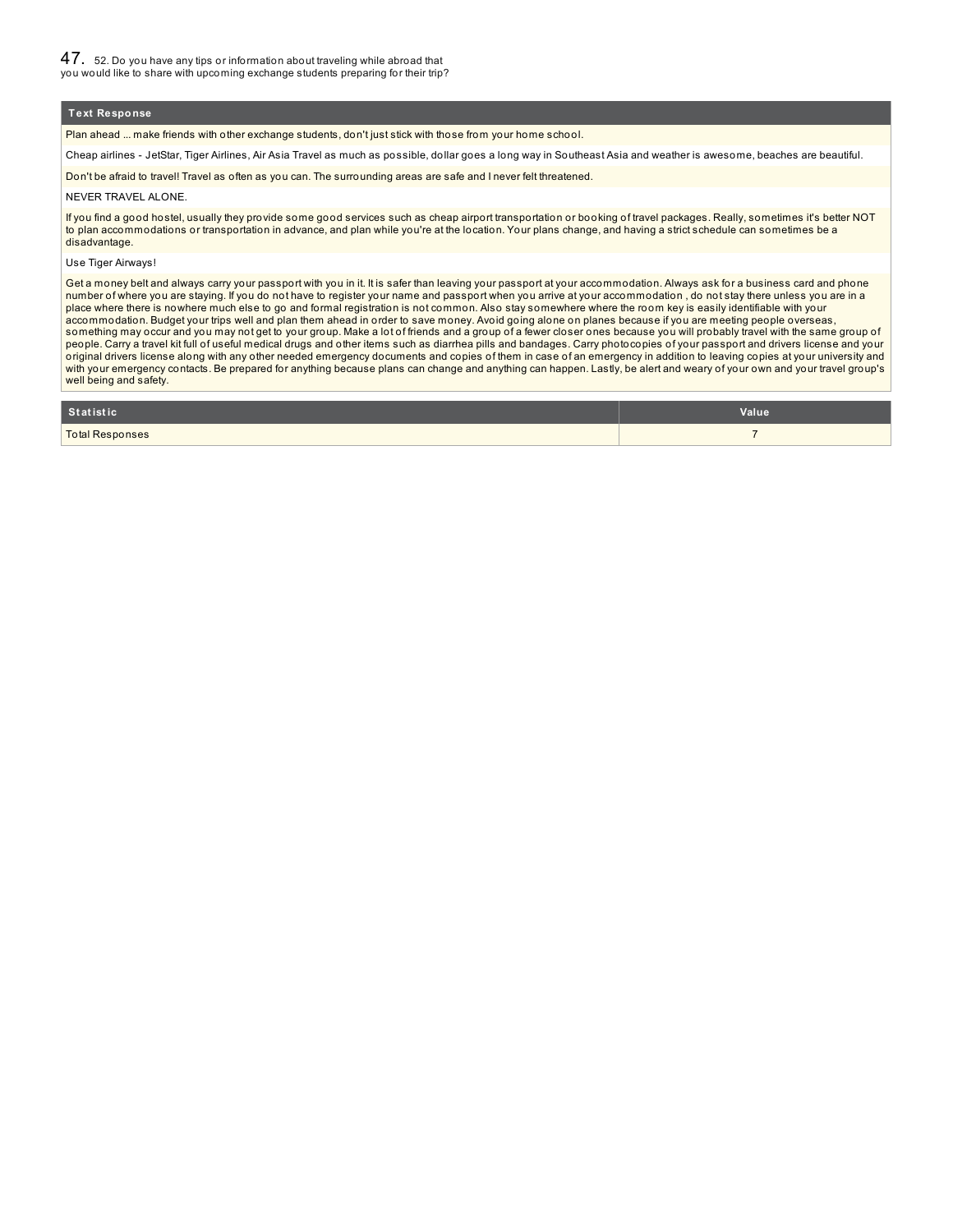48. 53. EXPENSES: How much spending money FOR THE ENTIRE SEMESTER would you recommend that the next participants budget for this program?

| # | Answer                                                        | <b>Min Value</b> | <b>Max Value</b> | <b>Average Value</b> | Standard Deviation <b>b</b> |
|---|---------------------------------------------------------------|------------------|------------------|----------------------|-----------------------------|
|   | General (including food, entertainment, local transportation) | 1.000.00         | 5.000.00         | 1.990.00             | 1.414.46                    |
| 2 | Housing/rent                                                  | 600.00           | 4.000.00         | 2.503.57             | 1.094.72                    |
| 3 | General travel during semester                                | 100.00           | 6.000.00         | 3.042.86             | 2.378.27                    |
| 4 | Books & miscellaneous supplies                                | 84.00            | 500.00           | 313.43               | 172.00                      |
| 5 | Other expenditures (please explain)                           | 0.00             | 2.000.00         | 681.43               | 828.90                      |
|   |                                                               |                  |                  |                      |                             |
|   | Other expenditures (please explain)                           |                  |                  |                      |                             |

**Gifts** 

CLOTHES, SOUVENIRS

Electronic emergencies

International Travel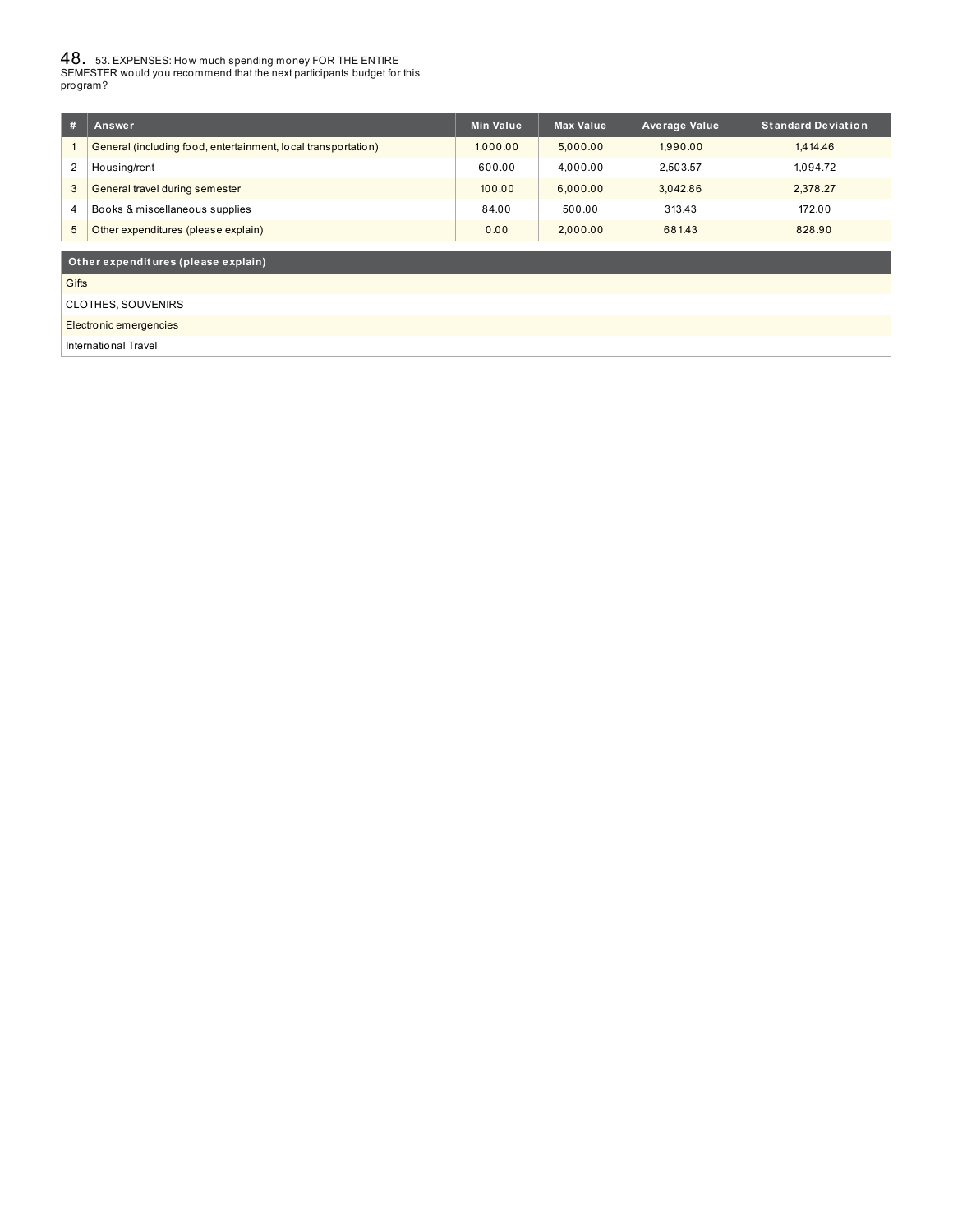49. 54. Did you experience any form of crime, or were you in danger at any time (such as the victim or witness of assault, robbery, etc.)? If yes, please explain:

#### **Text Response**

No crime, a few fights broke out with locals and friends of mine... I was hit a few times nothing serious... my friend was hit in the face and needed 10 stitches..

No, extremely safe in Singapore

No

A friend of mine was jumped while in Malaysia, Kuala Lumpur. He was punched and kicked in the face and needed 8 stitches.

No. Well, someone people got their laptop stolen, but that was because they left them unattended in public areas. We got too used to the idea of Singapore being a safe country.

In Thailand I had my purse stolen while I was on a tuk-tuk and a motorist grabbed it and sped off/.

Yes, my luggage bag with my passport in it was stolen in a homestay in Bali, Ubud, Indonesia. I was not in danger, but I had to stay in Ubud for a week until I was able to receive an emergency passport from the US consulate and I had to spend about a thousand in extra dollars to survive for an extra week, pay for the passport, and replace<br>things that were stolen.

| Statistic              | Value |
|------------------------|-------|
| <b>Total Responses</b> |       |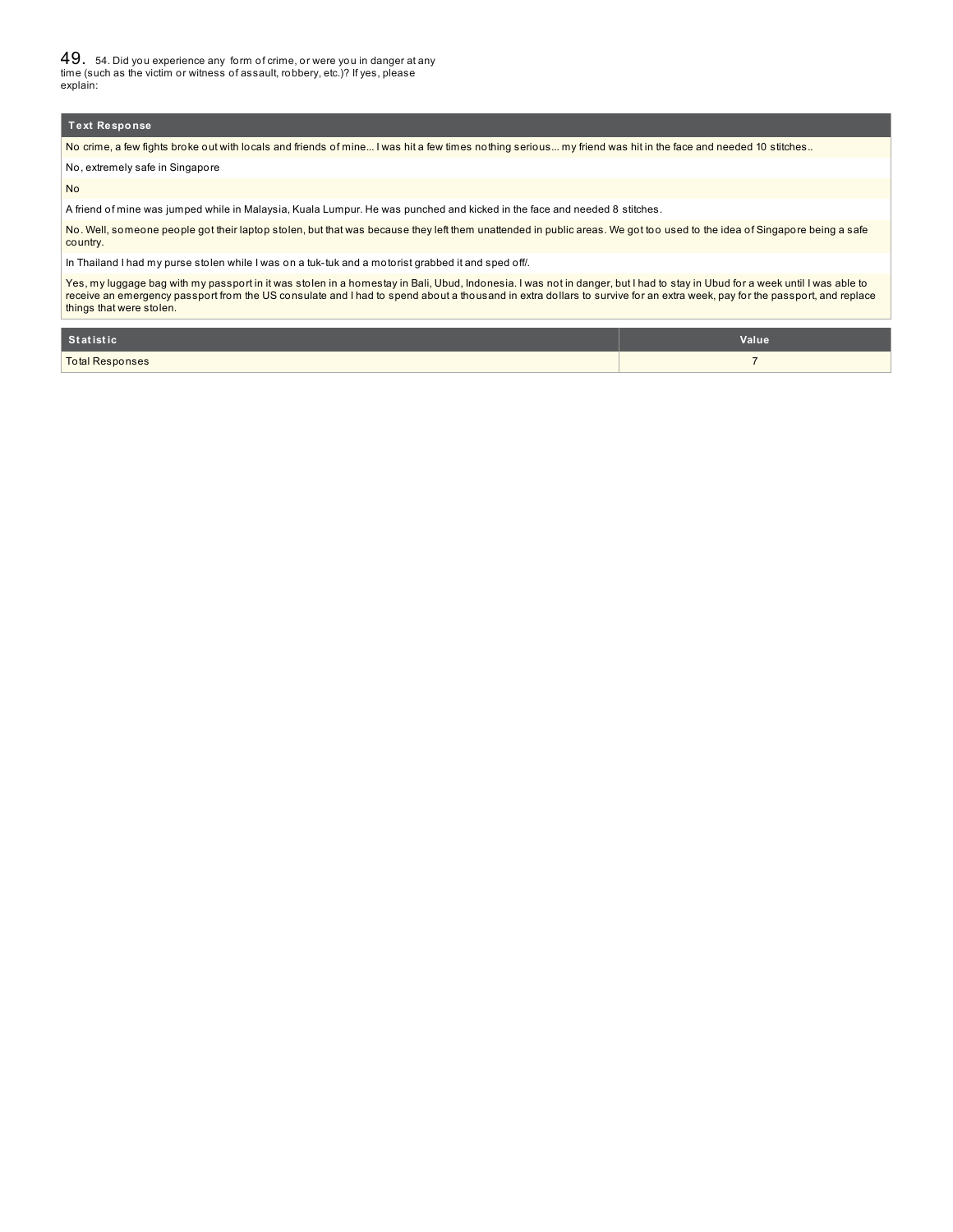$50_\cdot$  55. Before departure from USC, or upon immediate arrival to your host<br>country, do you think you were adequately warned and/or prepared to deal with<br>most incidents mentioned in the Health and Safety section of this e

| <b>Text Response</b>   |                |
|------------------------|----------------|
| <b>YES</b>             |                |
| Yes                    |                |
| Yes                    |                |
| Yes                    |                |
| Yes                    |                |
| Yes                    |                |
| Yes.                   |                |
|                        |                |
| Statistic              | Value          |
| <b>Total Responses</b> | $\overline{ }$ |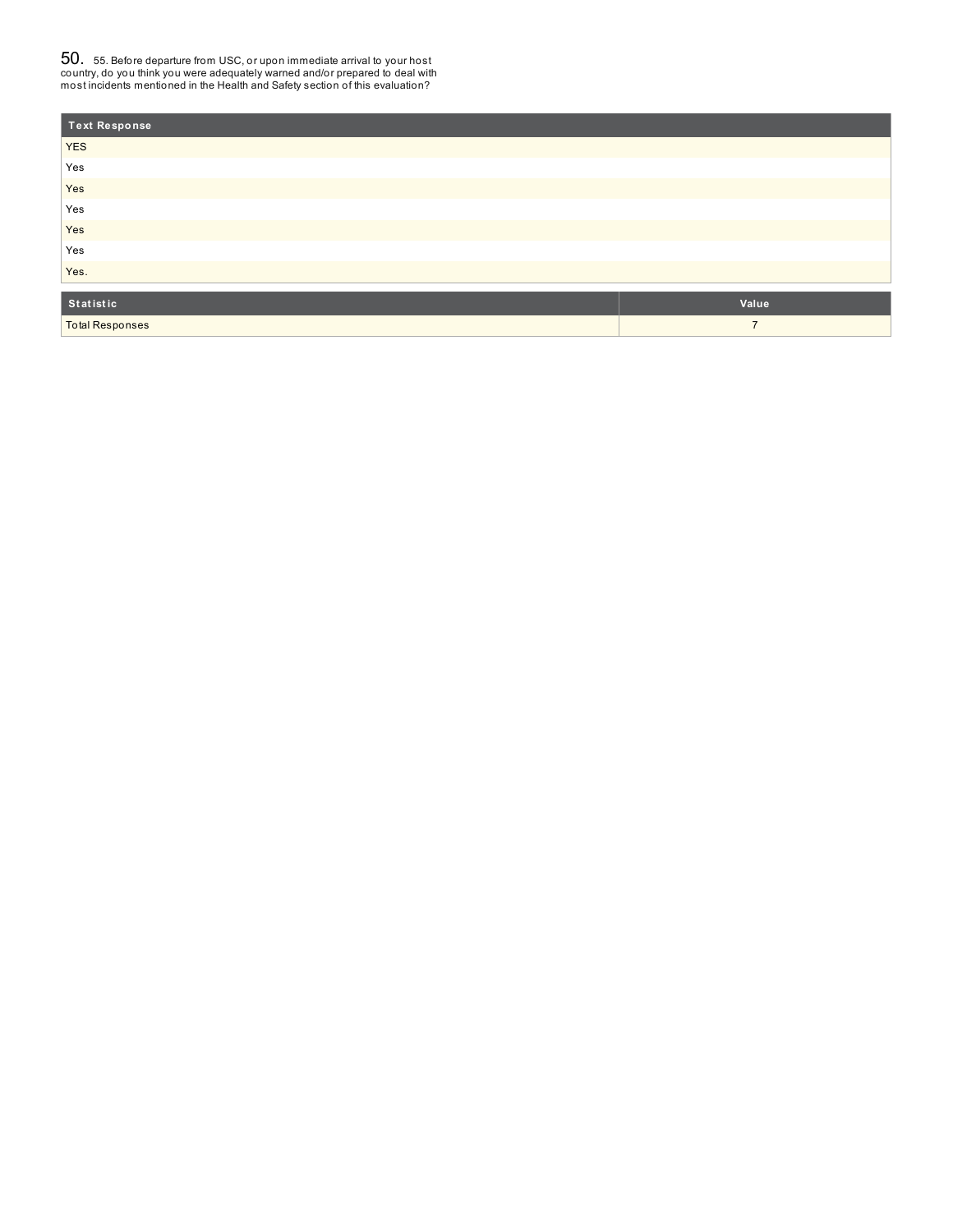51. 56. If you did not feel adequately prepared (response to question #55), what do you think you needed to know or hear in advance? How could you have been better informed and/or prepared?

| Text Response                                                                                     |       |
|---------------------------------------------------------------------------------------------------|-------|
| <b>NA</b>                                                                                         |       |
| N/A                                                                                               |       |
| N/A                                                                                               |       |
| No                                                                                                |       |
| I was adequately prepared, so I did not feel that I needed to be better informed and/or prepared. |       |
|                                                                                                   |       |
| Statistic                                                                                         | Value |

| <b>Total Responses</b> |  |
|------------------------|--|
|                        |  |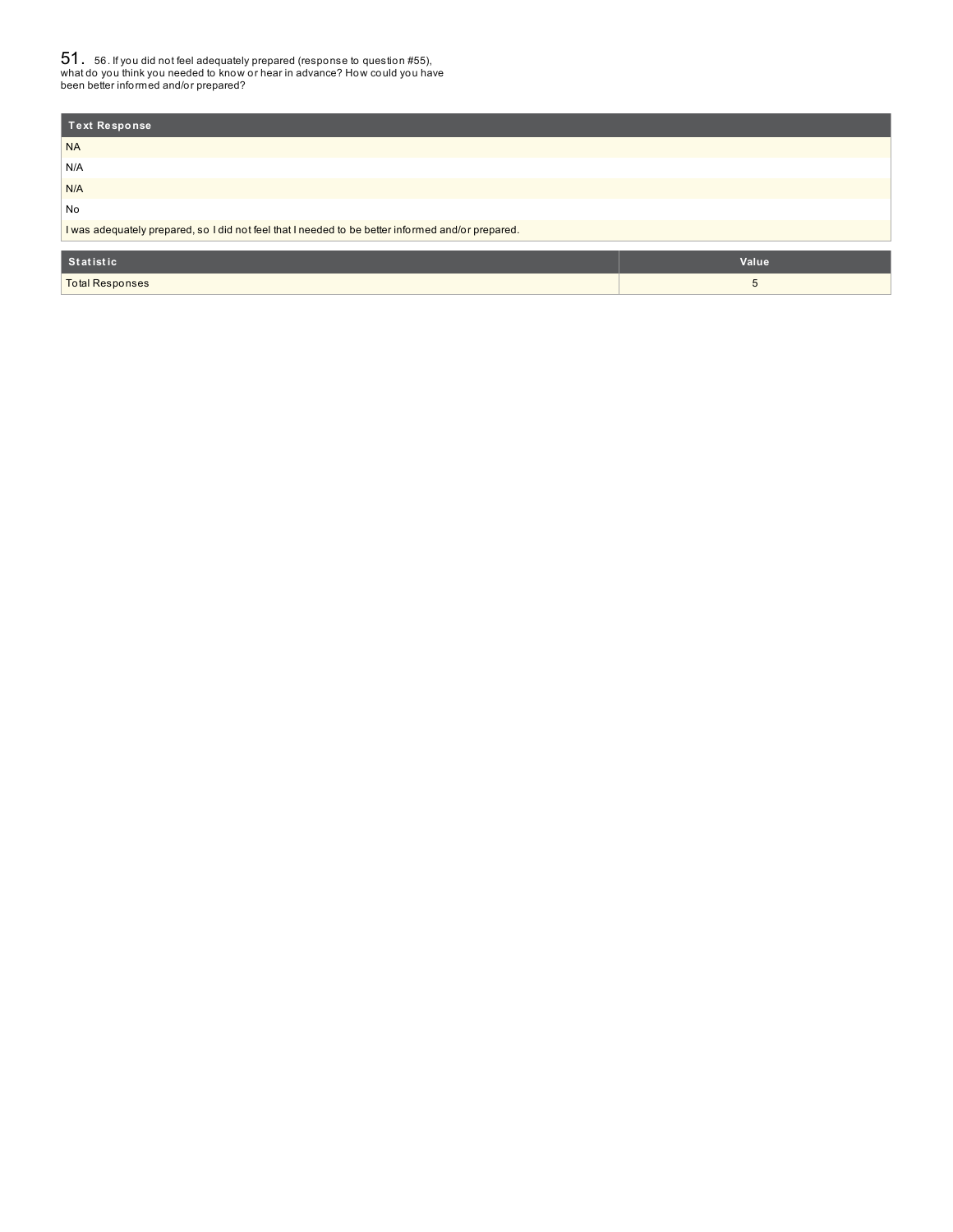$52_\cdot$  57. Were you knowledgeable about your USC overseas insurance<br>coverage policy?

| <b>Text Response</b>   |                |
|------------------------|----------------|
| <b>YES</b>             |                |
| Yes                    |                |
| <b>Not really</b>      |                |
| yes                    |                |
| <b>No</b>              |                |
| Yes                    |                |
| Yes.                   |                |
| Statistic              | Value          |
|                        |                |
| <b>Total Responses</b> | $\overline{7}$ |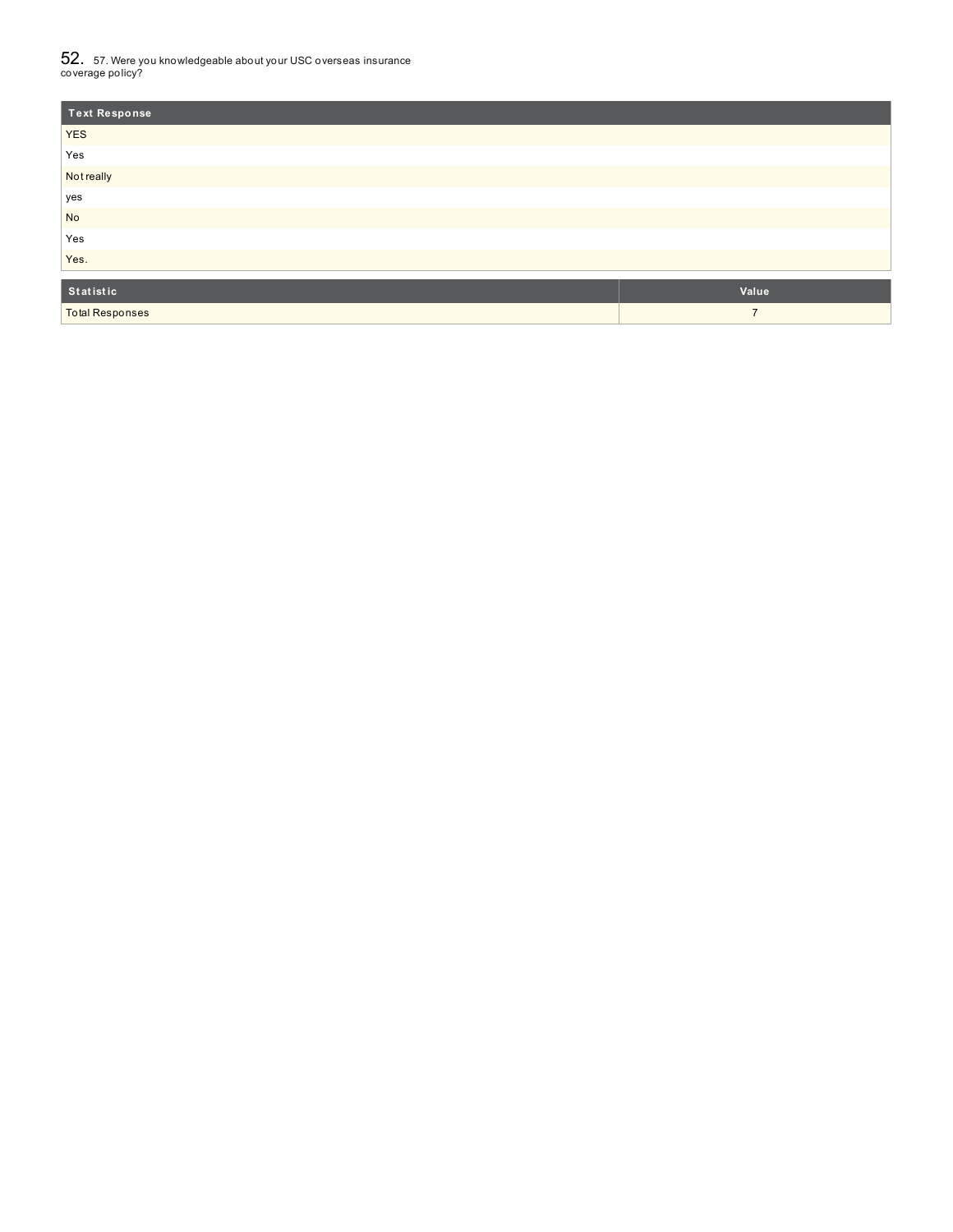**53.** 58. Did you experience any negative treatment that you feel was related to<br>your ethnicity, race, national origin, gender, sexual orientation, or religion? If yes,<br>please explain:

| <b>Text Response</b>   |                |
|------------------------|----------------|
| <b>NO</b>              |                |
| No                     |                |
| <b>No</b>              |                |
| <b>NO</b>              |                |
| <b>No</b>              |                |
| No                     |                |
| No.                    |                |
| Statistic              | Value          |
|                        |                |
| <b>Total Responses</b> | $\overline{7}$ |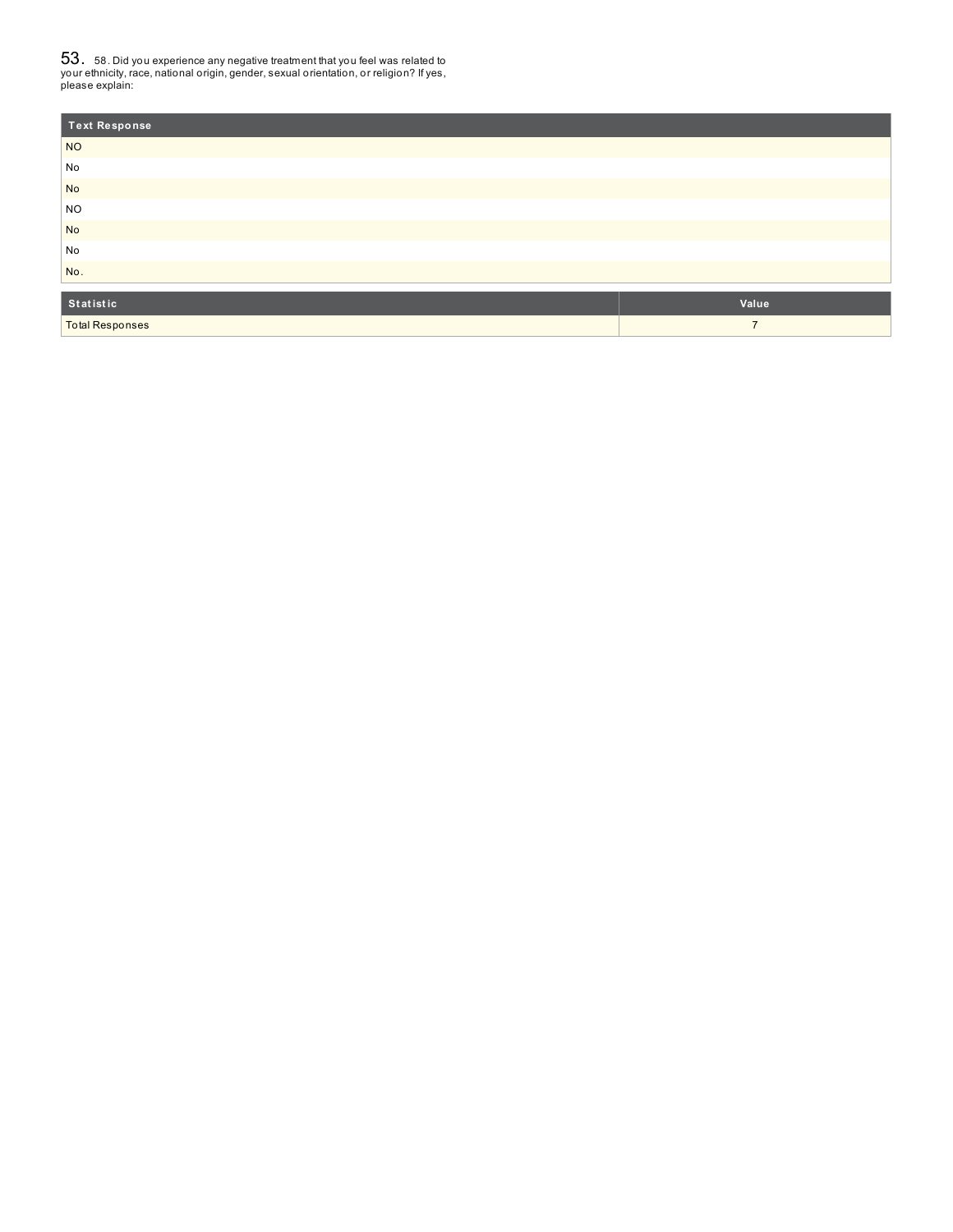Traveling to exotic locations, good exchange rate....

Traveling around Southeast Asia

The other exchange students I met at SMU. There are people all over the world and they are all really nice and fun to travel and party with. Also, the places I traveled to were<br>amazing. The most beautiful beaches you will

TRAVELING

Meeting people from so many different countries.

Everything was amazing. Probably playing for the basketball team.

Learning about the Singaporean cultures along with the cultures of the various countries I visited.

| Statistic              | Value |
|------------------------|-------|
| <b>Total Responses</b> |       |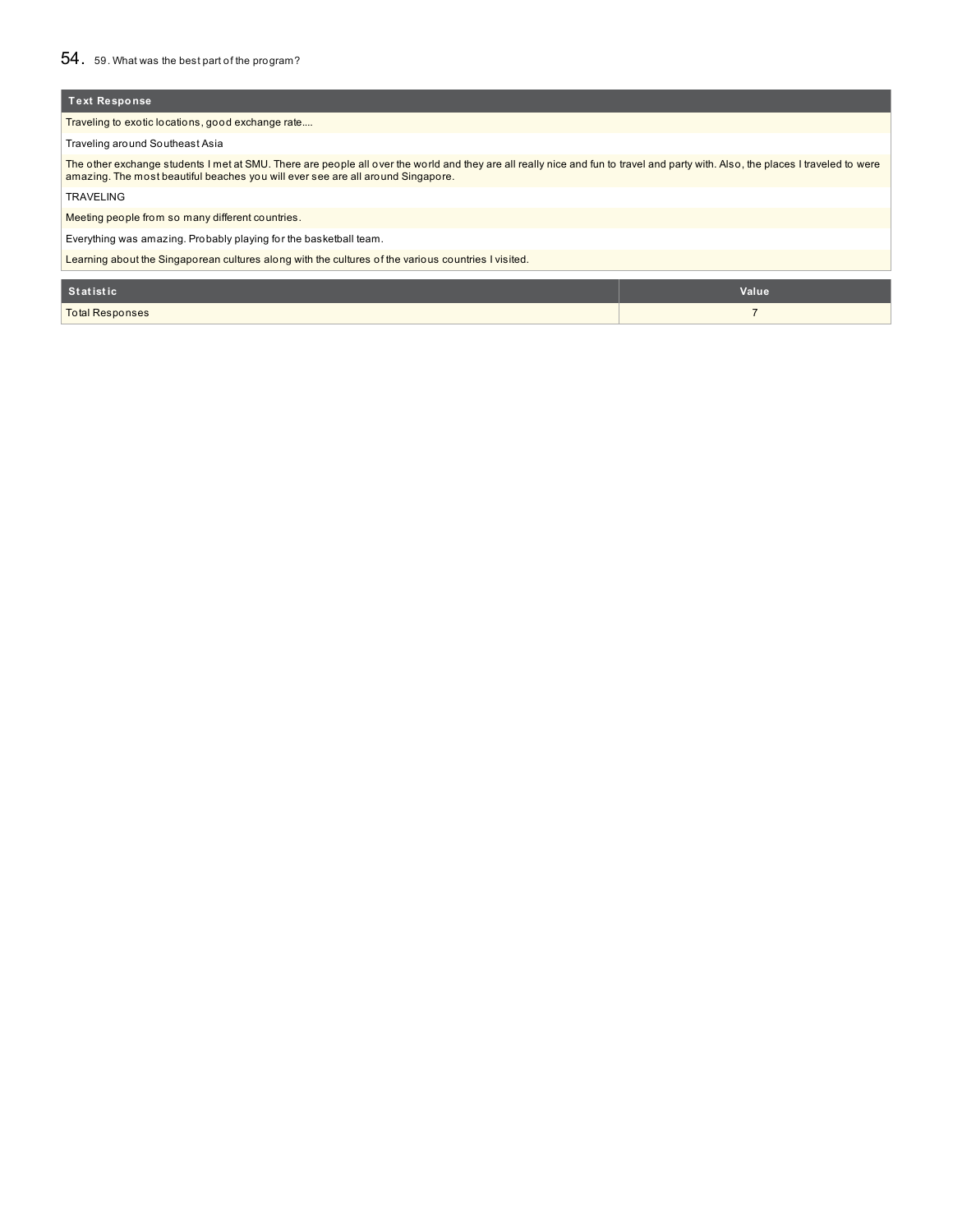### 55. 60. What was the most difficult part?

### **Text Response**

### Studying

Distance from home, family, and friends; arrange travel plans

Nothing was really that difficult to be honest. Singapore is one of the easiest cities to navigate and get used to in the world. It is very clean, very safe, and very Westernized.

NOT SEEING MY FAMILY

Saying goodbye to all these wonderful people that I've met. Oh, and getting used to the Singaporean weather: hot, 100% humidity.

Business law class.

Adjusting to having to settle daily living issues in a foreign country while balancing my school work at the same time.

| Statistic       | Value |
|-----------------|-------|
| Total Responses |       |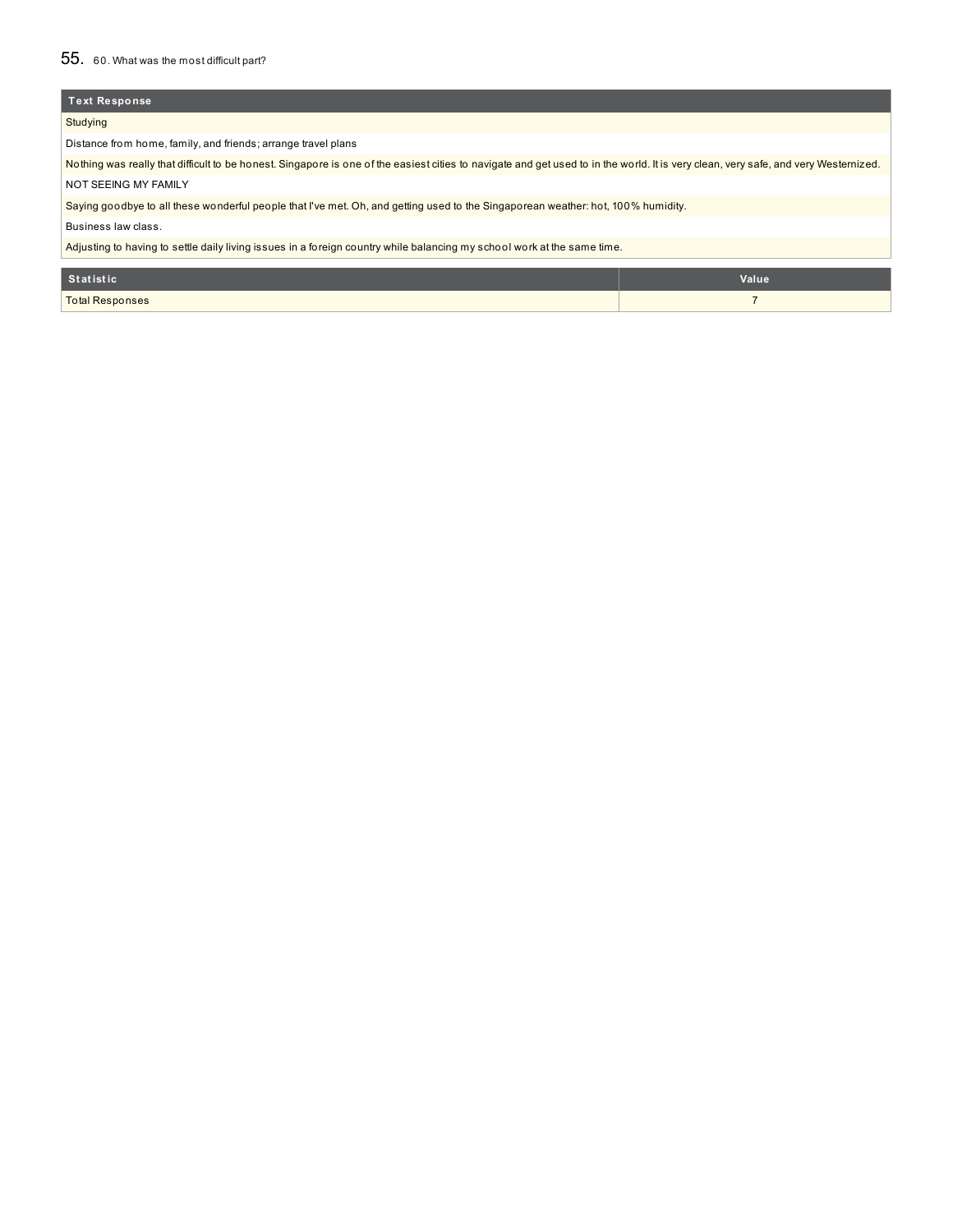not too many... 4

Taxi drivers not understanding English and having to work through directions using a map.

N/A NONE

Um, not much. I'm Chinese, so I was pretty used to most cultural norms even before I got here.

### Their version of english is quite bad.

Sometimes when I wanted to order something for food, I was given the wrong food order. I would tell the people who made a mistake what I wanted to order, and then the<br>food order would be resolved. Another time, I needed di

| Statistic              | Value |
|------------------------|-------|
| <b>Total Responses</b> |       |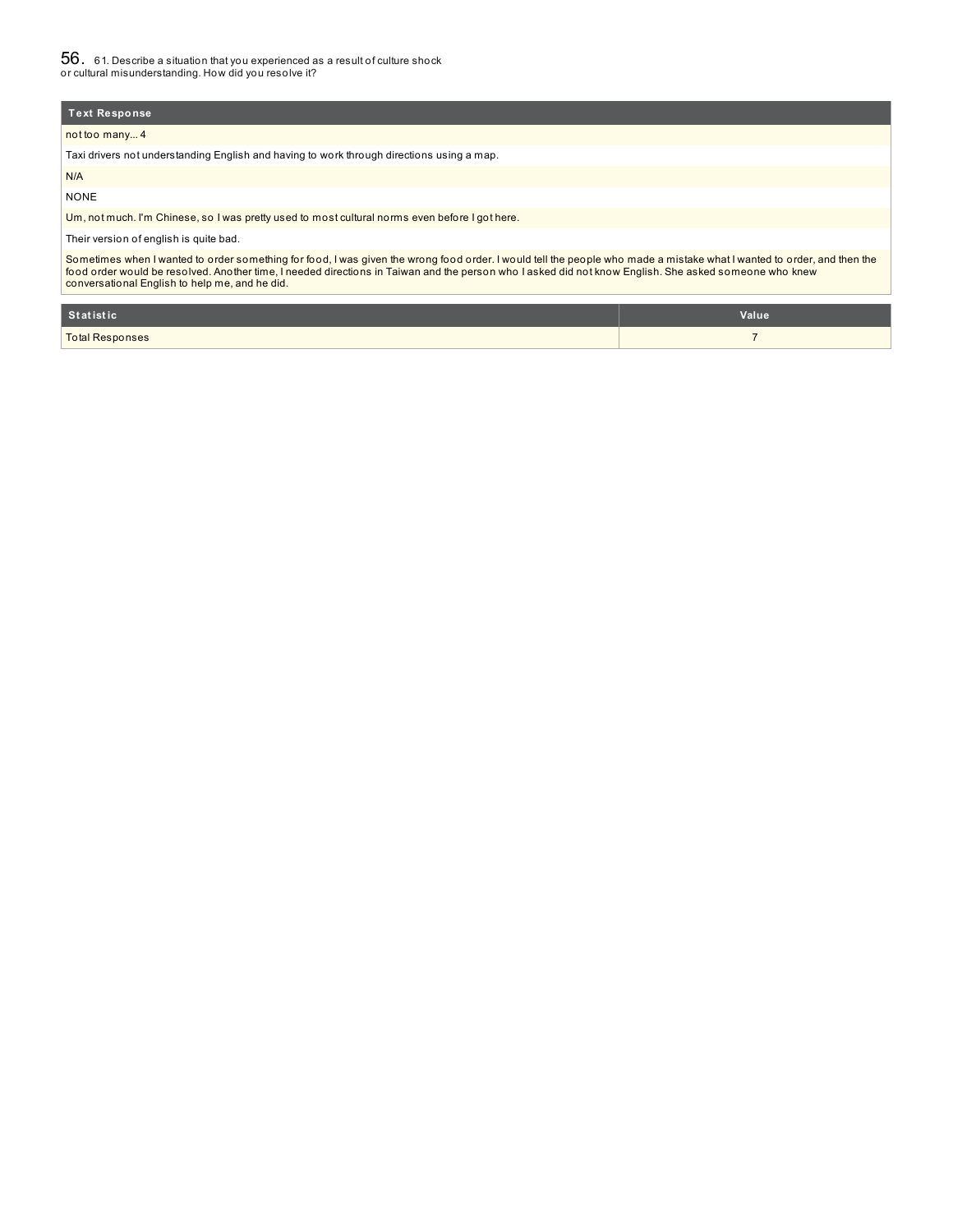57. 62. Describe something that you are proud of having accomplished during your stay.

| <b>Text Response</b>                                                                                                                                                                                |
|-----------------------------------------------------------------------------------------------------------------------------------------------------------------------------------------------------|
| traveling to 9 countries and taking 5 courses                                                                                                                                                       |
| Traveling to over 7 countries and having an incredible time in every location.                                                                                                                      |
| Traveling to all the various countries that I would never have thought I would ever travel to.                                                                                                      |
| TRAVELING TO 9 COUNTRIES AND TAKING 5 CLASSES AT THE SAME TIME                                                                                                                                      |
| Planned so many backpacker trips on my own, and didn't get mugged or anything.                                                                                                                      |
| Surviving Thailand after having all my money and id's stolen.                                                                                                                                       |
| I am proud that I was able to survive in a country outside of the United States and balance my studies, daily living errands, and social life. Adjusting to another country is not<br>an easy task. |
|                                                                                                                                                                                                     |

| Statistic              | Value |
|------------------------|-------|
| <b>Total Responses</b> |       |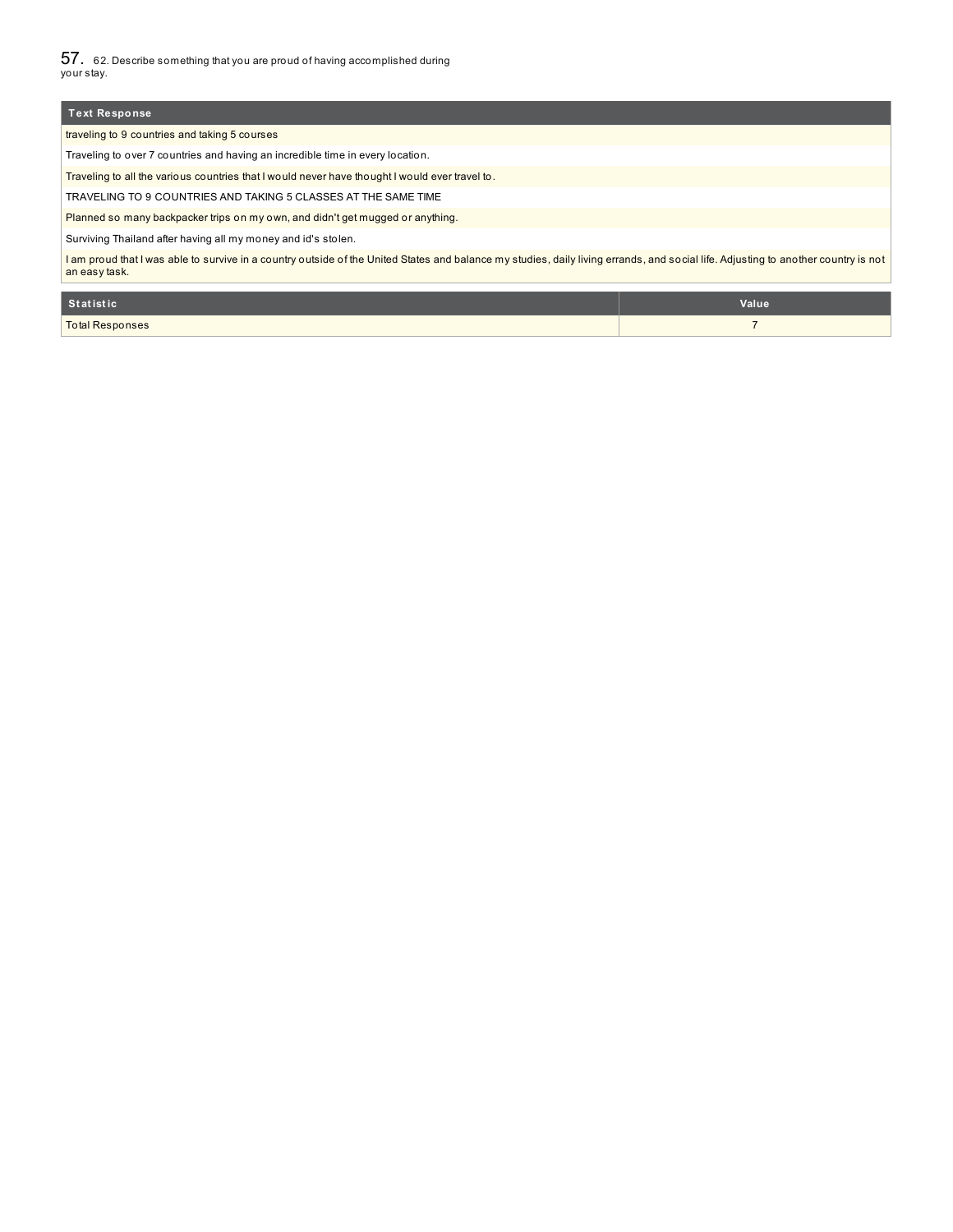| Text Response                                                                                                                                                                               |
|---------------------------------------------------------------------------------------------------------------------------------------------------------------------------------------------|
| <b>NA</b>                                                                                                                                                                                   |
| More about the travel spots in Southeast Asia but it was easy to educate myself.                                                                                                            |
| N/A                                                                                                                                                                                         |
| <b>NOTHING</b>                                                                                                                                                                              |
| Can't think of anything.                                                                                                                                                                    |
| Nothing.                                                                                                                                                                                    |
| How the US economy would get worse and how much money I would exactly need so that I would have exchanged all of my money in August before the economy got<br>worse and the US dollar fell. |

| Statistic              | Value |
|------------------------|-------|
| <b>Total Responses</b> |       |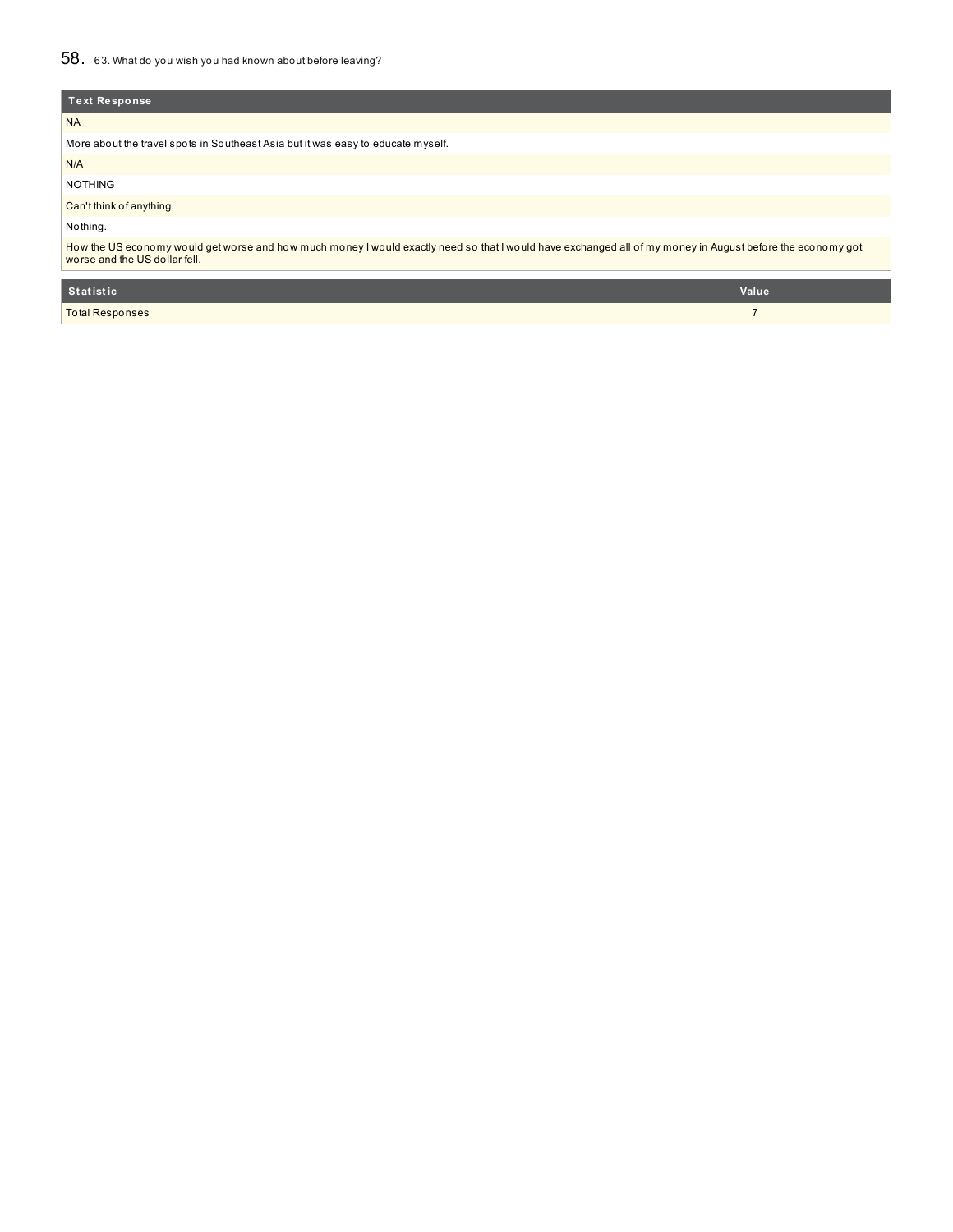# 59. 64. Do you have any travel tips to share?

| Text Response                                                                                                                                                                      |                |  |
|------------------------------------------------------------------------------------------------------------------------------------------------------------------------------------|----------------|--|
| travel as much as you can                                                                                                                                                          |                |  |
| Use budget airlines and plan out your trips to maximize your time. Buy cheap travel quides where ever you go to hit all the major stops. Use hostelworld.com and<br>wikitravel.org |                |  |
| Travel as much as you can! There sooo many places to see in Southeast Asia that you will never run out of places to see.                                                           |                |  |
| PLAN AHEAD BUT REALIZE THAT YOU WILL WANT TO TRAVLE IN LARGE GROUPS SO                                                                                                             |                |  |
| I already told you some.                                                                                                                                                           |                |  |
| Go in groups. Stay in business hostels.                                                                                                                                            |                |  |
| Be prepared, aware, with a group, and safe when you travel is the main point. I went into detail earlier in the questionnaire.                                                     |                |  |
|                                                                                                                                                                                    |                |  |
| <b>Statistic</b>                                                                                                                                                                   | Value          |  |
| <b>Total Responses</b>                                                                                                                                                             | $\overline{7}$ |  |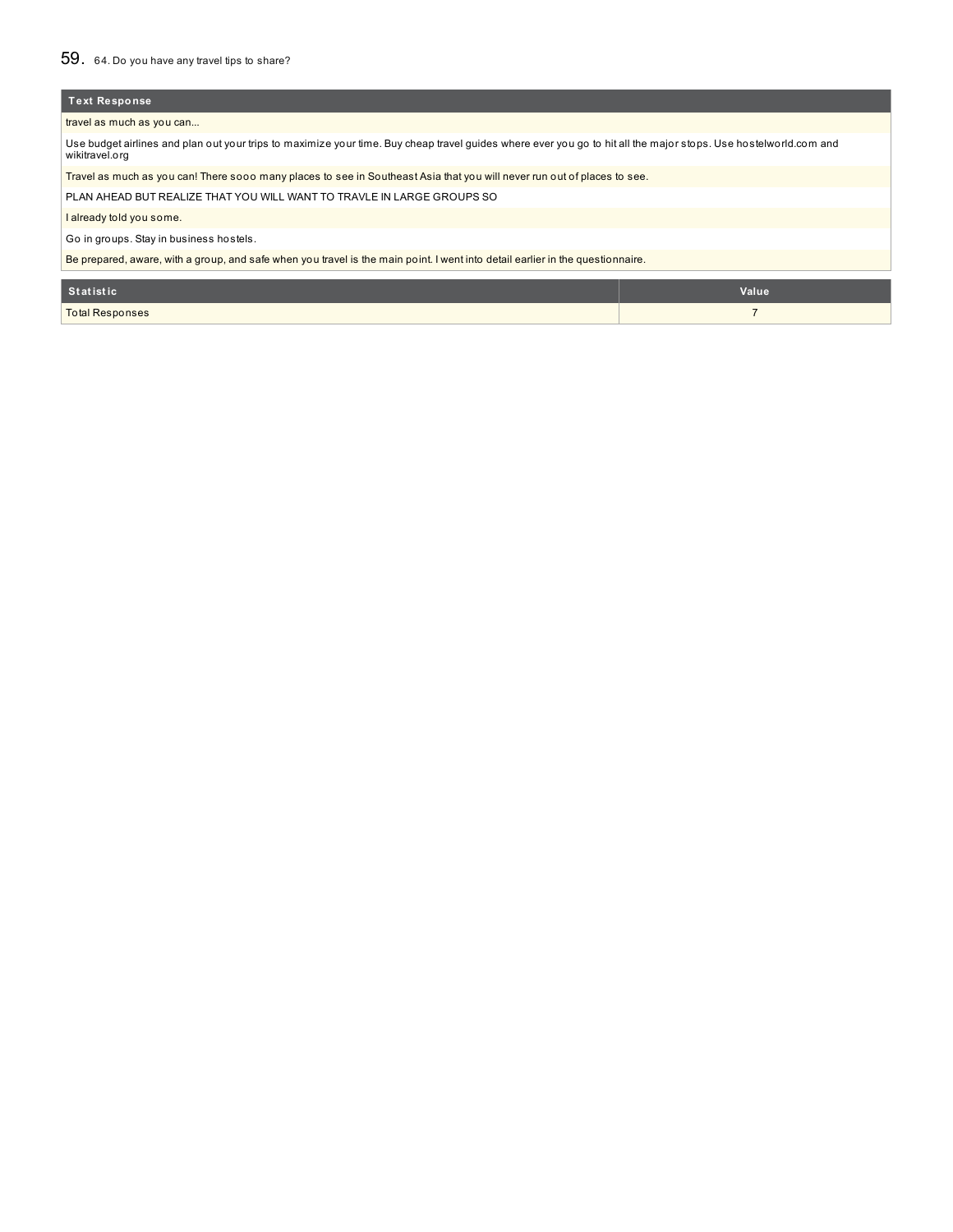just travel don't take too many classes you lear so much when you travel...

Keep an open mind and enjoy yourself, this is a once in a lifetime experience, never go into something with a negative outlook or it is guaranteed to suck.

Have fun! I am so jealous of you right now. I would go again and do another semester abroad in Singapore in a second. Also, be open and meet as many exchange students as possible! Don't just travel and hang out with people from USC. Trust me!

MAKE SURE THAT YOU TRAVEL AS MUCH AS POSSIBLE.

Singapore is SUCH a great exchange location. You meet so many Southeast Asian cultures, and you also meet so many open-minded European students (I mean, where do you think Europeans students go when they want to study abroad, hm?) It's also such a good centralized location for traveling in surrounding Southeast Asian countries.

Enjoy every moment! It goes by too fast!

Try to have a good balance of everything when on exchange and make lots of friends. Also, learn as much from the country you are in and any other countries you travel to as much as possible. Also try to learn as much from other people as possible, both from full-time and exchange students. Lastly, be adventurous and open-minded because you will get more out of the experience that way.

| Statistic              | Value |
|------------------------|-------|
| <b>Total Responses</b> |       |